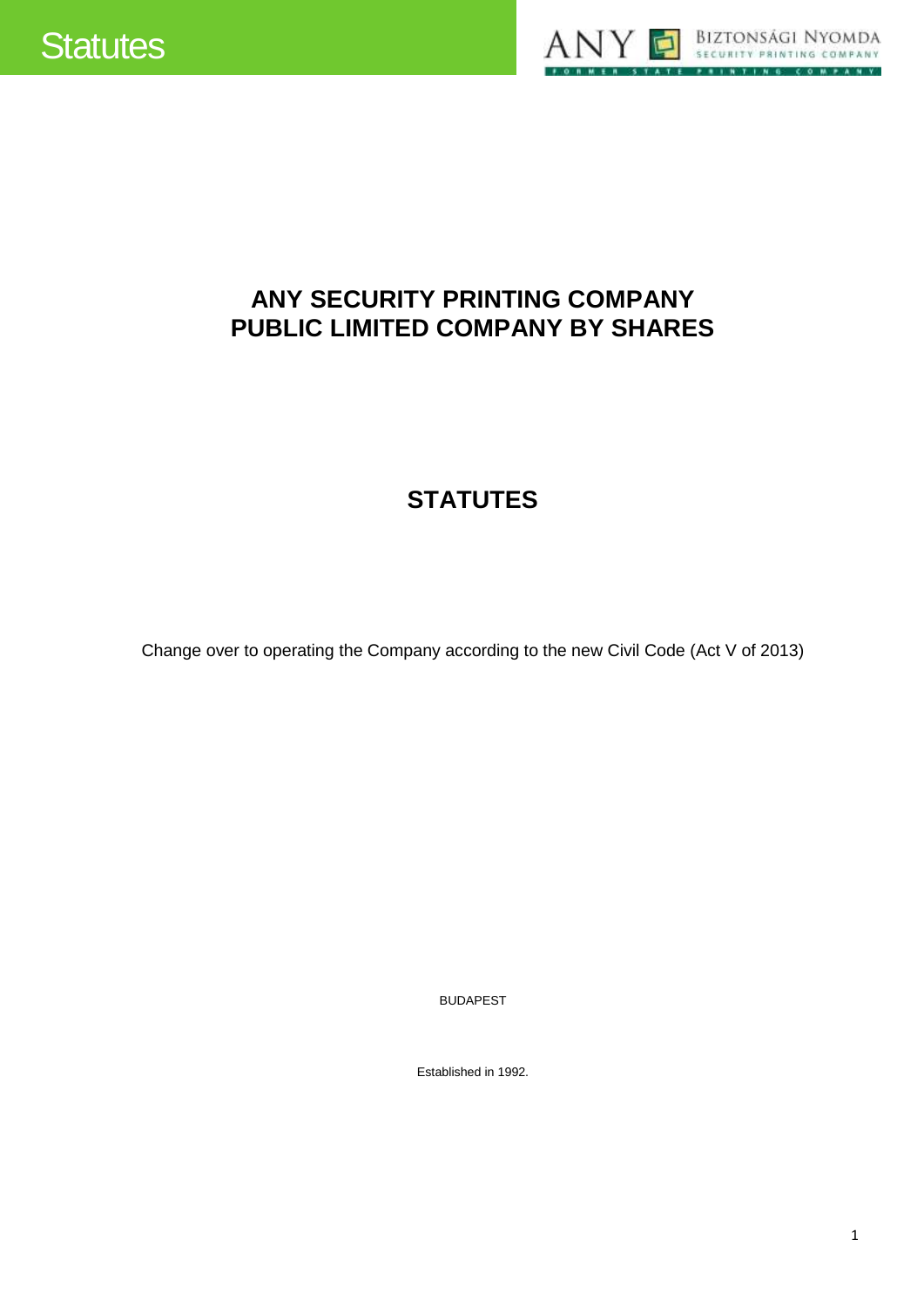

### ANY SECURITY PRINTING COMPANY PUBLIC LIMITED COMPANY BY SHARES **STATUTES**

**BUDAPEST** Established in 1992.

# **TABLE OF CONTENTS**

| 1     | <b>CORPORATE NAME.</b>                                                                            |    |
|-------|---------------------------------------------------------------------------------------------------|----|
| 1.1   |                                                                                                   |    |
| 1.2   |                                                                                                   |    |
| 1.3   |                                                                                                   |    |
| 1.4   |                                                                                                   |    |
| 2     | REGISTERED SEAT, BUSINESS PREMISE AND BRANCH OFFICES OF THE                                       |    |
|       |                                                                                                   |    |
| 2.1   |                                                                                                   |    |
| 2.2   |                                                                                                   |    |
| 2.3   |                                                                                                   |    |
| 3     |                                                                                                   |    |
| 4     |                                                                                                   |    |
| 5     |                                                                                                   |    |
| 6     | SCOPE OF ACTIVITIES OF THE COMPANY (TEÁOR '03)5                                                   |    |
| 7     | SHARE CAPITAL (SUBSCRIBED CAPITAL) OF THE COMPANY7                                                |    |
| 7.1   |                                                                                                   |    |
| 7.2   |                                                                                                   |    |
| 8     |                                                                                                   |    |
| 8.1   |                                                                                                   |    |
| 8.2   |                                                                                                   |    |
| 8.3   |                                                                                                   |    |
| 8.4   |                                                                                                   |    |
| 9     | TRANSFER OF SHARES, REGISTER OF SHAREHOLDERS 11                                                   |    |
| 9.1   |                                                                                                   |    |
| 9.2   |                                                                                                   |    |
| 9.3   |                                                                                                   |    |
| 9.4   |                                                                                                   |    |
| 9.5   | Announcement of the acquisition of interest, report to the Company - Thresholds  13               |    |
| 9.6   |                                                                                                   |    |
| 10    |                                                                                                   |    |
| 10.1  |                                                                                                   |    |
| 10.2  |                                                                                                   |    |
| 10.3  |                                                                                                   |    |
| 10.4  |                                                                                                   |    |
| 10.5  |                                                                                                   |    |
| 10.6  |                                                                                                   |    |
| 10.7  |                                                                                                   |    |
| 10.8  |                                                                                                   |    |
| 10.9  |                                                                                                   |    |
| 10.10 |                                                                                                   |    |
| 10.11 |                                                                                                   |    |
| 10.12 | Passing resolutions on the increase of share capital / Authorization of the Board of Directors to |    |
|       |                                                                                                   | 27 |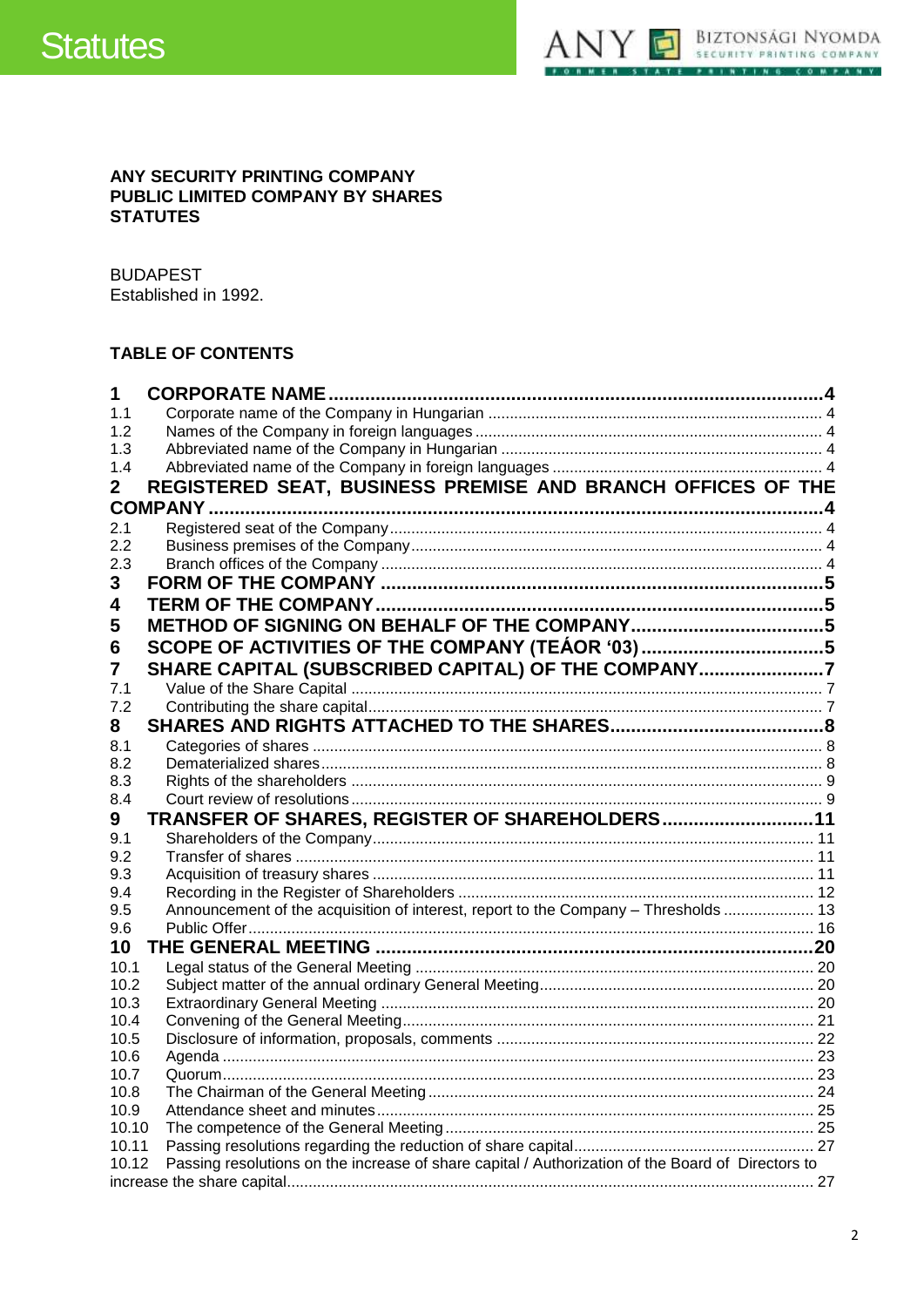# **Statutes**



| 10.13           |                                                                                                  |  |
|-----------------|--------------------------------------------------------------------------------------------------|--|
| 10.14           |                                                                                                  |  |
| 11              |                                                                                                  |  |
| 11.1            |                                                                                                  |  |
| 11.2            |                                                                                                  |  |
| 11.3            |                                                                                                  |  |
| 12 <sup>2</sup> |                                                                                                  |  |
| 12.1            |                                                                                                  |  |
| 12.2            |                                                                                                  |  |
| 12.3            |                                                                                                  |  |
| 12.4            |                                                                                                  |  |
| 13              |                                                                                                  |  |
| 13.1            |                                                                                                  |  |
| 13.2            |                                                                                                  |  |
| 14              |                                                                                                  |  |
| 14.1            |                                                                                                  |  |
| 14.2<br>14.3    |                                                                                                  |  |
| 14.4            |                                                                                                  |  |
| 15              |                                                                                                  |  |
| 15.1            |                                                                                                  |  |
| 15.2            |                                                                                                  |  |
| 16              |                                                                                                  |  |
| 16.1            |                                                                                                  |  |
| 16.2            |                                                                                                  |  |
|                 |                                                                                                  |  |
|                 |                                                                                                  |  |
| 17              | BUSINESS YEAR, BOOKS AND FINANCIAL ACCOUNTING36                                                  |  |
| 17.1            |                                                                                                  |  |
| 17.2            |                                                                                                  |  |
| 17.3<br>17.4    |                                                                                                  |  |
| 17.5            |                                                                                                  |  |
| 17.6            |                                                                                                  |  |
| 17.7            |                                                                                                  |  |
| 18              |                                                                                                  |  |
| 18.1            |                                                                                                  |  |
| 18.2            |                                                                                                  |  |
| 18.3            |                                                                                                  |  |
| 18.4            | Rules concerning the exclusion of the preferential subscription right by the General Meeting  38 |  |
| 18.5            |                                                                                                  |  |
| 18.6            | Increase of the share capital to the debit of assets exceeding the share capital 39              |  |
| 18.7            |                                                                                                  |  |
| 19              |                                                                                                  |  |
| 19.1            |                                                                                                  |  |
| 19.2            | Separate consent of series of each shares affected by the reduction of share capital 39          |  |
| 20              |                                                                                                  |  |
| 20.1            |                                                                                                  |  |
| 20.2            |                                                                                                  |  |
| 21              |                                                                                                  |  |
| 21.1            |                                                                                                  |  |
| 21.2<br>21.3    |                                                                                                  |  |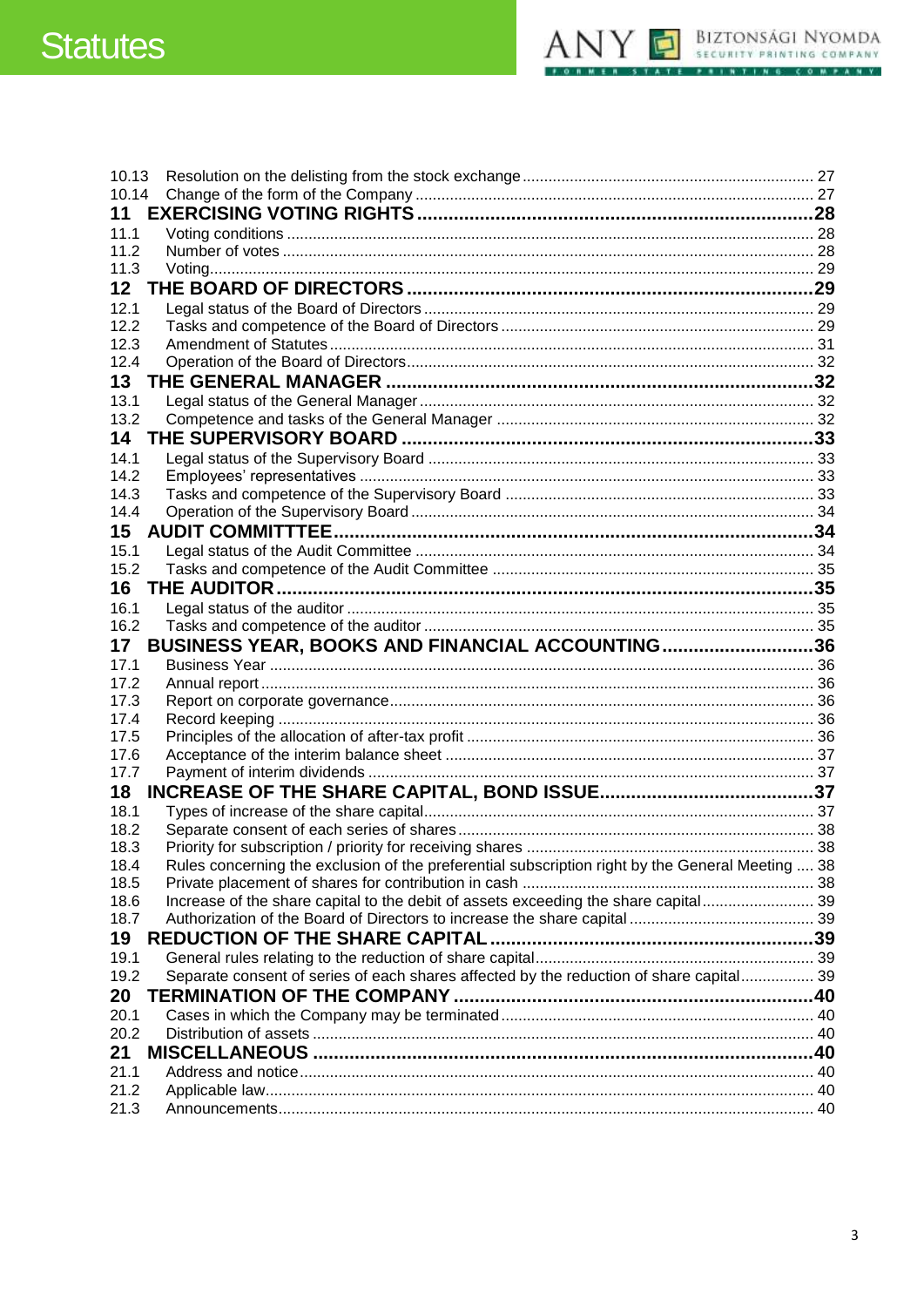

### **ANY SECURITY PRINTING COMPANY PUBLIC LIMITED COMPANY BY SHARES formerly ÁLLAMI NYOMDA PUBLIC COMPANY LIMITED BY SHARES**

(Registration no: 01-10-042030)

# **STATUTES**

which was prepared in accordance with Act V of 2013 on the Civil Code (Civil Code) as follows:

### **Preamble**

The Metropolitan Court as the Court of Registration registered Állami Nyomda Plc. under no. 01-10-042030 in the companies register as of October 3, 1992.

# <span id="page-3-0"></span>**1 CORPORATE NAME**

<span id="page-3-1"></span>1.1 Corporate name of the Company in Hungarian

ANY Biztonsági Nyomda Nyilvánosan Működő Részvénytársaság

<span id="page-3-2"></span>1.2 Names of the Company in foreign languages

In English: ANY Security Printing Company Public Limited Company by Shares

<span id="page-3-3"></span>1.3 Abbreviated name of the Company in Hungarian

ANY Nyrt.

<span id="page-3-4"></span>1.4 Abbreviated name of the Company in foreign languages

In English: ANY PLC

# <span id="page-3-5"></span>**2 REGISTERED SEAT, BUSINESS PREMISE AND BRANCH OFFICES OF THE COMPA-NY**

- <span id="page-3-6"></span>2.1 Registered seat of the Company
- 1102 Budapest, Halom utca 5.
- <span id="page-3-7"></span>2.2 Business premises of the Company
- 1106 Budapest, Fátyolka u. 1-3.

<span id="page-3-8"></span>2.3 Branch offices of the Company 3060 Pásztó, Fő út 141.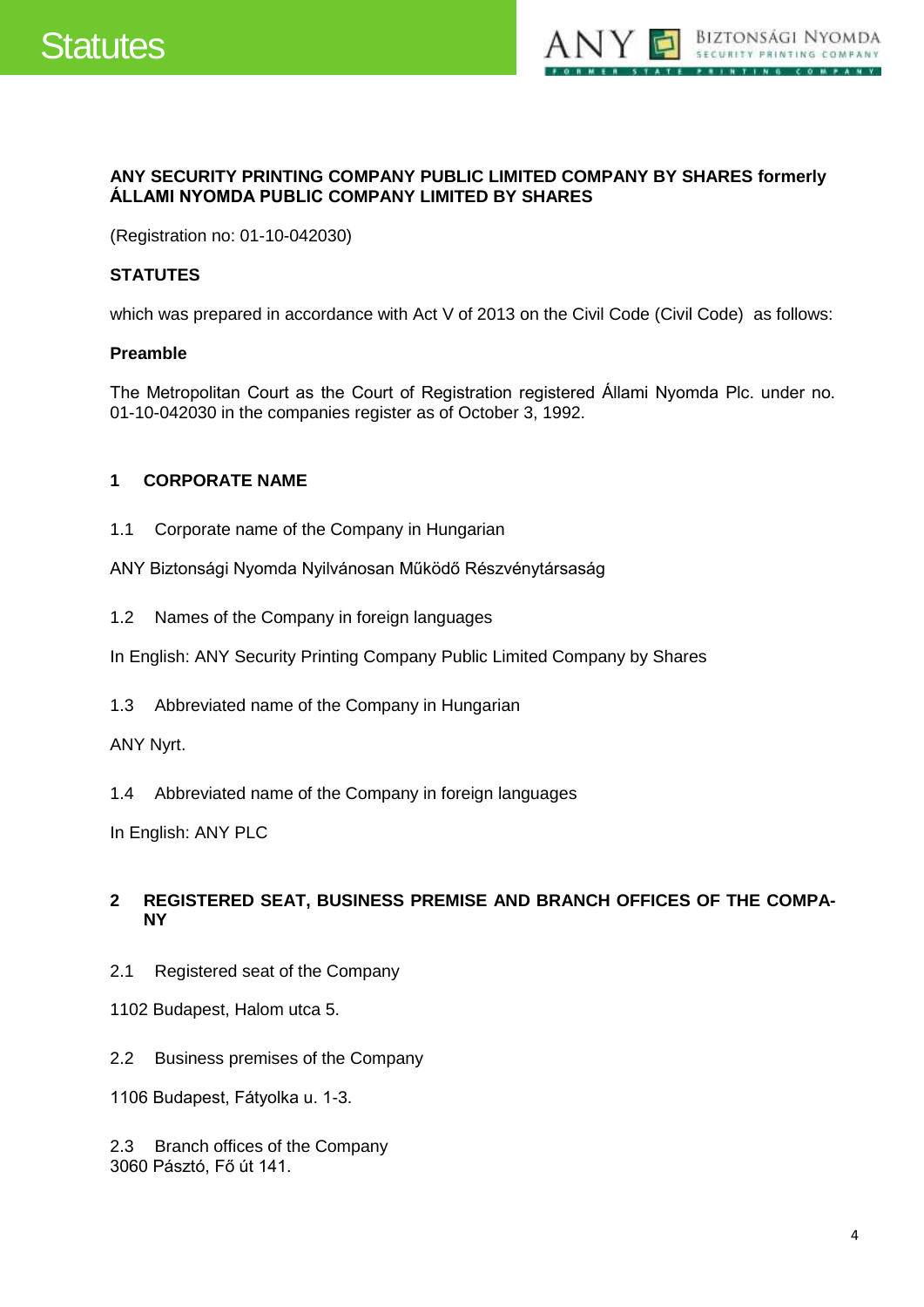

# <span id="page-4-0"></span>**3 FORM OF THE COMPANY**

The form of the Company: public company limited by shares.

# <span id="page-4-1"></span>**4 TERM OF THE COMPANY**

The Company was established for an indefinite period of time.

# <span id="page-4-2"></span>**5 METHOD OF SIGNING ON BEHALF OF THE COMPANY**

The person entitled to sign on behalf of the Company shall do so by signing his/her name under the pre-written, pre-printed or printed name of the Company in a form confirmed by a notary public.

Persons entitled to sign for the Company are:

- (a) the Chairman of the Board of Directors, solely;
- (b) the General Manager, if he/she is the member of the Board of Directors or the Company Secretary, solely;
- (c) two members of the Board of Directors with the exceptions of the Chairman of the Board of Directors and the General Manager – jointly;
- (d) two employees authorized to sign, jointly;
- (e) one member of the Board of Directors and one employee authorized to sign, jointly.

# <span id="page-4-3"></span>**6 SCOPE OF ACTIVITIES OF THE COMPANY (TEÁOR '03)**

Main activity of the Company: 18.12'08 Printing (except for daily newspaper)

1711'08 Manufacture of pulp

1712'08 Manufacture of paper

1721'08 Manufacture of paper packaging articles

1723'08 Manufacture of paper stationery

1729'08 Manufacture of other articles of paper and carton

1813'08 Pre-press activities

1814'08 Bookbinding, related services

1820'08 Other reproduction

2059'08 Manufacture of other chemical products not elsewhere classified

3312'08 Reparation of industry machinery

4612'08 Agents involved in the wholesale of raw materials and fuels,

4618'08 Agents involved in the wholesale of other products

4677'08 Wholesale of waste and scrap

4741'08 Retail sale of computer, periphery and software

4742'08 Retail sale of telecommunication products

4759'08 Retail sale of furniture, lighting devices and household articles

4761'08 Retail sale of books

4762'08 Retail sale of newspapers and stationery

4778'08 Retail sale of other new products not elsewhere classified

4791'08 Retail sale mail and internet order houses

4941'08 Vehicular transport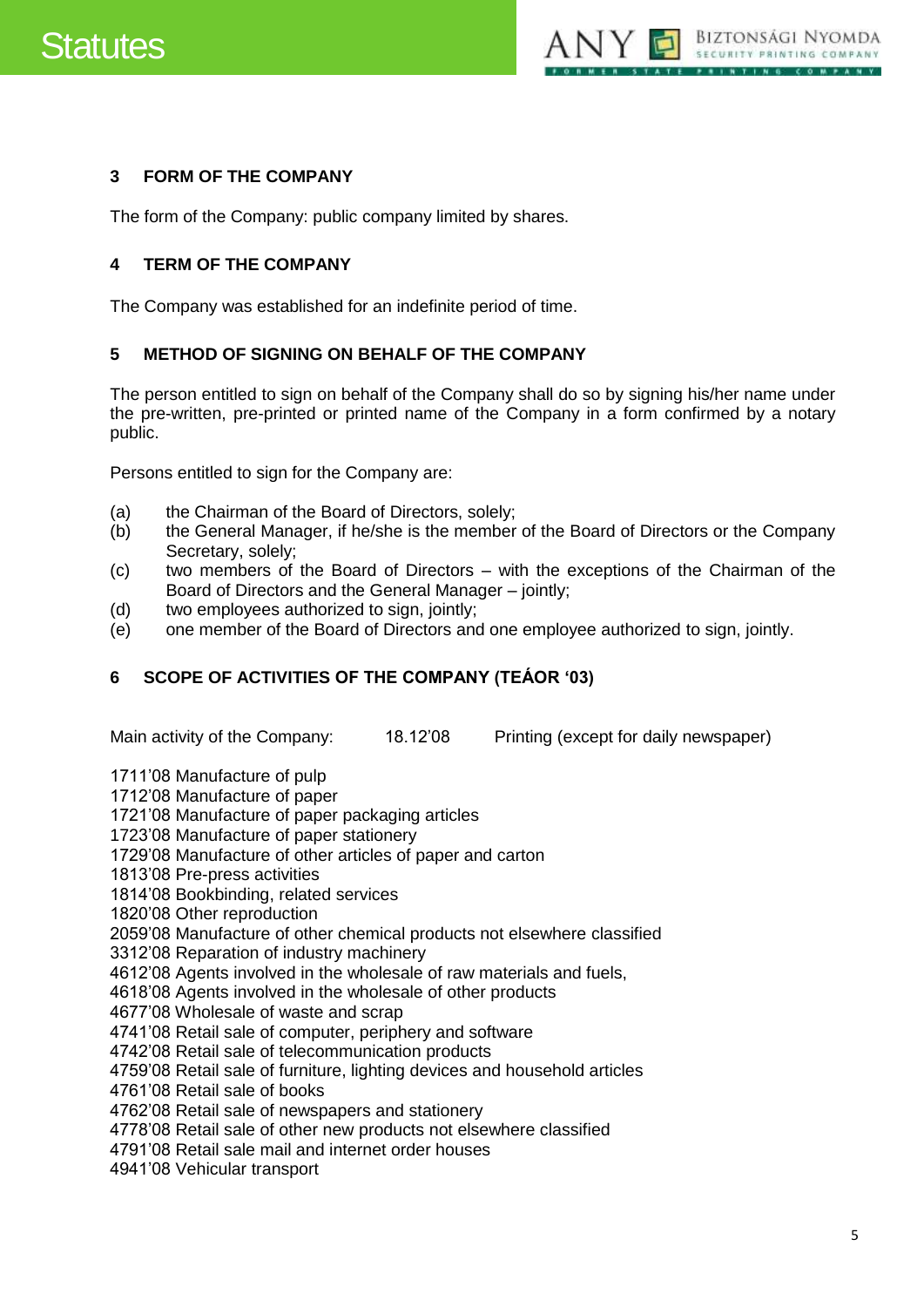# Statutes



5210'08 Storage 5221'08 Auxiliary service to land carriage 5224'08 Bulk handling 5229'08 Other auxiliary services to transport 5320'08 Other postal, courier activities 5811'08 Publishing of books 5812'08 Publishing of directories and mailing lists 5814'08 Publishing of journals and periodicals 5819'08 Other publishing activities 5829'08 Publishing of other software 6201'08 Computer programming services 6202'08 Computer technology consultancy services 6203'08 Computer facilities management services 6209'08 Other information technology services 6311'08 Data processing, web-hosting and related services 6312'08 Web portal services 6399'08 Other information services not elsewhere classified 6612'08 Security and commodity contracts brokerage services 6619'08 Other services auxiliary to financial services, except insurance and pension funding 6820'08 Renting and operating services of own or leased real estate 7022'08 Business and other management consulting services 7112'08 Engineering services and related technical consulting services 7120'08 Technical testing and analysis services 7219'08 Research and experimental development services in other natural sciences and engineering 7320'08 Market research and public opinion polling services 7420'08 Photographic services 7490'08 Other professional, scientific and technical services not elsewhere classified 7733'08 Rental and leasing services of office machinery and equipment (including computers) 7739'08 Rental and leasing services of other machinery, equipment and tangible goods 8020'08 Security systems services 8110'08 Combined facilities support services 8292'08 Packaging 8411'08 General public administration services 9101'08 Library and archive services 9511'08 Repair services of computers and peripheral equipment

Aside from the activities specified above, the Company may carry on any business activity which is not prohibited or restricted by the law.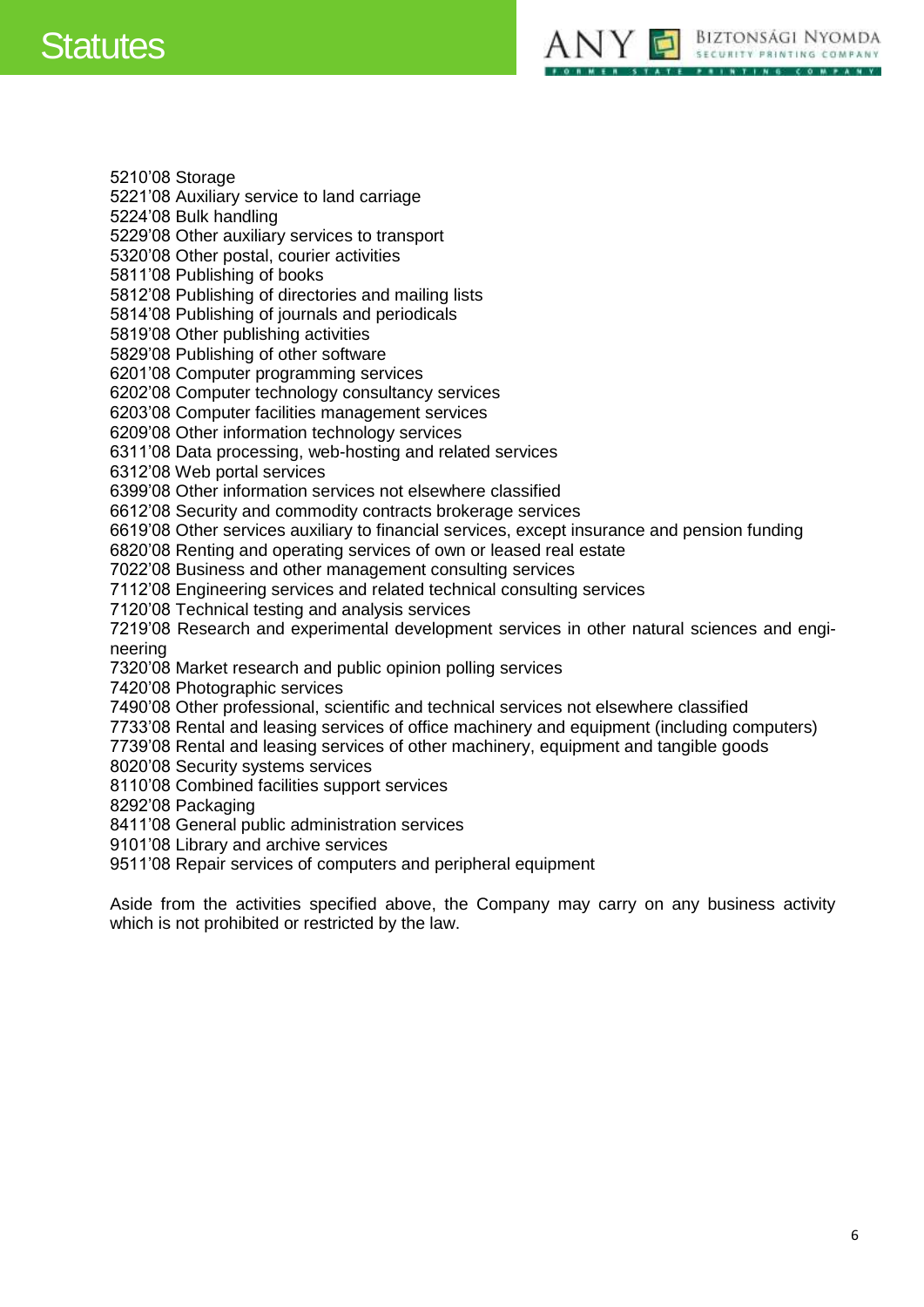

# <span id="page-6-0"></span>**7 SHARE CAPITAL (SUBSCRIBED CAPITAL) OF THE COMPANY**

#### <span id="page-6-1"></span>7.1 Value of the Share Capital

The share capital of the Company is HUF 1,449,875,700, that is one billion four hundred fortynine million eight hundred seventy-five thousand seven hundred Hungarian Forint.

The share capital of the Company consists of 14,794,650 pieces, that is fourteen million seven hundred and ninety-four thousand six hundred and fifty pieces of "A" series dematerialized registered common shares, each having a nominal value of HUF 98, that is ninety-eight Hungarian Forint.

#### <span id="page-6-2"></span>7.2 Contributing the share capital

With the exception of the founders providing contributions in kind, subscribers (undertaking to receive the shares) shall pay upon subscription (by providing the declaration on receiving the shares) at least ten per cent. of the amount subscribed (undertaken to be received), in the manner determined by the founders, under the condition that if the issue value of the shares exceeds the nominal value, the full amount of the difference shall be paid at the time of the subscription and the part of the difference which is provided as a contribution in kind shall be made available to the Company.

The increase of the share capital may only be registered with the Court of Registration if, prior to the submission of the application for registration,

- (a) in case of contributions in cash, at least thirty per cent of the issue value of the shares undertaken to be received have been paid;
- (b) the contributions in kind have been made available to the Company, unless the value of the contributions in kind do not reach twenty-five per cent of the share capital, as in such case, in accordance with the resolution on the increase of share capital, the contributions in kind shall be provided no later than by the end of the third year following the registration.

Shareholders shall be obliged to pay the full amount of the issue value of the shares within a period of one year following the registration of the share capital increase. Shareholders shall be obliged to pay the amount of the issue value of the shares – within a period of one year –when they are notified by the Board of Directors according to the conditions as set out in the resolution on the increase of share capital by the published announcement in accordance with the provisions of the Statutes of the Company on the publications of announcements. If a shareholder fails to provide his contribution undertaken in the Statutes by the deadline set forth therein, the Board of Directors shall give notice to such shareholder to provide the contribution within a period of thirty days. Such notification shall also refer to the fact that a failure to perform will result in the termination of membership. In the event that the period of thirty days elapses without performance, the membership shall be terminated on the day following the expiration of such period. The Board of Directors shall inform the shareholder thereof in writing. The shareholder whose membership has been terminated accordingly shall be liable in accordance with the general rules of civil law for damages caused to the Company by virtue of his failure to provide the contribution. If shareholders' rights of a shareholder are terminated accordingly, and his obligation to provide the contribution for the shares subscribed (undertaken to be received) is not assumed by another person, the share capital must be reduced consistent with the contribution undertaken by such shareholder in default. The value of the contribution provided by the shareholder in default shall be due to the shareholder following the reduction of the share capital, or when the shareholder replacing the shareholder in default performs his contribution towards the Company.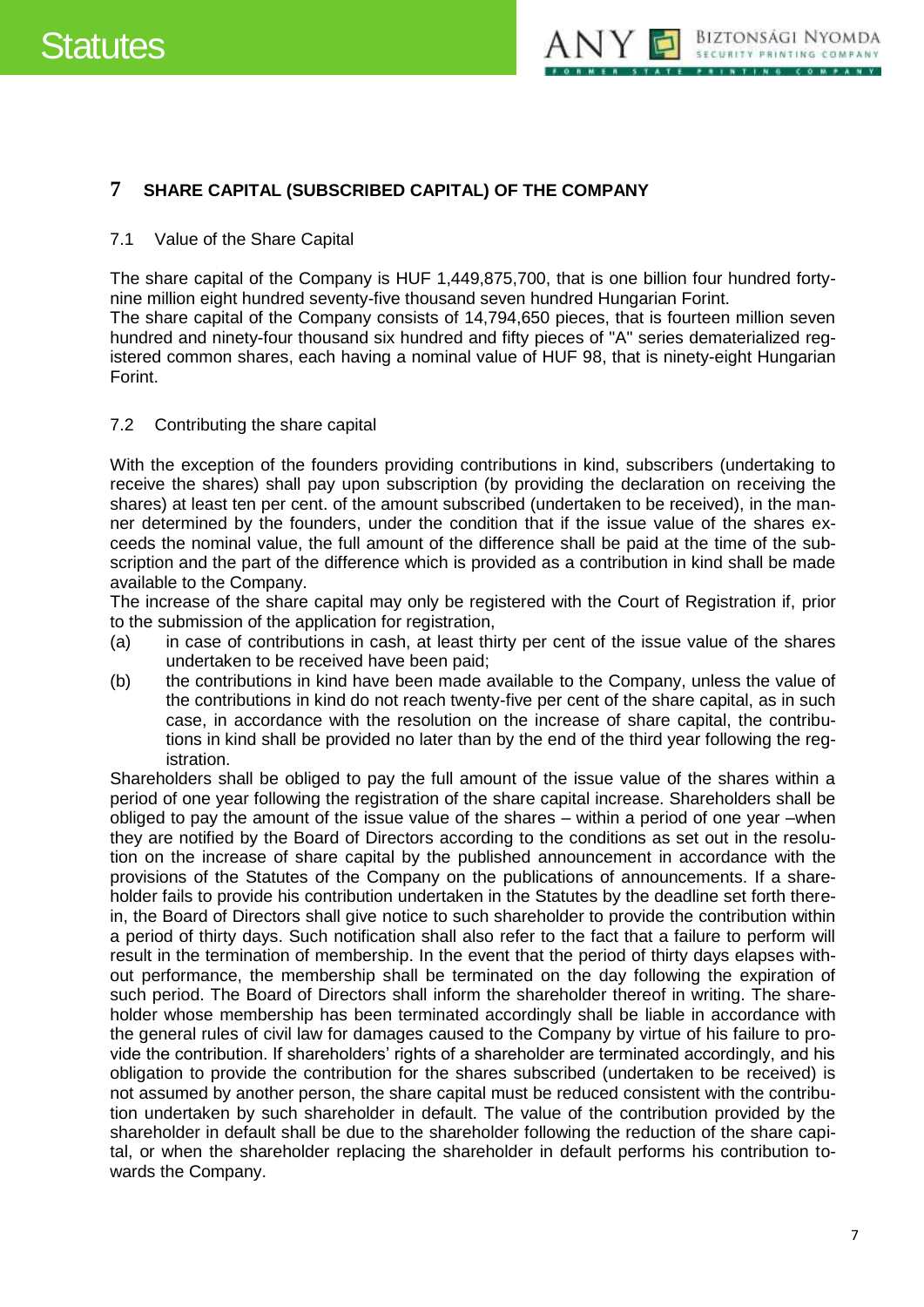

# <span id="page-7-0"></span>**8 SHARES AND RIGHTS ATTACHED TO THE SHARES**

#### <span id="page-7-1"></span>8.1 Categories of shares

"A" series shares: 14,794,650 pieces of dematerialized registered common shares each having a nominal value of HUF 98.

#### <span id="page-7-2"></span>8.2 Dematerialized shares

The registered common shares of the Company (hereinafter together referred to as shares) are dematerialized shares. Dematerialized securities shall mean an electronic instrument identifiably containing all material information of securities, which are issued, recorded, transmitted and registered electronically pursuant to the Act on Capital Markets and other specific legislation; dematerialized securities are registered instruments with no serial number, where the name and other identification information of the holder is contained in the register kept on behalf of the holder of the securities, i.e. the securities account. The Company shall issue a single written instrument which does not qualify as a security, and deposit same in the central depository, and simultaneously shall mandate the central depository to produce the security. The dematerialized shares shall be issued with the same content and meet the same formal requirements as printed shares, with the deviation that the serial number of the share need not be indicated, and the signatures of two members of the Board of Directors shall, in accordance with the statutory provisions on securities, be indicated on the instrument issued by the issuer and placed in the central depository. In lieu of such signatures, dematerialized shares shall contain the names of the authorized signatories of the document.

Dematerialized shares may only be registered shares. Securities issued as part of a series may be issued only in registered form. Only registered and dematerialized securities may be offered to the public. Within one category or one class of shares, several series of shares may be issued. Shares of the same type, content and representing the same membership rights qualify as one series of shares. Shares of the same series may not differ in their nominal value or method of production. The securities account of an owner of securities shall be kept by the investment service provider. Securities accounts for holders of securities shall be managed by investment firms, the Magyar Államkincstár (Hungarian State Treasury), commodity dealers, credit institutions and investment fund managers, while securities accounts for the securities held by the persons specified in Section 335 shall be managed by the central depository. The securities account shall be opened pursuant to a securities account agreement.

If the General Meeting of the Company passes a resolution on the transformation of any category of shares, the Board of Directors, at the cost of the Company, shall provide, in compliance with the legal rules and the regulations of the central depository, for the invalidation of the instrument issued previously relating to the dematerialized shares but which does not qualify as a security, the issuance of a new instrument and the registration of the transformed shares on the securities accounts.

On the basis of a securities account agreement, the securities account keeper undertakes to record and administer the securities in the ownership of the other contracting party (account holder) on the securities account opened with the securities account keeper, to execute the account holder's proper instructions and without delay to inform the account holder about the crediting and debiting of the account as well as the balance of the account. The account holder may terminate the securities account agreement at any time without any time-limit; however, such termination shall only be valid if the account holder simultaneously indicates another securities account keeper, except if the account has been depleted. The depletion of the securities account does not terminate the securities account agreement. The securities account may be con-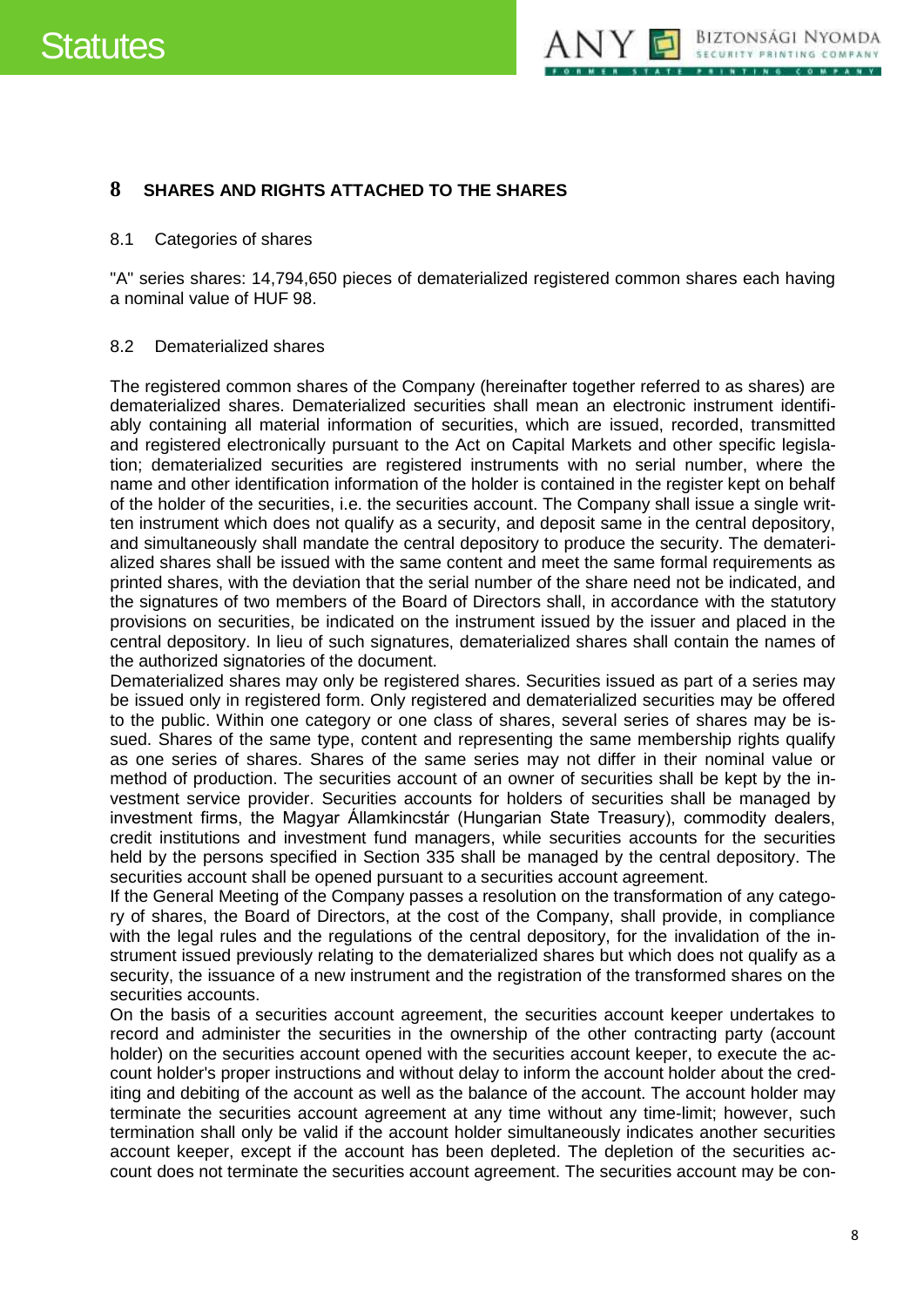# **Statutes**



trolled by the account holder, or by a person duly authorized by the account holder. A power of attorney shall only have effect vis-à-vis the securities account keeper if same has been provided to it in writing, in the form and with the content stipulated in the securities account keeper's business regulations. Control of jointly owned securities recorded on a security account shall be exercised by the owners jointly, or by a common representative elected by the owners and notified to the securities account keeper. Control of a securities account the holder of which is subject to bankruptcy or liquidation, or is under voluntary dissolution, can only be exercised by the bankruptcy trustee, the receiver or the liquidator, as the case may be. Following the publication of the bankruptcy, liquidation or voluntary dissolution proceedings in the official journal, the securities account keeper shall only accept instructions from such persons. The account holder shall provide notice of the name of the bankruptcy trustee, the receiver or the liquidator to the securities account keeper within three days from the date of appointment. The signature specimen of authorized signatories shall be supplied to the securities account keeper in the manner set forth in the securities account keeper's business regulations.

The securities account keeper shall transfer all securities to a blocked subsidiary securities account, which are under attachment due to an encumbrance arising from third party's rights by virtue of law, court order, administrative measure or contract, or if so instructed by the account holder. The blocked subsidiary account shall indicate the legal title giving rise to the attachment, such as bail, pledge, court deposit, action of replevin (claim of exemption), judicial execution, as well as the person named as the beneficiary. The attachment of securities held in a subsidiary account may be cancelled, or another attachment may be implemented only if the fact underlying the attachment is eliminated and it is declared and so notified by the appropriate person. In this case, the securities account keeper shall immediately transfer back the securities in question to the securities account. If the account holder is permitted to alienate any securities subject to an attachment, the securities account keeper shall transfer such securities, with an indication of the attachment, to the blocked subsidiary account of the new owner of the securities opened under this new owner's securities account.

#### <span id="page-8-0"></span>8.3 Rights of the shareholders

Shareholders shall be entitled to receive a share from the profit to be distributed by the General Meeting in proportion to the nominal value of their shares (rights to dividend).

In the event of the termination of the Company without legal successor, the assets remaining after the settlement of all debts shall be distributed among the shareholders in proportion to the nominal value of their shares in the share capital of the Company (rights to the liquidation proportion). All shareholders shall be entitled to participate at the General Meeting, to request information, to comment on the issues and make proposals. Shareholders having voting rights are entitled to cast a vote.

#### <span id="page-8-1"></span>8.4 Court review of resolutions

Any shareholder of the Company, the Executive officer and any member of the Supervisory Board of the Company may request the Court to annul a resolution passed by the shareholders and the organs of the Company if the resolution is contrary to law or conflicts with the deed of foundation.

The claim for the annulment of the resolution may be lodged against the Company within thirty days from the date on which the party entitled learned or could have learned about the resolution. Following the expiration of a one-year non-appealable-deadline from the date of passing the resolution, a lawsuit cannot be initiated.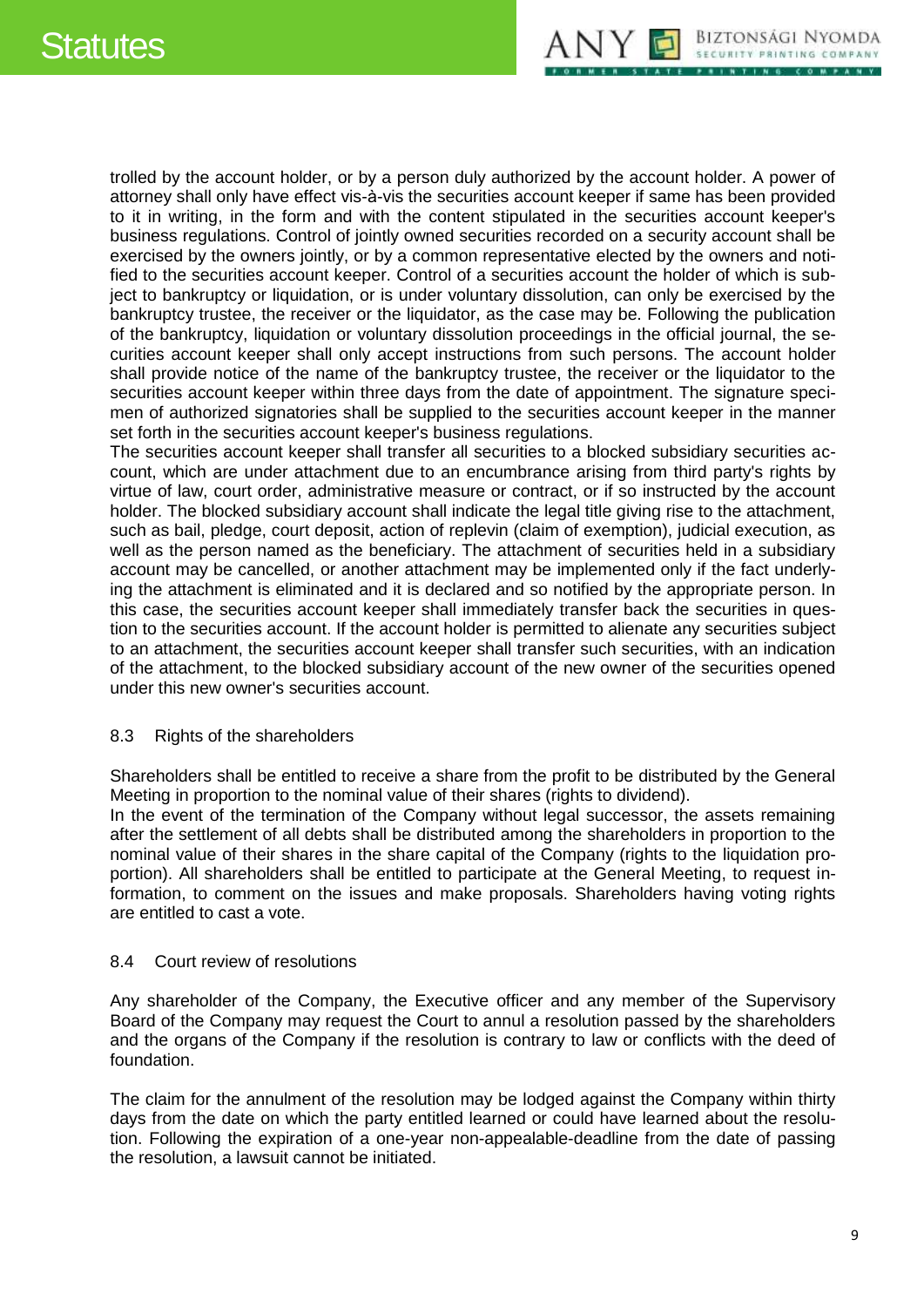

The right to initiate a lawsuit shall not be granted to persons who contributed to the passing of the resolution with their vote unless they voted in favour of the resolution due to mistake, fraud, or unlawful threat.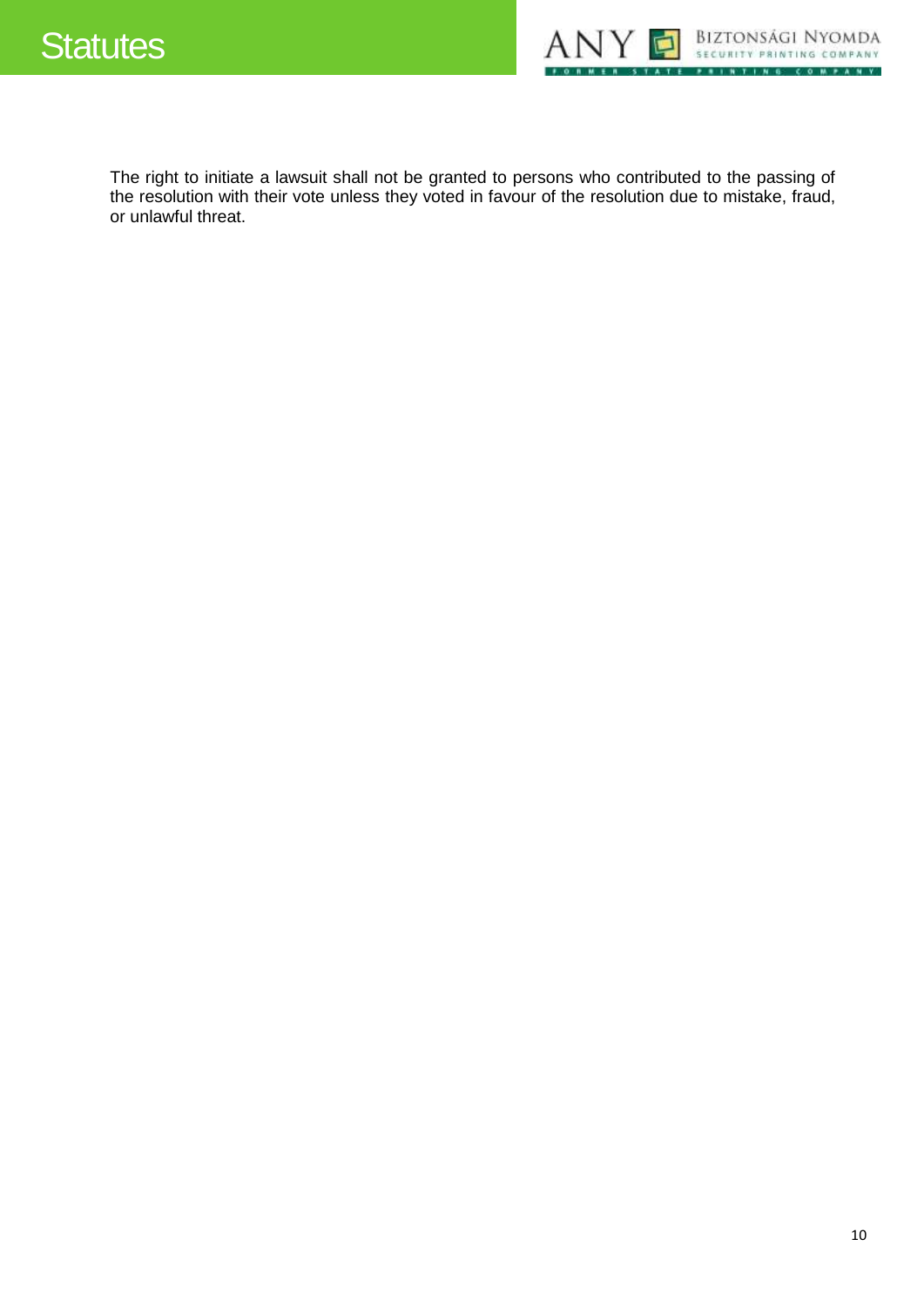

#### <span id="page-10-0"></span>**9 TRANSFER OF SHARES, REGISTER OF SHAREHOLDERS**

#### <span id="page-10-1"></span>9.1 Shareholders of the Company

The register of shareholders kept by the Board of Directors of the Company – as set forth by Section 9.5 – contains the name (corporate name) and domicile (registered seat) of the shareholders of the Company having registered shares.

#### <span id="page-10-2"></span>9.2 Transfer of shares

The acquisition or sale of dematerialized shares may only be carried out via charging or debiting the securities account. Until proved otherwise, the person shall be recognized as the shareholder of the securities whose account bears the securities.

The transfer of registered and interim shares shall be valid in respect of the Company if the name of the new shareholder has been entered into the Register of Shareholders. Failure to enter into the Register of Shareholders shall not affect the shareholder's ownership of the shares.

In case of the acquisition of dematerialized shares other than by virtue of transfer, the securities account of the previous shareholder shall be debited and the shares to be acquired shall be credited to the new shareholder's securities account by the securities account keeper at the new shareholder's request, based on the document certifying the acquisition of ownership.

#### <span id="page-10-3"></span>9.3 Acquisition of treasury shares

The Company may not acquire its treasury shares during the foundation or the increase of the share capital.

The Company may acquire the shares issued thereby in an amount not exceeding twenty-five percent of the share capital. When determining the level of treasury shares, the shares owned a legal person under the majority control of the Company - including any business association established abroad qualifying as a limited liability company or a company limited by shares according to the law applicable thereto – shall be regarded as the property of the Company. Any shares that were acquired or being kept by their holder for the benefit of the Company, as well as any treasury shares that are accepted by the Company as a security for a claim shall also be treated as shares owned by the Company.

The acquisition of treasury shares is subject to the General Meeting authorizing the Board of Directors in advance to acquire its treasury shares while determining the type, class, number, nominal value of shares to be acquired, and in case of acquisition for valuable consideration, the minimum and maximum amount of the consideration. The authorization is for a period of eighteen months.

The prior authorization of the General Meeting is not required for the acquisition of treasury shares if it is necessary to prevent an imminent injury to which the Company is directly exposed or if it takes place in the frame of litigant or non-litigant judicial proceedings which are aimed at settling a claim entitled to the Company or during transformation. In such case, the Board of Directors shall present at the next General Meeting the reasons for and the way of acquiring the treasury shares, the quantity and aggregate nominal value of the acquired shares, the percentage they represent in the Company's share capital and also the price paid for the shares.

It is prohibited to acquire the shares as treasury shares for which the nominal value or issue price has not been paid or made available in full.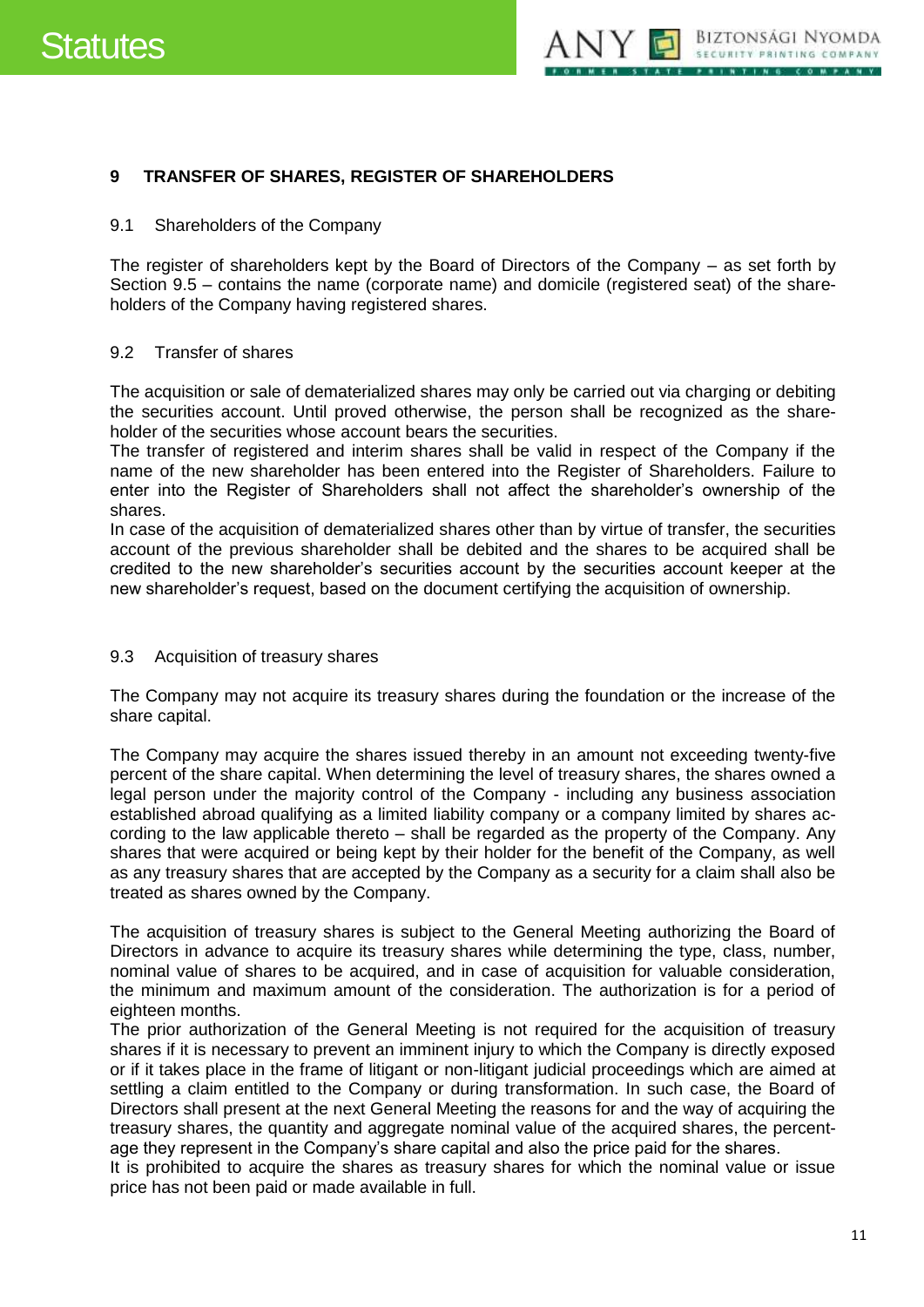

The company limited by shares may acquire its treasury shares for valuable consideration if the conditions of dividend payment are met. The company may pay the consideration of the treasury shares to the debit of distributable assets.

The company attempting to acquire its treasury shares by ways other than via the stock exchange must make a public purchase offer.

The Company attempting to alienate their treasury shares through means other than the stock exchange must make a public selling offer. No public selling offer is required if the Company intends to alienate its treasury shares as part of a program to provide shares to employees and executive officers.

Treasury shares acquired by the Company shall not grant shareholders rights and shall not count for the purposes of determining a quorum of the General Meeting or in connection with pre-emptive subscription rights. Any dividend that is payable on the Company's treasury shares shall be taken into account the same way as pertaining to the shareholders with respect to the nominal value of the dividends payable on their shares.

The Company may provide financial assistance to a third party for the acquisition of the shares issued thereby only at market rates, to the debit of its distributable assets provided that it was approved by the General Meeting by a majority of three-quarters on the basis of the presentation of the Board of Directors.

### <span id="page-11-0"></span>9.4 Recording in the Register of Shareholders

The Board of Directors of the Company keeps record of the shareholders of registered shares including the holders of interim shares in the Register of Shareholders. The Board of Directors may mandate clearing houses, investment enterprises or credit institutions to keep the Register of Shareholders. The mandate shall be announced by means set out in section 21.3 of the Statutes of the Company in the Company Gazette (Cégközlöny). The Register of Shareholders keeps a record of the name (corporate name) and domicile (registered seat) of the shareholders (hereinafter referred to as: the "shareholders"), or in case of jointly owned shares, that of the joint representative, furthermore, the number of shares or interim shares (ownership ratio) of shareholders per each series of shares. The Register of Shareholders may also be kept electronically. If any data recorded in the issued shares changes which is also recorded in the Register of Shareholders, the management shall modify the data in the Register of Shareholders. Anyone may inspect the Register of Shareholders. An opportunity to inspect shall be provided by the Company or the person in charge of the Register of Shareholders at their registered office during working hours on a continuous basis. Those for whom the Register of Shareholders include existing or deleted data may request a copy from the keeper of the Register of Shareholders. The copy shall be issued to the party entitled within five days, free of charge.

Third Parties may inspect the Register of Shareholders if their interest is rendered probable in conformity with the legal provisions on personal rights and data protection. The Company shall provide the first copy requested accordingly free of charge and the following copies at the cost of the requestor. The formally verified shareholders shall be recorded in the Register of Shareholders upon their request submitted to the keeper of the Register of Shareholders. Registered shareholders shall be deleted from the Register of Shareholders upon their request. The keeper of the Register of Shareholders registrar may refuse to fulfil the request for registration of a formally verified shareholder if the shareholder acquired his shares in violation of the law or the rules of the statutes pertaining to share transfer. The data deleted from the Register of Shareholders shall remain observable. Resolutions adopted while keeping the Register of Shareholders shall constitute a corporate resolution.

If a shareholder intends to exercise the shareholder's rights personally, the securities account keeper shall issue an ownership certificate in respect of the dematerialized securities. The own-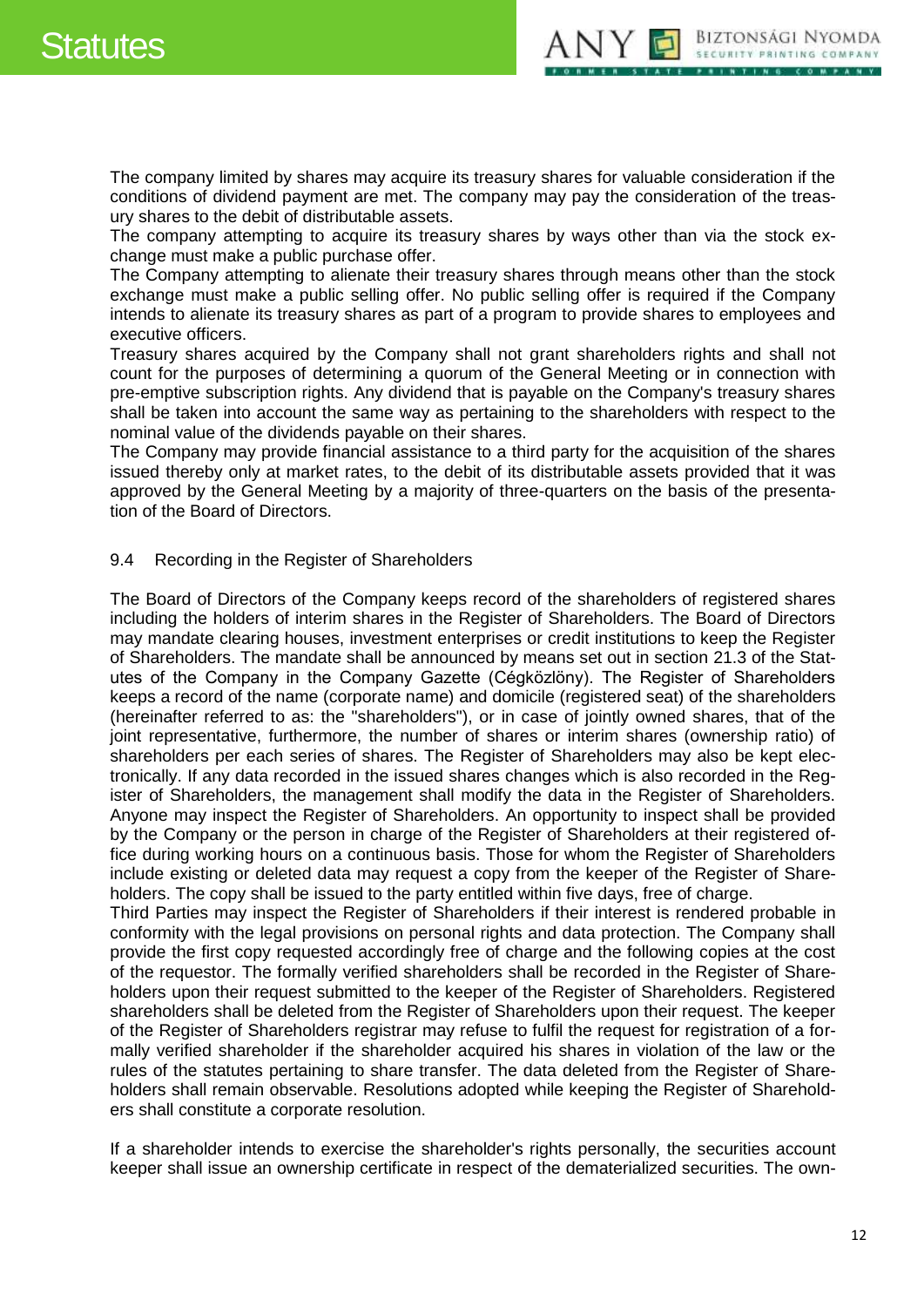

ership certificate shall indicate the name of the issuer and the category of the shares, the quantity of shares, the name of the securities account keeper and its authorized signature and the name (corporate name) and address (registered seat) of the shareholder. An ownership certificate issued in order to permit its holder to attend the General Meeting of the Company shall remain valid until the date of the General Meeting, the repeated General Meeting or at the latest, until the last day of closure. After an ownership certificate is issued, no changes shall be made in the securities account concerning the shares to which it pertains, except if the ownership certificate is withdrawn at the same time. The securities account keeper shall notify the Company prior to the General Meeting (or the repeated General Meeting) in writing or in the form of an electronic document executed by a qualified electronic signature with respect to the ownership certificates issued in order to permit its holder to attend the General Meeting.

A shareholder may not exercise shareholders' rights (including in particular, but not exclusively the rights to cast votes or to dividends) with respect to the Company if the shareholder (i) acquired or owns share(s) in conflict with the legal provisions in force or failed to satisfy the obligation of reporting and publishing which exists due to an acquisition of interest, or (ii) owns registered shares and its ownership has not been registered in the Register of Shareholders of the Company or was deleted following registration. If the Board of Directors deletes the shareholder from the Register of Shareholders due to the lack of certificates or inappropriate issue of certificates, then the resolution of the General Meeting, passed with the vote of such shareholder, shall remain valid only if the majority requirements necessary for passing such resolution would have been met without the vote of the deleted shareholder.

Shareholders, if previously registered with the Register of Shareholders, shall report the transfer of their shares within eight days following such transfer to the Company. On the basis of such report, the keeper of the Register of Shareholders shall provide for the deletion of the shareholder from the Register of Shareholders without any delay. The deleted data, however, shall remain viewable.

#### <span id="page-12-0"></span>9.5 Announcement of the acquisition of interest, report to the Company – Thresholds

9.5.1.Holders of shares or voting rights in a public limited company (for the purposes of this Section hereinafter referred to as "shareholder") shall notify the Company and the MNB at the time of reaching or exceeding the threshold to the following percentages: five, ten, fifteen, twenty, twenty-five, thirty, thirty-five, forty, forty-five, fifty, seventy-five, eighty, eighty-five, ninety, ninety-one, ninety-two, ninety-three, ninety-four, ninety-five, ninety-six, ninety-seven, ninetyeight and ninety-nine to voting rights, or shares to which voting rights are attached, held directly or indirectly, including when such holdings of shares or voting rights fall below the said threshold without delay, but not later than within two calendar days, the first of which shall be the day after the date on which the shareholder: (i)learns of the acquisition or disposal of shares carrying voting rights or of the possibility of exercising voting rights, or on which, having regard to the circumstances, should have learned of it, regardless of the date on which the acquisition, disposal or possibility of exercising voting rights takes effect; or *(ii)* is informed by the issuer's notice concerning changes in the quantity of shares to which voting rights are attached in accordance with the Company's charter document.

9.5.1.1. The voting rights shall be calculated - irrespective of any provisions for restrictions on voting rights - on the basis of all the shares to which voting rights are attached according to the Company's instrument of constitution. In determining the proportion referred to in Subsection 9.5.1., in addition to the shares held by the shareholder, the voting rights described in Subsections 9.5.1.2., 9.5.1.3., and 9.5.1.4. shall also be taken into account.

9.5.1.2 In determining the proportion referred to in Subsection 9.5.1., voting rights attached to shares shall be recognized as the voting right of the applicant in any of the following cases, where the voting right: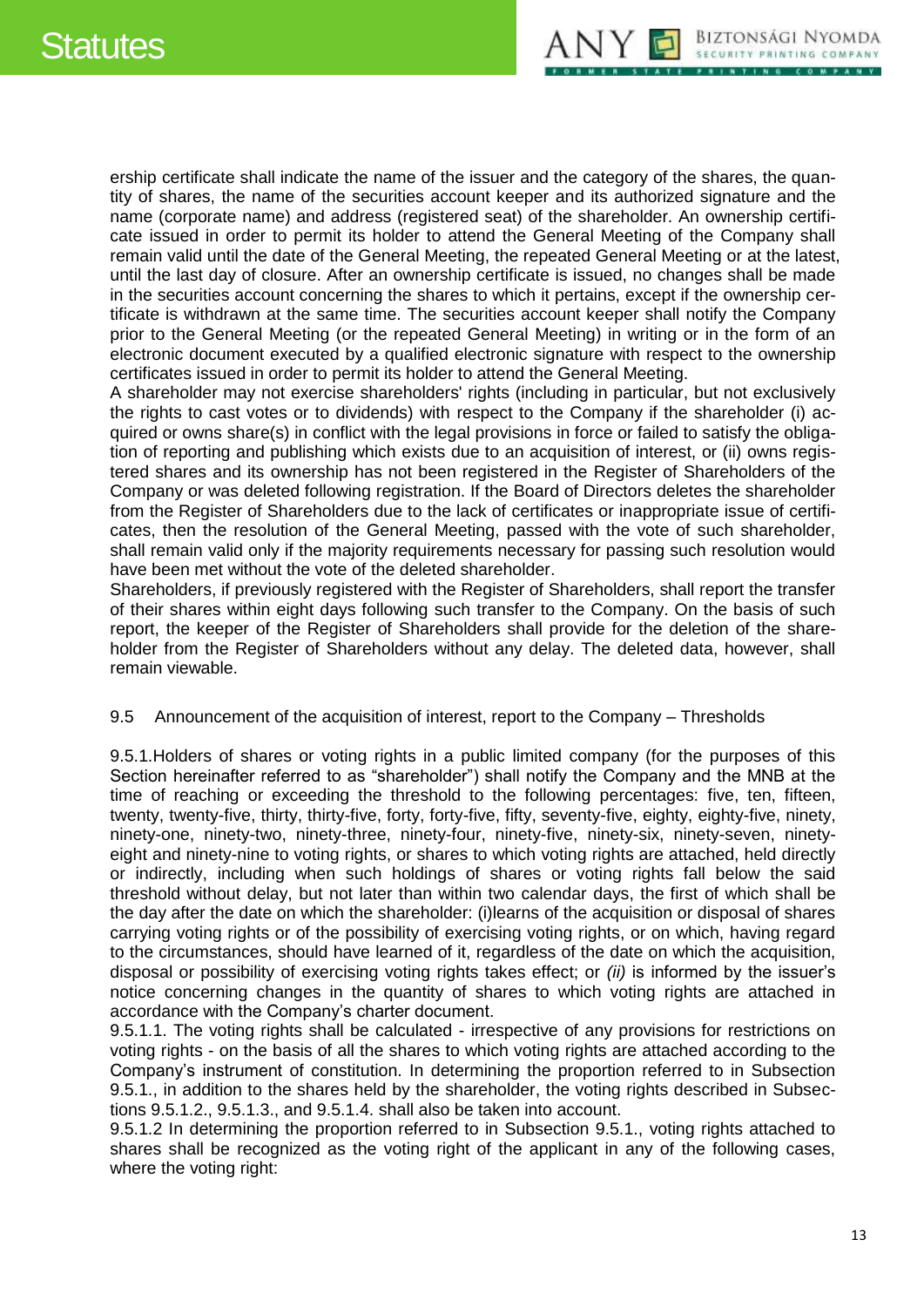# Statutes



*a)<sup>1</sup>* is exercised by the shareholder and a third party under an agreement, which permits the parties to the agreement the concerted exercise of the voting rights they hold, a lasting common policy towards the management of the Company in question;

*b)* is exercised by the shareholder under an agreement providing for the temporary transfer of the voting rights in question;

*c)* is exercised by the shareholder, in the case of voting rights attaching to shares which are lodged as collateral, under an agreement which provides for the exercise of such voting rights;

*d)* is exercised by the shareholder under the right of beneficial interest;

*e)* is exercised by the shareholder's controlled company within the meaning of Paragraphs *a) d)*;

*f)* is exercised by the shareholder, if functioning as a custodian, at its discretion in the absence of specific instructions from the depositor;

*g)* is exercised by a third party in its own name on behalf of the shareholder, under an agreement with the applicant;

*h)* is exercised by the shareholder, if functioning as a proxy, at its discretion in the absence of specific instructions from the principal.

9.5.1.3. In determining the proportion referred to in Subsection 9.5.1. the voting rights of:

*a)* any fund management company, if the fund management company is controlled by the shareholder and if able to exercise the voting rights attached to the securities it manages,

*b)* any investment firm or credit institution, if the investment firm or credit institution is controlled by the shareholder and if able to exercise the voting rights attached to the portfolio it manages

under direct or indirect instructions from the shareholder or another controlled company of the shareholder, or in any other way.

The size of voting rights shall be calculated by reference to the total nominal value of shares underlying the financial instrument except where the financial instrument provides exclusively for a cash settlement, in which case the number of voting rights shall be calculated having regard to Commission Regulation 2015/761/EU. The holder shall aggregate and notify all financial instruments relating to the same underlying issuer. Only long positions shall be taken into account for the calculation of voting rights, and shall not be netted.

9.5.1.4. The requirement of notification described in Subsection 9.5.1. shall apply to any person who, directly or indirectly, is in possession of any financial instruments, that on maturity, give the holder, under a formal agreement, either the unconditional right to acquire or the discretion as to his right to acquire, shares to which voting rights are attached. The notification shall distinguish between the financial instruments which confer a right to a physical settlement and the financial instruments which confer a right to a cash settlement.

At this point the following shall be considered to be financial instruments:

*a)* transferable securities;

*b)* options;

*c)* futures;

*d)* swaps;

 $\overline{a}$ 

*e)* forward rate agreements;

*f)* financial contracts for differences; or

*g)* any other contracts with economic effects similar to the financial instruments provided for in Paragraphs *a)-f)*

Voting rights relating to financial instruments that have already been notified in accordance with this section shall be notified again when the natural person or the legal entity has acquired the underlying shares and such acquisition results in the total number of voting rights attached to shares issued by the same Company reaching or exceeding the thresholds laid down by Subsection 9.5.1.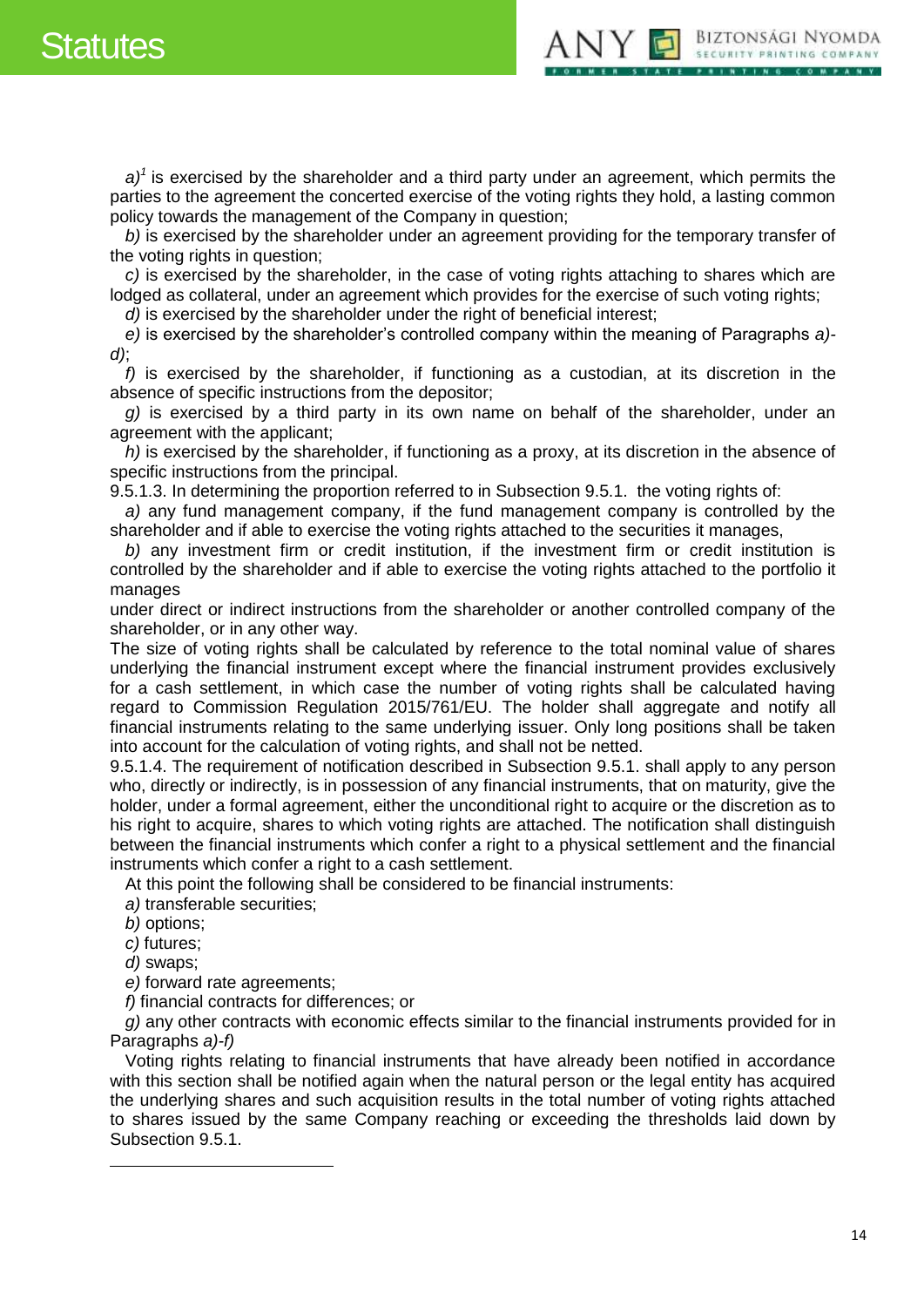$\overline{a}$ 



9.5.1.5. The shareholder shall not be required to comply with the obligation of notification under Subsection 9.5.1. if the notification requirement is satisfied by its parent company, or if the parent company is controlled by others, by that parent company.

9.5.1.6. Credit institutions and investment firms shall not be required to take account of voting rights attaching to shares shown in their trading book, in discharging the obligation of disclosure of information under Subsection 9.5.1., if:

*a)* the voting rights cannot be exercised,

*b)* they are not involved in the decisions relating to the appointment and removal of members for the Company's decision-making, management bodies, supervisory board and their bodies, and

*c)* the voting rights held in the trading book do not exceed 5 per cent.

9.5.1.7. The shareholder shall not be required to comply with the obligation of notification under Subsection 9.5.1. if the voting rights are attached to shares acquired for stabilization purposes in accordance with Regulation (EU) No. 596/2014 of the European Parliament and of the Council of 16 April 2014 on market abuse (market abuse regulation) and repealing Directive 2003/6/EC of the European Parliament and of the Council and Commission Directives 2003/124/EC, 2003/125/EC and 2004/72/EC (hereinafter referred to as "Regulation (EU) No. 596/2014") and its supplementary regulations, provided that Company ensures that the voting rights attached to those shares:

*a)* are not exercised, and

*b)* they are not otherwise used to intervene in the decisions relating to the appointment and removal of members for the issuer's decision-making, management bodies, supervisory board and their bodies.

9.5.1.8. Market makers shall not be required to comply with the obligation of notification under Subsection 9.5.1. if:

 $a$ <sup> $2$ </sup> they ensure that the voting rights attaching to their shares are not exercised,

*b)* they notify the MNB in advance of the commencement and termination of market making activities,

*c)* they keep separate accounts on the shares and financial instruments required for market making activities.

9.5.1.9. Where the market maker has concluded a market-making agreement with the Vompany and/or the Company, this agreement shall be presented to the Authority upon request. 9.5.1.10. In the event of non-compliance with the obligation of notification as prescribed in Section 9.5.1. , the person affected may not exercise his voting rights in the company in question until the notification is submitted.

9.5.2. The person having interest shall report to the Company and the MNB if its interest in the Company has dropped to the threshold set out in Section 9.5.1.

9.5.3. Any acquisition of a participating interest in the offeree company shall be subject to a takeover bid set ot in Section 9.6., that is to be approved by the MNB in advance for the acquisition of more than twenty-five per cent of the voting rights, if there is no shareholder in the company, other than the buyer, holding more than ten per cent of the voting rights; or for the acquisition of more than thirty-three per cent of the voting rights.

9.5.4. If the shareholder's acquisition of interest exceeds the threshold set out in Section 9.6.1, the shareholder may exercise its membership rights (including, in particular but not exclusively, the shares originating from convertible securities) only if he/she has notified the Board of Directors and the MNB of being in excess of the threshold and he/she has published the acquisition of interest.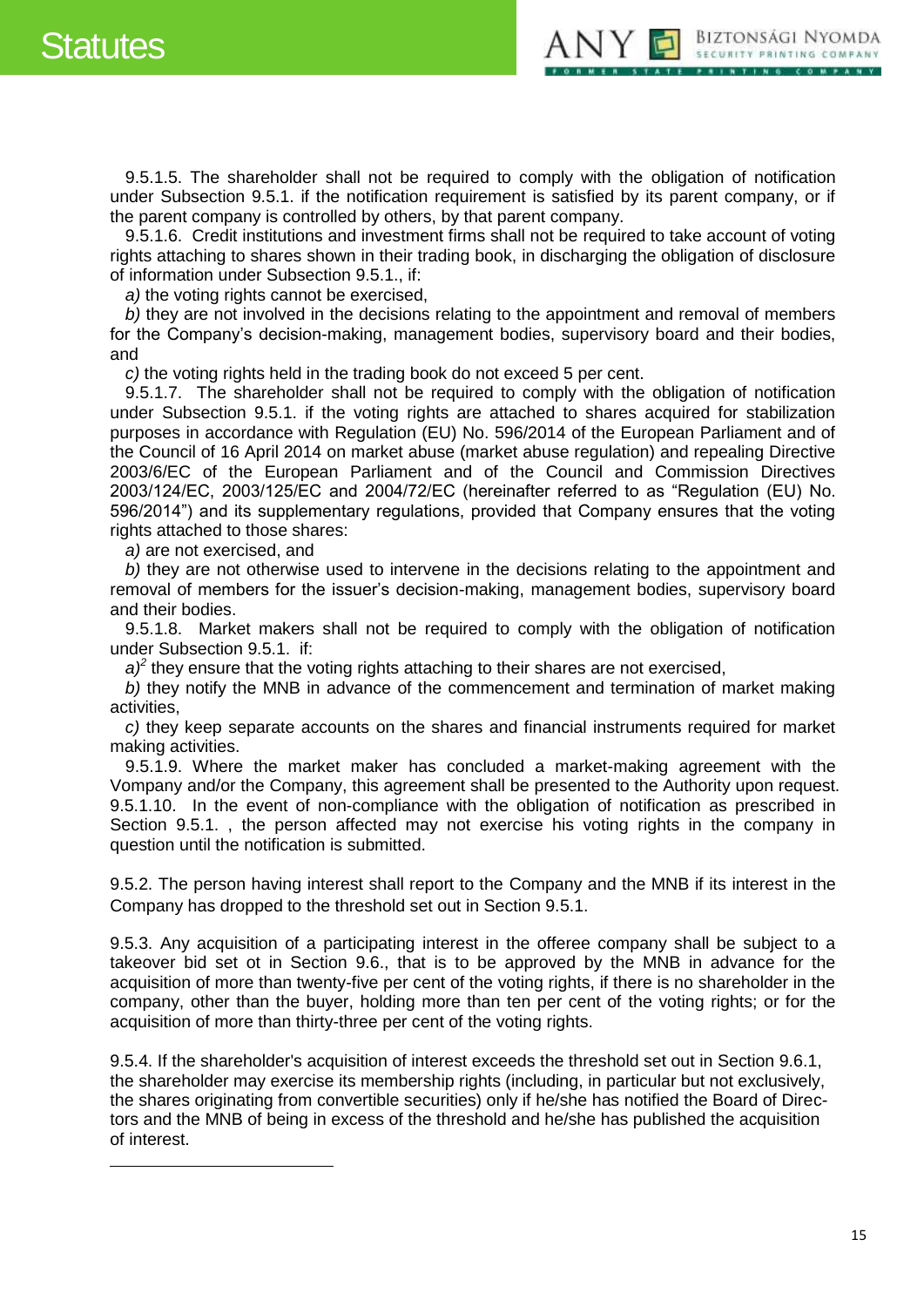

#### <span id="page-15-0"></span>9.6 Public Offer

#### *9.6.1*

Any person ("Bidder") who is entitled to, or in cases referred to in Section 9.6.5 of the Statutes, makes a public offer to the shareholders on the shares of the Company, such bid can be regarded as valid offer if same pertains to all shareholder having voting rights and all shares of the Company granting voting rights; the provision on the minimum quantitative criteria shall not apply in the case of a voluntary purchase offer. No voluntary purchase offer may be submitted after the publication of a statutory purchase offer and before the last day of the period within which the Statement of Acceptance is to be introduced. If a proceeding is pending before the Court of Registration with respect to the registration of the increase of the share capital of the Company, such offer may only be made 30 days after the Company receives the final and binding decision on registration.

### *9.6.2*

The Bidder must disclose its bid to the Company's Board of Directors and also submit it in writing to the NBH for approval, and take steps immediately for the public announcement of such bid. The offeror and the investment service provider commissioned shall submit the takeover bid to the Authority for approval; they shall simultaneously send the bid and the relevant documents to the management body or the board of directors of the offeree company and submit the takeover bid - as it is filed for approval - for publication. A licensed investment service provider must be engaged to carry out the acquisition of influence through a public bid. The public bid must be prepared in both Hungarian and English and contain the following data and information:

a) the Bidder's (company) name and address (registered office);

b) the extent of direct or indirect influence, and the number and series of shares held by the Bidder, all the parties involved in the agreement of the persons acting in concert, and any close relative of the Bidder with an influence in the Company;

c) the cash value of the consideration offered for the shares, the composition of such consideration (cash-to-securities ratio, description of the securities, if any), the method used to calculate such consideration and the method of payment, including a warning about the rules set forth in Sections 74(6)-(8) of the Capital Market Act;

d) the deadline set for the acceptance of the public bid;

e) information as to where and how the acceptance of the public bid (the "Statement of Acceptance") may be made, and the terms of using an agent or other intermediary;

f) the name and registered office of the investment service provider engaged to act as agent;

g) the place where the operating plan and the report on the Bidder's business activities may be inspected;

h) in the case of a joint bid, the distribution among the Bidders of the shares specified in the Statement of Acceptance;

i) a statement on the reservation of the right to cancel the public bid in the event that the Statements of Acceptance indicate that the Bidder cannot acquire an influence over fifty percent;

j) the description of the relationship between the Bidder and the Company;

k) the method of calculation and payment of any compensation offered for any rights lost as a result of the breakthrough rule;

l) probable consequences regarding employment; and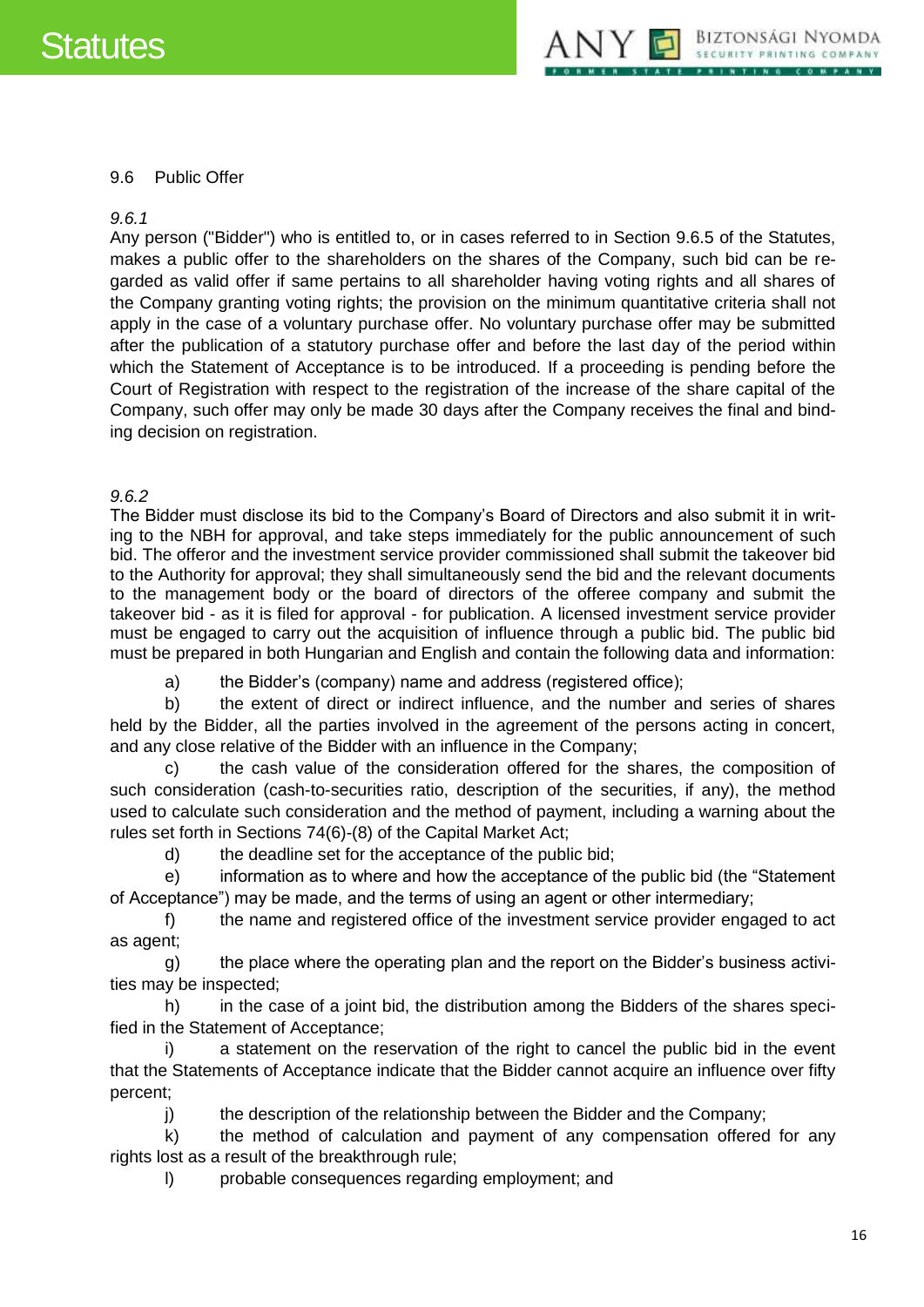

m) the applicable law and the court vested with competence for any dispute between the shareholders and the offeror, arising out of or in connection with the sales agreement concluded upon acceptance of the takeover bid

# *9.6.3*

Where a participating interest is acquired by ways other than what is defined in these Statutes or in the law, membership rights in the Company cannot be exercised. Voting rights in the offeree company cannot be exercised and the party acquiring such interest must terminate its interest acquired by way of evasion or circumvention of the regulations governing the acquisition of participating interest within sixty days of the date of acquisition or receipt of the resolution of the MNB. The party acquiring such interest must alienate the shares acquired by way of evasion or circumvention of the regulations governing the acquisition of interest within sixty (60) days of the date of acquisition or of the decision of the NBH. Membership rights in the Company under the shares that are not affected by the obligation of alienation may be exercised only after the alienation of the shares subject to the obligation of alienation.

If in consequence of the takeover bid not all shares bid for are transferred, yet the offeror has acquired a participating interest in the measure specified in Subsection (1) of Section 68 (Tpt.), the offeror is not required to submit another bid if proceeding to acquire additional interest. If in consequence of the takeover bid the participating interest acquired is below the measure specified in Subsection (1) of Section 68 (Tpt), the offeror is required to submit another bid if proceeding to acquire additional interest in excess of the measure specified in Subsection (1) of Section 68 (Tpt).

# *9.6.4*

The consideration offered in the bid for the shares to be purchased must at least equal the highest of the following amounts:

a) the volume-weighted average price of the shares on the stock exchange in the one hundred and eighty days preceding the submission of the bid to the MNB;

b) the highest price specified in any agreement entered into by the Bidder and its associated persons for the transfer of the Company's shares for a consideration in the one hundred and eighty days preceding the submission of the bid;

c) the volume-weighted average price of the shares on the stock exchange in the three hundred and sixty days preceding the submission of the bid to the MNB;

d) in the event that the Bidder and its associated persons exercised a purchase or repurchase option in the one hundred and eighty days preceding the submission of the bid, the total amount of the exercise price and the option premium specified in the agreement;

e) in the event that the Bidder and its associated persons entered into an agreement for a purchase or repurchase option in the one hundred and eighty days preceding the submission of the bid, the total amount of the exercise price and the option premium specified in the agreement; and

f) he consideration received for exercising the voting rights fixed in an agreement by the offeror and affiliated persons concluded within the one-hundred-and-eighty-day period preceding the date when the bid was submitted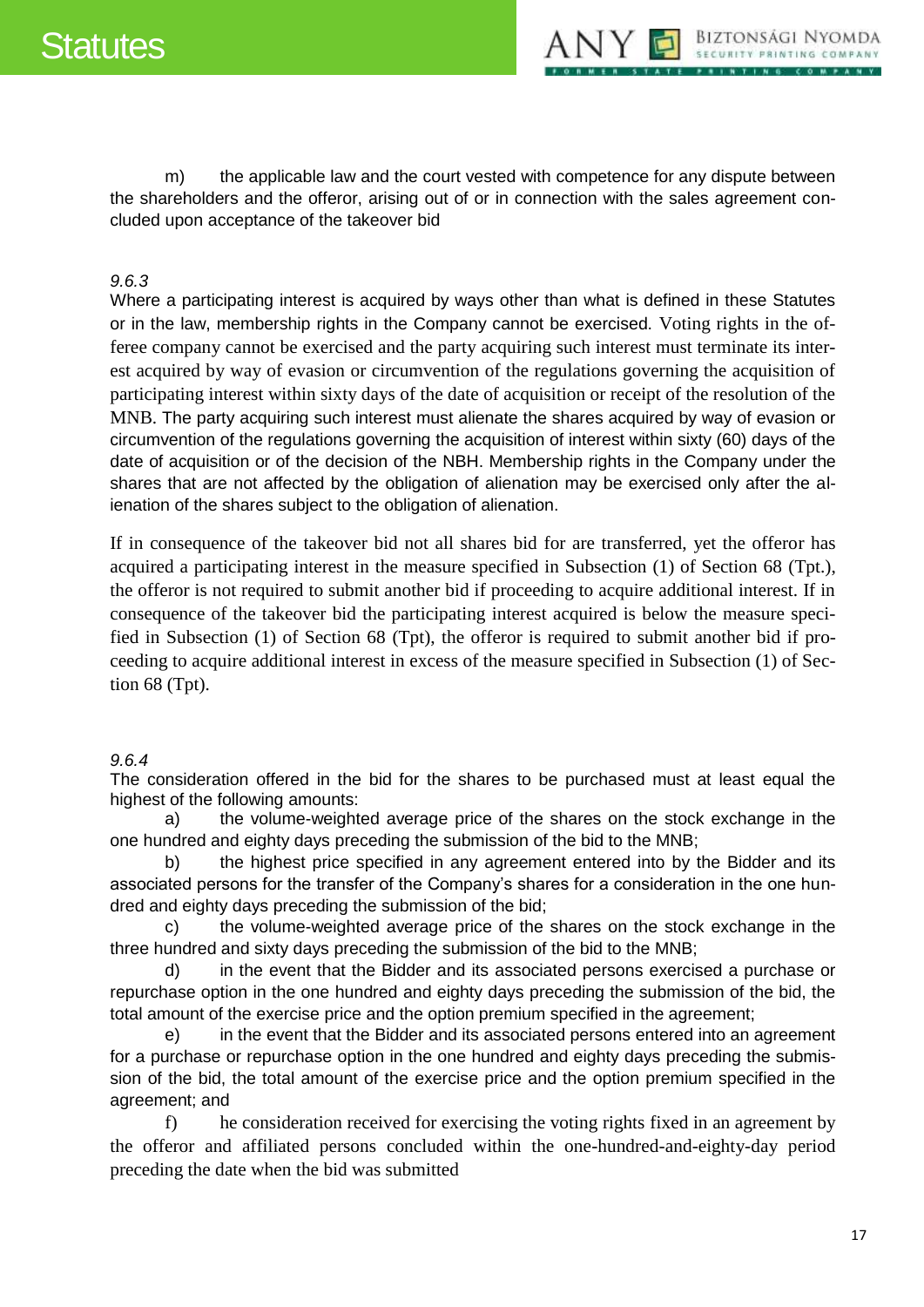

g) from the amount of equity capital per share, the maximum amount.

If the consideration is not, or not entirely made up of cash, the party making a Statement of Acceptance may, at the time such statement is made, demand that the Bidder pay the consideration in cash.

#### *9.6.5*

The Board of Directors and the Supervisory Board may not, from the date the public bid is received – or the date the Board of Directors becomes aware of the purchase intent prior to the receipt of the bid – until the end of the period allowed for the acceptance of the bid, make any decision that could interfere with the process aimed at the acquisition of influence. With the exception of voluntary public bids, the Board of Directors must evaluate the bid in accordance with the Capital Market Act, and make it available to the shareholders, prior to the first day of the period allowed for Statements of Acceptance to be made, at the place where the operating plan and the report on the Bidder's business activities may be inspected. In the case defined in the Capital Market Act the Board of Directors must engage an independent financial advisor to evaluate the bid at the Company's expense. The Board of Directors must send the bid to the representative of the employees immediately upon receipt.

#### *9.6.6*

The period allowed for the acceptance of the bid may not be less than thirty (30) or more than 65 (sixty-five) days. The period allowed for Statements of Acceptance to be made cannot start before the second day following the announcement of the bid upon the completion of the NBH procedure or after the fifth day following such announcement. If the bid is announced at various places of publication at different dates, the deadlines linked to the bid will be calculated from the latest publication date. Upon reasonable request the NBH may extend the deadline set in the bid for Statements of Acceptance to be made once, by not more than fifteen days.

#### *9.6.7*

Neither the Bidder nor the persons acting in concert, nor their associated undertakings may, until the last day of the period allowed for Statements of Acceptance to be made, enter into any transaction for the transfer, alienation or encumbrance of shares affected by the bid – with the exception of agreements for the transfer of shares concluded in connection with the bid. The investment service provider may not, until the last day of the period allowed for Statements of Acceptance to be made, make any proprietary trade for the shares affected by the bid – with the exception of the transfer of shares in connection with the bid.

#### *9.6.8*

The Bidder may modify the bid price quoted in the purchase offer until the last day of the period stipulated for acceptance on the condition that the new price expressed in Forint is higher than the price quoted in the purchase offer and that the Bidder has published same. The new price also applies to Statements of Acceptance made before the publication of the modification. Any person shall be entitled to submit another purchase offer before the fifteenth day preceding the period within which the Statement of Acceptance is to be introduced (the "counter-offer"). In case of an acquisition of interest via a voluntary purchase offer, a counter-offer may not be provided. The provisions on the purchase offer applies to the counter-offer, however the counter offer may be published and approved by the NBH only if it is more favourable to the shareholders than the purchase offer or the preceding counter-offer. The counter-offer shall be deemed more favourable if the consideration quoted in Forint is at least five per cent higher. When the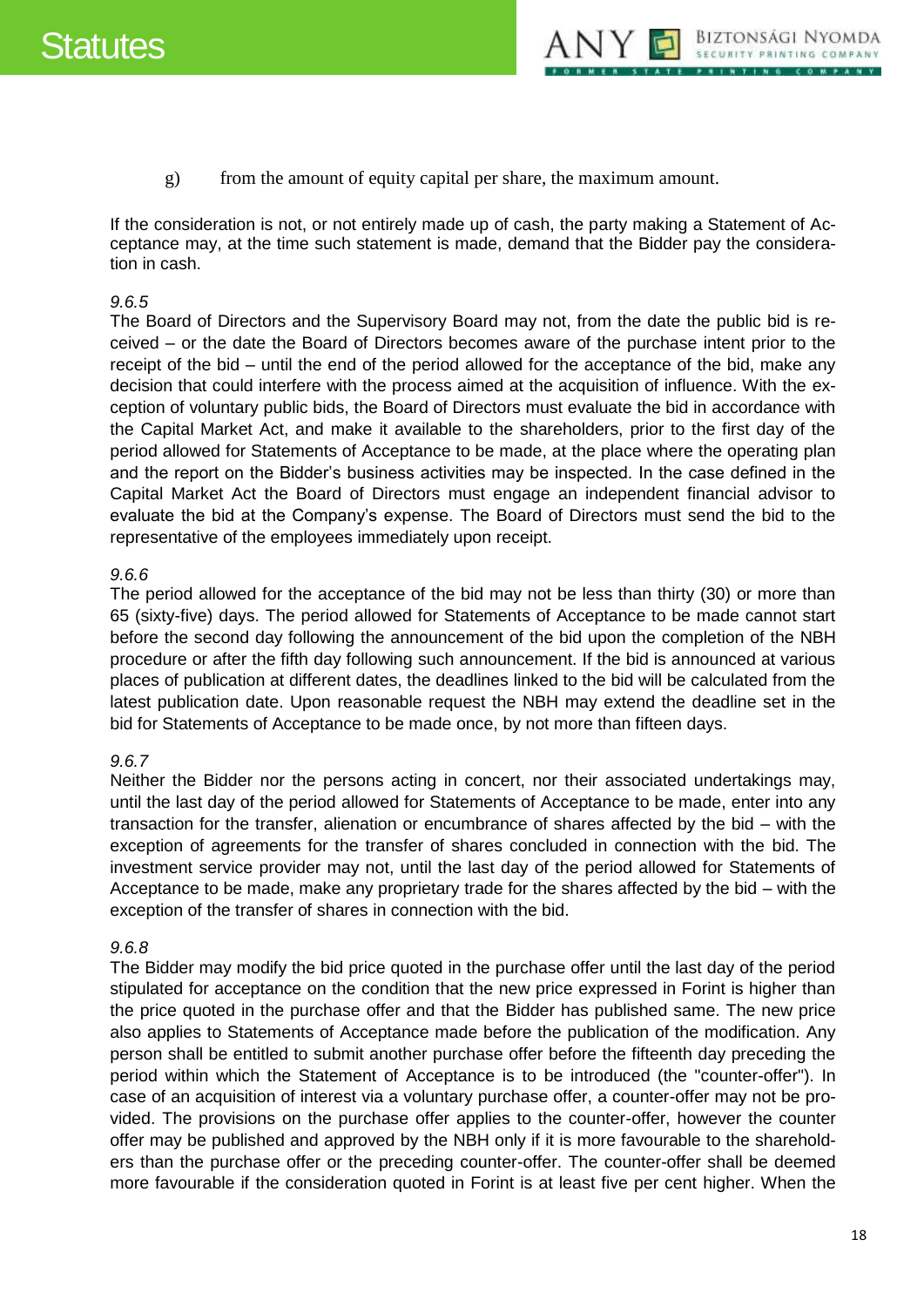

counter-offer is approved and published, the previous offer (counter-offer) and the relevant Statement of Acceptance shall be considered invalid.

#### *9.6.9*

In case of a statutory purchase offer, the Bidder must purchase all of the shares offered, unless the interest to be acquired by the Bidder in the Company would be less than fifty per cent. pursuant to the Statements of Acceptance, and the purchase offer contains a cancellation clause for this instance. In case of a voluntary purchase offer, if the number of shares offered in the Statements of Acceptance is greater than the number to which the purchase offer pertains, the shares transferred must be commensurate with the nominal value of the shares.

### *9.6.10*

The principle of equal treatment shall apply among shareholders when exercising their right of acceptance of the takeover bid.

### *9.6.11*

A share transfer agreement between the Bidder and a shareholder who has filed a Statement of Acceptance shall become effective on the last day of the period within which the Statement of Acceptance is to be made, unless there is a competition proceeding pending on this day. In such case, the agreement shall become effective on the day when the competition board's authorization is granted.

### *9.6.12*

The Bidder shall settle the payment within five business days following the last day of the period within which the Statement of Acceptance is to be made, or following the day when the competition board's authorization is granted in conclusion of a competition proceeding. If the payment is settled thereafter, the Bidder shall be liable to pay a default penalty. If the payment is not effected within thirty days following the deadline, the person filing the Statement of Acceptance may cancel the agreement.

#### *9.6.13*

The Bidder or the investment service provider shall notify the NBH concerning the outcome of the purchase offer within two calendar days following the last day of the period within which the Statement of Acceptance is to be made and shall simultaneously publish it in accordance with the regulations on the publication of purchase offers.

#### *9.6.14*

If the Bidder acquires more than 90% (ninety percent) of the voting rights as a consequence of its bid, and performs its obligation to pay the consideration thereof in full, the Bidder will have a purchase option for any and all shares not yet in its ownership for 30 (thirty) days following the announcement of the result of its bid. The consideration paid during the exercise of such purchase option may not be less than the consideration applied in the bid or the Company's equity per share, whichever is greater. Equity per share must be determined on the basis of the most recent audited annual financial statements.

### *9.6.15*

If the Bidder's interest in the Company exceeds ninety per cent. of the voting rights when closing out the purchase offer, the Bidder must purchase the remaining shares if so requested in writing by the owners of these shares within ninety days following the day on which the result of purchase offer is notified to the NBH and announced. The minimum amount of consideration to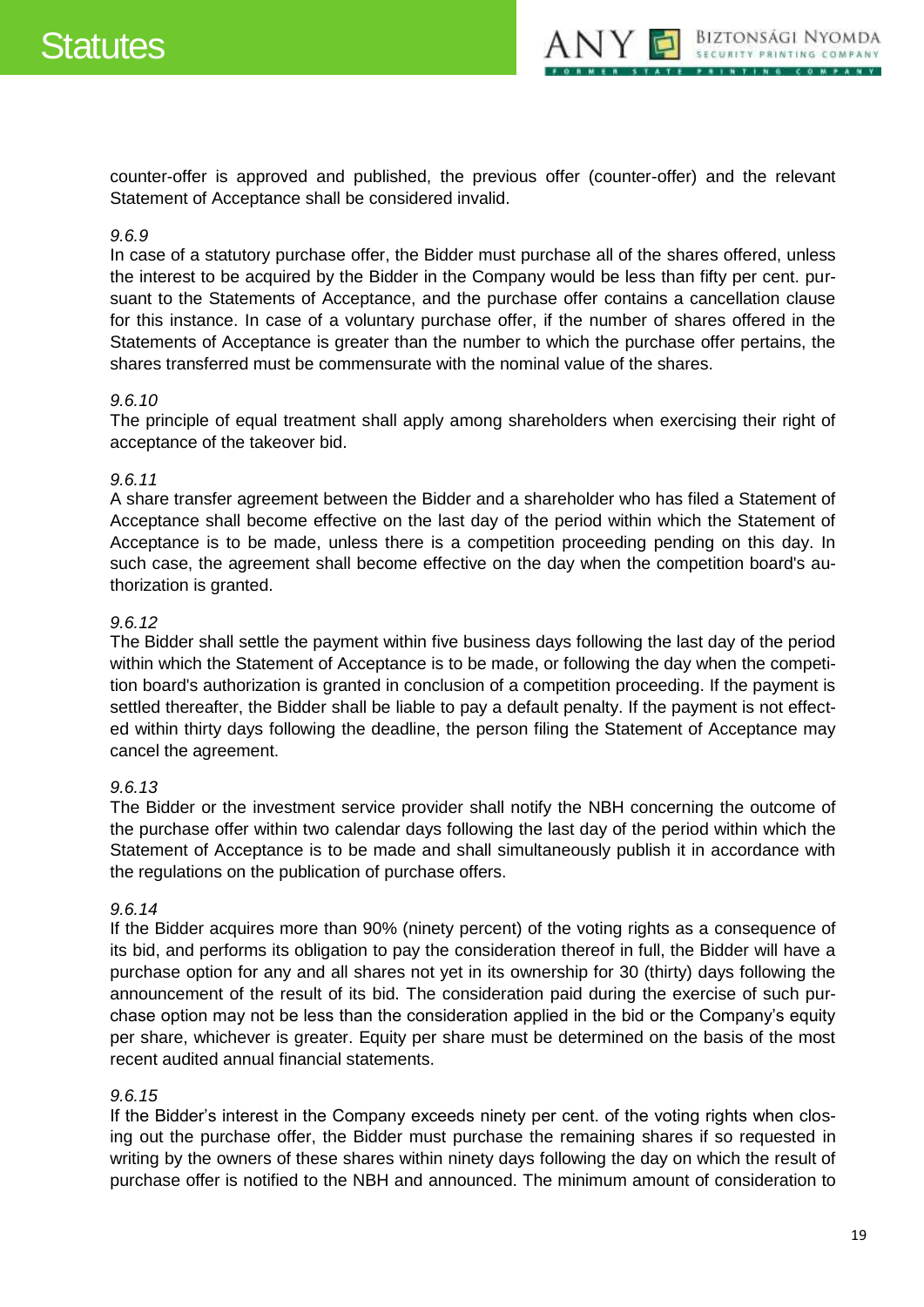

be paid under such purchase obligation cannot be less than the consideration in effect for the purchase offer, or the amount of equity capital per share, whichever is greater.

# <span id="page-19-0"></span>**10 THE GENERAL MEETING**

#### <span id="page-19-1"></span>10.1 Legal status of the General Meeting

The supreme body of the Company is the General Meeting which consists of all shareholders.

<span id="page-19-2"></span>10.2 Subject matter of the annual ordinary General Meeting

The Company holds an annual ordinary General Meeting by no later than April 30 of each year, the subject matter of which (in addition to other agenda issues) is as follows:

- (a) the report of the Board of Directors on the last business year of the Company prepared in accordance with the Accounting Act (balance sheet, profit and loss statement, complementary annexes and business report; hereinafter jointly as: "the report prepared in accordance with the Accounting Act");
- (b) the proposal of the Board of Directors regarding the appropriation of the after-tax profits;
- (c) the report of the Supervisory Board on the report prepared in accordance with the Accounting Act and on the proposal for the appropriation of the after-tax profits;
- d) the report of the auditor on the report prepared in accordance with the Accounting Act and on the proposal for the appropriation of the after-tax profits;
- (e) the acceptance of the report prepared in accordance with the Accounting Act and the resolution on the appropriation of the after-tax profits;
- (f) the determination of the remuneration of the appointed officers.
- (g) approval of report on corporate governance

The annual ordinary General Meeting shall be convened by the Board of Directors unless the Civil Code provides otherwise. The notification shall determine the place, the date and the agenda of the General Meeting.

#### <span id="page-19-3"></span>10.3 Extraordinary General Meeting

The Extraordinary General Meeting shall be convened:

- (a) if the previous General Meeting so orders;
- (b) if the Board of Directors , the Supervisory Board or the auditor so proposes;
- (c) if one or more of the owners of at least 10 per cent of the voting shares so request by indicating the reason and purpose thereof;
- (d) if the Court of Registration so orders;
- (e) if the Board of Directors learns that due to losses, the equity of the Company has decreased to two-thirds of the share capital or below HUF 20,000,000 or the Company has stopped payment or it is threatened by insolvency or if its assets do not cover its debts, within a period of eight days with simultaneous notice to the Supervisory Board, in order to take the necessary measures;
- (f) if the number of the Board of Directors' members fall below 3 or the Supervisory Board's members fall below 3;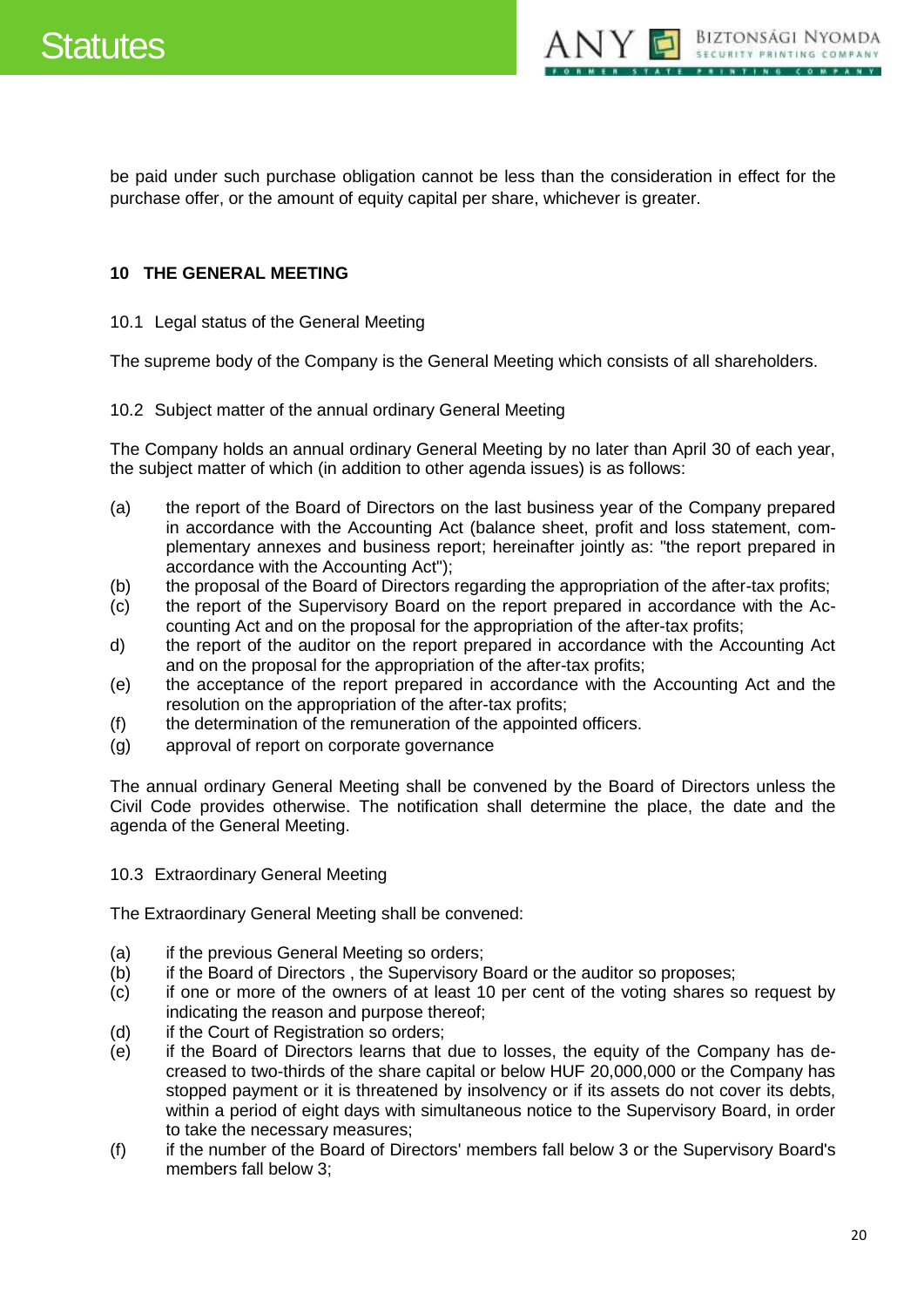

- (g) if the appointment of a new auditor is required;
- (h) the Supervisory Board shall convene the Extraordinary General Meeting if, in its view, the management conflicts with the law, the Statutes or the resolutions of the General Meeting or otherwise violates the interest of the Company or the shareholders.

If a proceeding relating to the increase of the share capital is pending before the Court of Registration and the subscribers of the share capital cannot exercise their voting rights relating to the subscribed shares due to the pending registration, with the exception of the case described in Sections 3:103 and 3:266 of the Civil Code, the General Meeting may be convened only for extraordinary reasons. Such Extraordinary General Meeting shall host negotiations and render resolutions only in connection with agenda issues justified by the extraordinary reasons.

<span id="page-20-0"></span>10.4 Convening of the General Meeting

The General Meeting shall be convened by the Board of Directors at least 30 days prior to the date of the meeting, by means of invitations published according to section 21.3 of the Statutes of the Company.

The invitation shall contain:

- the corporate name and the registered seat of the Company;
- the date and place of the General Meeting;
- the way in which the General Meeting is to be held;
- the agenda of the General Meeting;
- the conditions for exercising the right to amend the agenda;
- the conditions required by the Statutes for exercising voting rights;
- the place and date of the General Meeting repeated in the absence of a quorum;

- the date of the mandatory recording in the Register of Shareholders, as well as the information included in Section 3:273 of the Civil Code;

- the conditions required by the Statutes for exercising rights to ask for information and amendment of the agenda of the General Meeting;

- as well as the place of the availability of draft resolutions and the original and unabridged text of the documents to be submitted to the General Meeting.

The Board of Directors, the Supervisory Board and the auditor shall receive separate invitations to the General Meeting.

The Chairman of the Board of Directors may invite any person to the General Meeting of the Company and may grant to such person the right to provide an opinion and comment on the issues arising if the Chairman presumes that the presence and opinion of such person is necessary or would advance the guidance of the shareholders and the adoption of the General Meeting's resolutions. If the shareholder(s) requesting the completion of the agenda request(s) the participation of a third person in the negotiation of the agenda issue they proposed, the Chairman of the Board of Directors may invite such third person upon the written request of the shareholders and may grant to such person the right to provide an opinion and comment on the given agenda issue.

The press may participate at the General Meeting of the Company with the approval of the Chairman of the General Meeting. If the Company holds the General Meeting by excluding the press, the Company, in order to inform the market participants, shall publish the resolutions on its website within one hour following the closure of the General Meeting.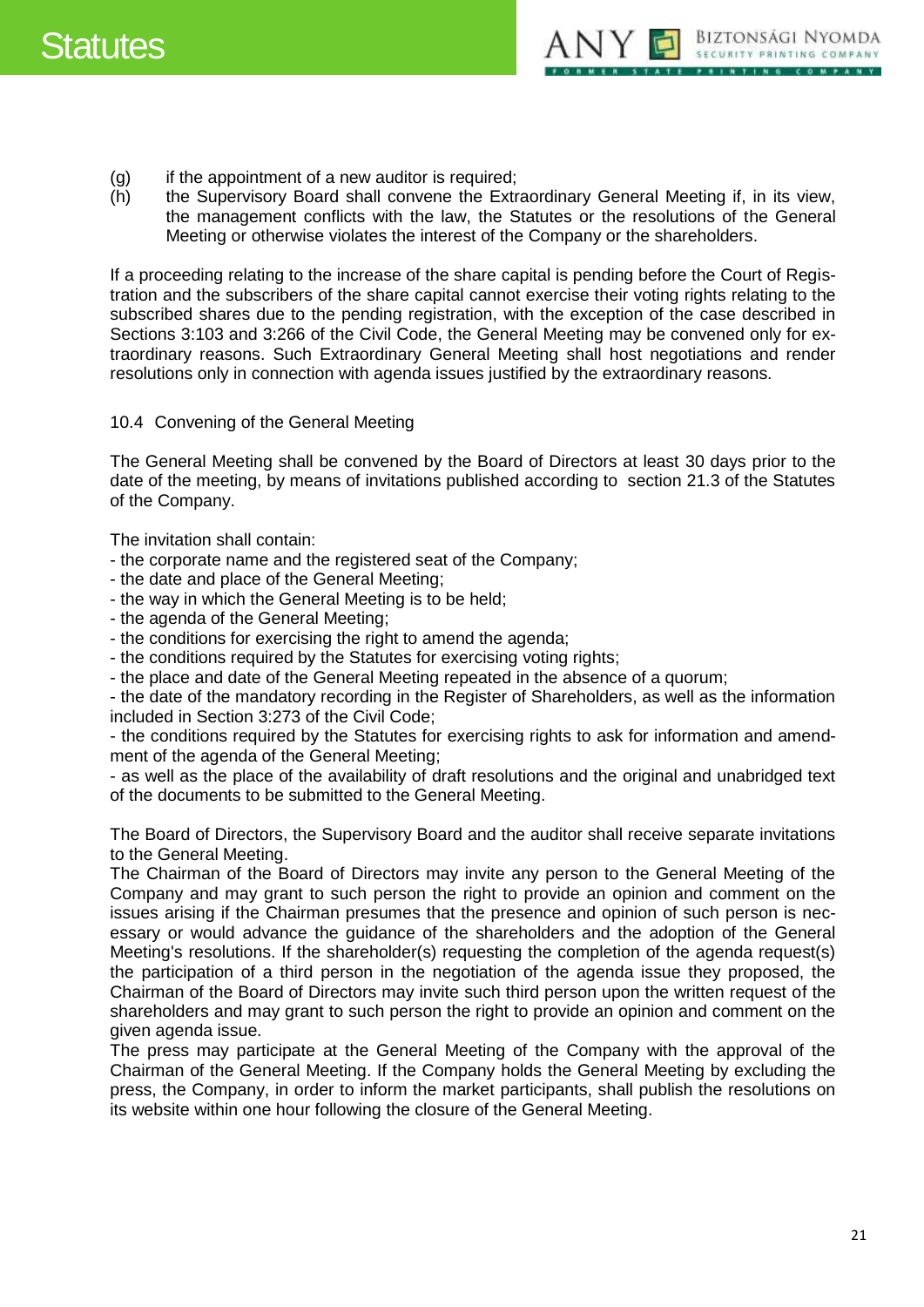

<span id="page-21-0"></span>10.5 Disclosure of information, proposals, comments

On its website, the Company shall, at least twenty-one days before the General Meeting, disclose:

a) the aggregate data on the number of shares and the proportion of voting rights existing on the date of convening, inclusive of separate summaries relating to the individual share categories;

b) the proposals relating to certain issues on the agenda, the Supervisory Board reports related thereto and the draft resolutions;

c) the forms to be used for voting through a representative or in a letter if they were not sent to the shareholders directly.

For those shareholders who so wish, the General Meeting materials to be published shall also be sent electronically simultaneously with the publication of the General Meeting materials.

If the shareholders exercised their rights included in Section 3:259 of the Civil Code, and it is accompanied by the modification of the agenda of the General Meeting, then this provision shall apply to the way of disclosure of the amended agenda or the resolution proposals presented by the shareholders. For those shareholders who request it previously in a written form, the Board of Directors shall send the documentation connected to the Annual General Meeting (invitation, proposals, observations, resolutions, minutes) in an electronic form.

The Board of Directors shall provide the necessary information to all shareholders in connection with the agenda issues of the General Meeting upon the written request of shareholders submitted at least eight days prior to the General Meeting so that the shareholders receive the necessary information three days before the date of the General Meeting at the latest. The Board of Directors shall disclose to the shareholders all relevant data of the report and that of the report of the Board of Directors and the Supervisory Board at least twenty-one days before the General Meeting.If the representatives of the Company present at the General Meeting and the auditor that may be affected by a given issue cannot answer the questions arising in the General Meeting – unless the interest of the Company otherwise requires – the Company shall publish the answers on its website within three days following the General Meeting. If the Company avoids answering a question, the Company shall publish the reason therefore on its website by providing a detailed reasoning within three days following the General Meeting.

The Company shall make the information on the General Meeting available to its shareholders and the market participants on its website. The information on the General Meeting includes the Statutes, the invitation, the proposals to certain issues on the agenda, the proposals to the resolutions and the resolutions passed at the General Meeting and the minutes of the relevant General Meeting. Upon the request of a shareholder sent via e-mail, the Company shall send the relevant information on the General Meeting to the shareholder electronically as well.

The language of the agenda and the pertaining proposals shall be unambiguous. The proposals shall extend, if possible, to the resolutions proposed by the Board of Directors with complementary reasoning, the opinion of the Supervisory Board and the elaboration of the effects of the resolutions.

The Board of Directors may make the information and the access to documents subject to a written statement of confidentiality made by the shareholder. The Board of Directors may refuse to provide such information and access to documents if it violated the Company's business secret, if the person asking for information exercises their right abusively, or fails to make a statement of confidentiality in spite of the notice.

In connection with questions on data or facts relating to which the Company has the obligation to provide information pursuant to the Civil Code, the Accounting Act, the Capital Markets Act or the regulations of the Budapest Stock Exchange (in the form of annual report, prospectus on the listing on the Stock Exchange, flash report, etc), business secrets may not be referred to.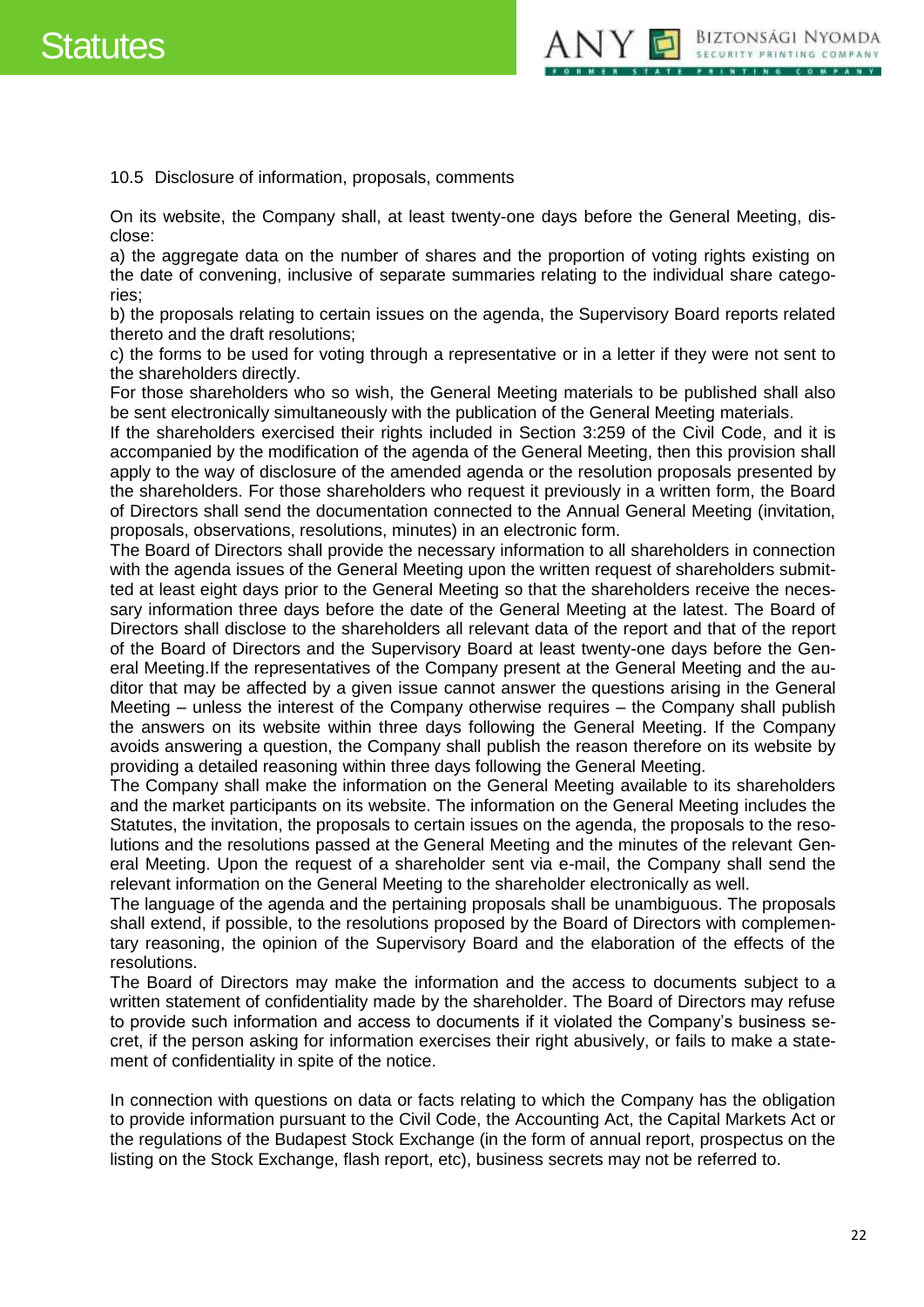

The Board of Directors of the Company shall, similarly to the disclosure of the proposals, disclose the comments and the complementary proposals received from the shareholders to the proposals to the published agenda, prior to the General Meeting, in order to enable the shareholders and the market participants to receive information thereabout.

If the shareholders were unable to receive information on the proposals or the comments or the complementary proposals to the proposals to the agenda prior to the General Meeting, the Board of Directors shall disclose same before the discussion of such agenda issues.

If a motion or proposal is received to the agenda of the General Meeting which the shareholders could not learn of prior to the General Meeting, the Chairman of the General Meeting, following the disclosure of the motion or the proposal but prior to passing the resolution, may order a break in order to provide the shareholders sufficient time to form their opinion. The break rendered by the Chairman of the General Meeting cannot lead to the obstruction of the operation of the General Meeting. If the Chairman of the General Meeting regards the motion or proposal so significant, he/she, in order to ensure a well-grounded decision of the shareholders, may also propose the suspension of the operation of the General Meeting.

Simultaneously with the convening of the Annual General Meeting, the Company shall publish on its home page the names of the members of the Board of Directors and Supervisory Board, as well as the members' financial and non-financial benefits granted to them by the right of their membership per each, and detailed as per their title to it.

# <span id="page-22-0"></span>10.6 Agenda

If the shareholders of the Company jointly holding at least one per cent of the votes they should announce to the Board of Directors a proposal relating to the completion of the agenda or a draft resolution related to an item being on or to be included in the agenda within eight days following the release of the announcement on convening the General Meeting according to the rules of the level of detail of the agenda, the Board of Directors shall publish a notice of the completed agenda and the draft resolutions submitted by the shareholders after the proposal has been announced thereto. Issues specified in the notice shall be considered to be placed on the agenda.

The Board of Directors must place a proposal on the agenda which requests that the last report prepared in accordance with the Accounting Act or any event occurred or commitment made with respect to the management in the last two years be reviewed by the auditor, or that a claim of the Company be exercised against the shareholders, the executive officers, or the members of the Supervisory Board or the auditor and shall publish same in the same method as the announcement on the General Meeting.

With the exception of the resolution pertaining to the convening of a new General Meeting, resolutions may only be passed pertaining to issues which were indicated on the agenda on the invitation to the General Meeting. For issues not indicated among the agenda issues of the invitation to the General Meeting, the General Meeting may only discuss and render a resolution if all shareholders are present and approve same unanimously.

#### <span id="page-22-1"></span>10.7 Quorum

General Meeting.

The General Meeting has a quorum if shareholders representing more than 50% (fifty per cent.) of the votes embodied by shares with voting rights are present either personally or via representatives and have adequately justified their status as shareholders or representatives. If the General Meeting fails to have a quorum, the repeated General Meeting shall have a quorum on the issues of the original agenda irrespective of the number of those present. Ten days must pass at least between the General Meeting that did not have a quorum and the repeated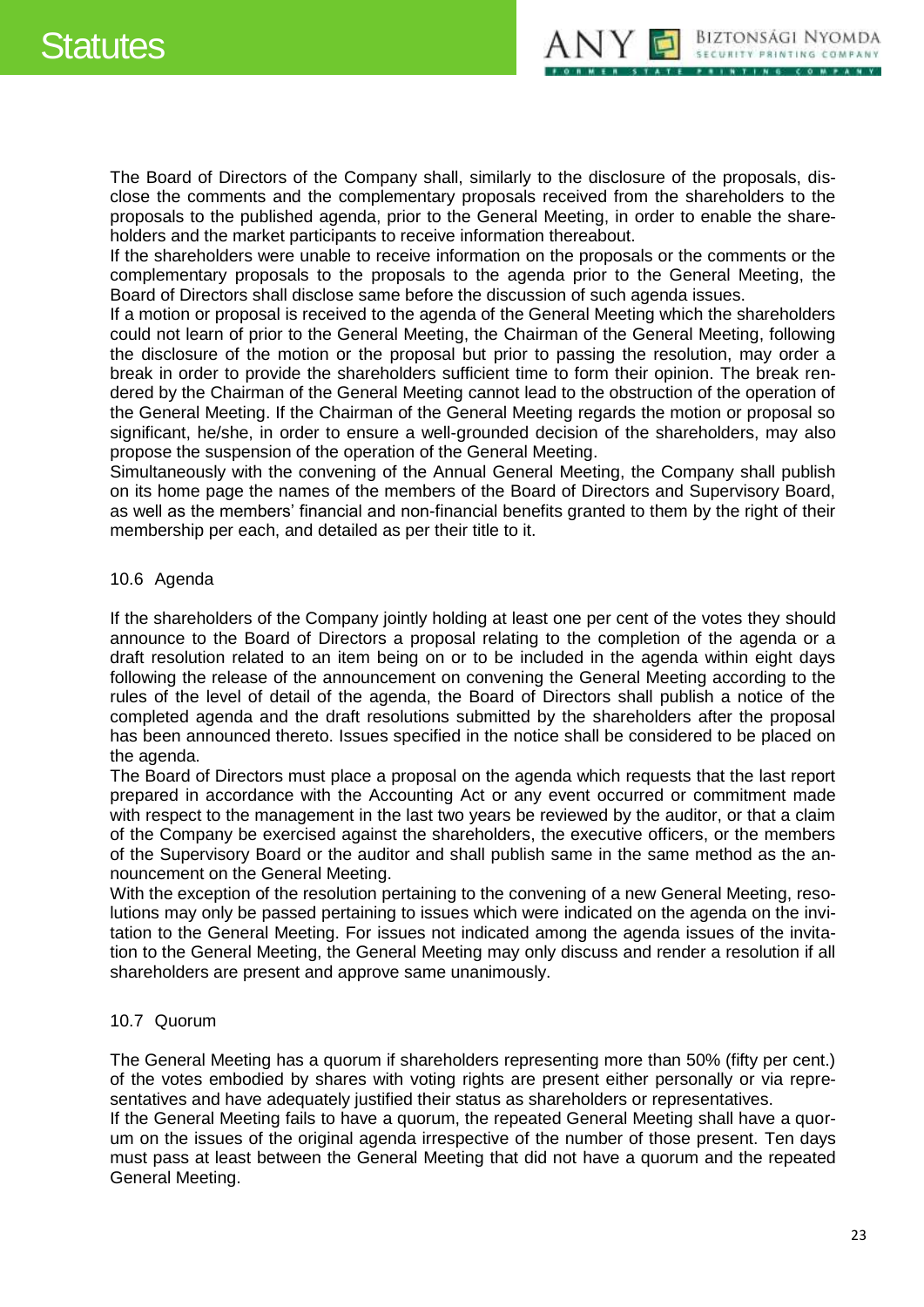

<span id="page-23-0"></span>10.8 The Chairman of the General Meeting

The Chairman of the Board of Directors, or if he/she is unable to be present, the vice-Chairman of the Board of Directors, or if he/she is also unable to be present, the person appointed by the Board of Directors prior to the General Meeting shall chair the General Meeting. If the General Meeting is convened by the Court of Registration as set out in Section 3:103 of the Civil Code, or the Supervisory Board as set out in Section 3:120 of the Civil Code, the Chairman of the General Meeting shall be appointed by the General Meeting. The appointment of the Chairman of the General Meeting shall be effectuated prior to the discussion on the agenda issues, and as long as same does not take place, the General Meeting cannot render resolutions on the merits of the agenda issues.

The Chairman of the General Meeting shall be responsible for the undisturbed completion of the General Meeting and its conformity with the applicable regulations as well as for securing the exercise of the shareholders' rights and for taking into account the shareholders' interest. The Chairman of the General Meeting shall be aware of the operations of the Company, the Statutes of the Company and the procedural regulations of the General Meeting.

The Chairman of the General Meeting shall:

- (a) ensure that the principles on disclosure of information and publication set out in the laws and the regulations of the stock exchange are not violated by responding to the questions arising in the General Meeting;
- (b) recommend shareholders to count the votes and confirm the minutes;
- (c) appoint the keeper of the minutes;
- (d) lead the discussion in the order indicated in the invitation, call others to speak, and by having regard to the rights of the shareholders, ensure that the speeches, proposals and comments do not result in the obstruction of the proper operation or delay of the General Meeting;
- (e) order the shareholders to cast their votes and announce the resolution of the General Meeting;
- (f) ensure that the resolutions pertaining to the members of the Board of Directors and the Supervisory Board are not rendered by a consolidated vote; the General Meeting shall render separate resolutions with respect to each candidate (even the case, wherein the number of the candidates exceed the open positions; in such case, if more candidates receive votes sufficient for their appointment than the number of positions open, then the number of the affirmative votes shall set the order for the appointments). With respect to candidates supported by the shareholders, the Chairman of the General Meeting shall ensure, that by presenting the candidate, the General Meeting also receives information about the shareholders supporting the given candidate;
- (g) ensure that by the discussion of the agenda issues concerning the amendment of the Statutes, prior to amending the Statutes, the General Meeting passes a separate resolution on its choice, whether, in order to maintain the undisturbed operation of the General Meeting, separate resolutions, consolidated resolutions or consolidated resolutions based on certain aspects shall be adopted;
- (h) provide for the preparation of the minutes and the attendance sheet of the General Meeting.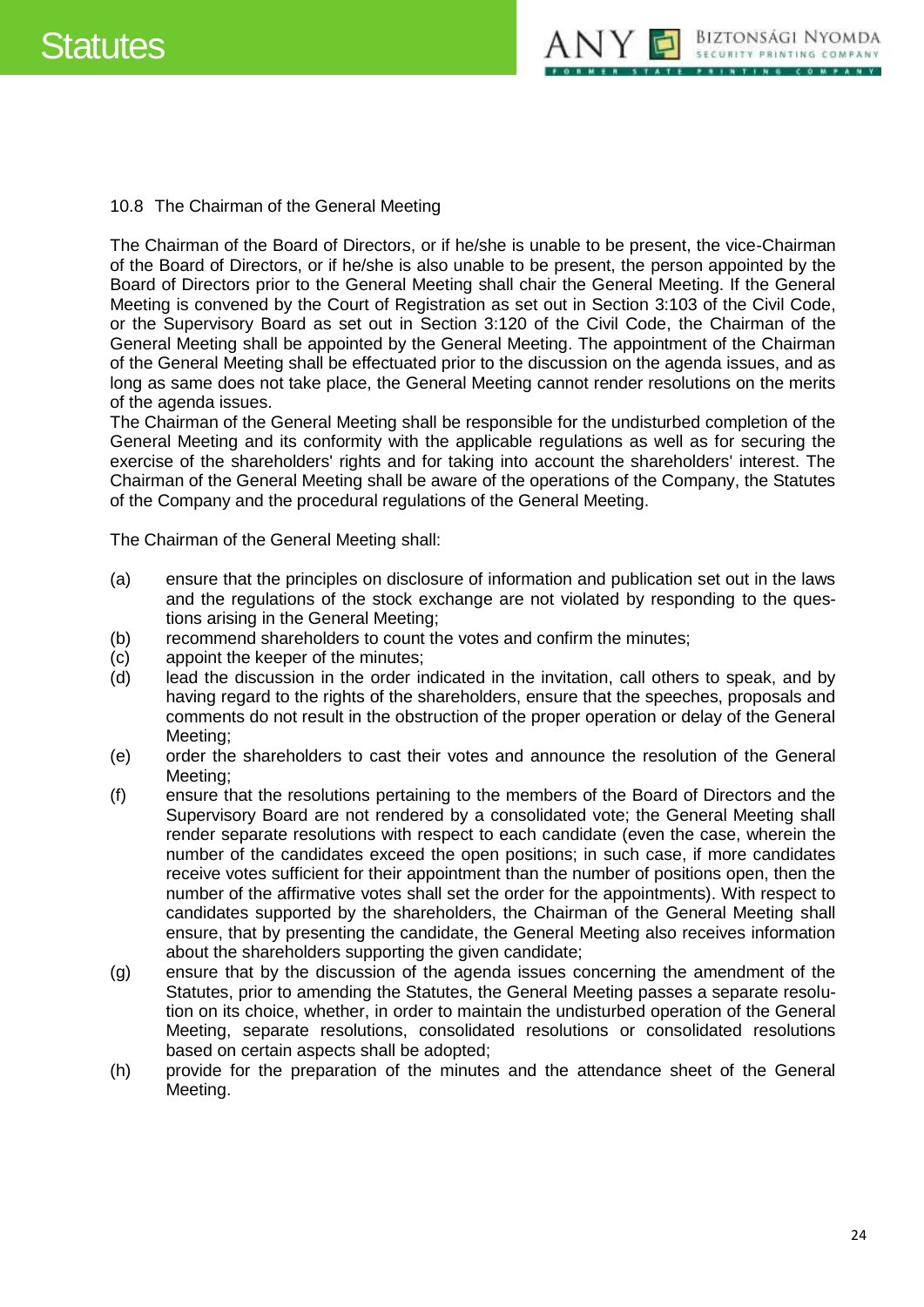

<span id="page-24-0"></span>10.9 Attendance sheet and minutes

The shareholders present at the General Meeting shall be entered into an attendance sheet, which shall contain the name (corporate name) and domicile (registered seat) of the shareholder or his/her representative, the number of his/her shares, and the number of his/her votes. Attendance sheets shall be confirmed by the Chairman of the General Meeting and the keeper of the minutes by their signatures.

Minutes of the General Meeting shall be drawn up which contain:

- a) the corporate name and registered seat of the Company;
- b) the place and date of the General Meeting;
- c) the name of the Chairman of the General Meeting, the keeper of the minutes, the person in charge of confirming the minutes and the official vote counters;
- d) significant events and proposals made during the General Meeting;
- e)
- draft resolutions, for each resolution the number of shares for which valid votes have been cast, the share capital quota represented by such votes, the number of votes cast for and against, and the number of abstentions from the vote;
- f) objection of a shareholder, a member of the Board of Directors and the Supervisory Board against any of the resolutions if so required by the person who presented the objection.

The minutes shall be signed by the keeper of the minutes and the Chairman of the General Meeting, and shall be confirmed by a shareholder being present and elected as the person in charge thereof. A certified copy of the minutes of the General Meeting, the attendance sheet, and one copy of the publication containing the announcement on calling the General Meeting shall be submitted to the court of registration by the Board of Directors within a period of thirty days after the closing of the General Meeting and announced by the Board of Directors on its home page. Any shareholder may request an abstract or copy of the minutes of the General Meeting from the Board of Directors.

<span id="page-24-1"></span>10.10The competence of the General Meeting

The following matters shall fall within the exclusive competence of the General Meeting:

- (a) decisions to approve and amend the statutes unless the Civil Code or the present Statutes contains provisions to the contrary (three-quarters of the votes of the shareholders present);
- (b) decisions to change the form of the Company (three-quarters of the votes of the shareholders present);
- (c) decisions on the transformation or termination without legal successor of the Company (three-quarters of the votes of the shareholders present);
- (d) the election (simple majority of the votes of the shareholders present) and removal (three-quarters of the votes of the shareholders present) of the members of the Board of Directors, members of the Supervisory Board, members of the Audit Committee and the auditor, and the determination of the guidelines for their long-term remuneration and incentive system (simple majority of the votes of the shareholders present);
- (e) approval of the report prepared pursuant to the Accounting Act, including the decision on the appropriation of after-tax profits, and approval of report on corporate governance simple majority of the votes of the shareholders present);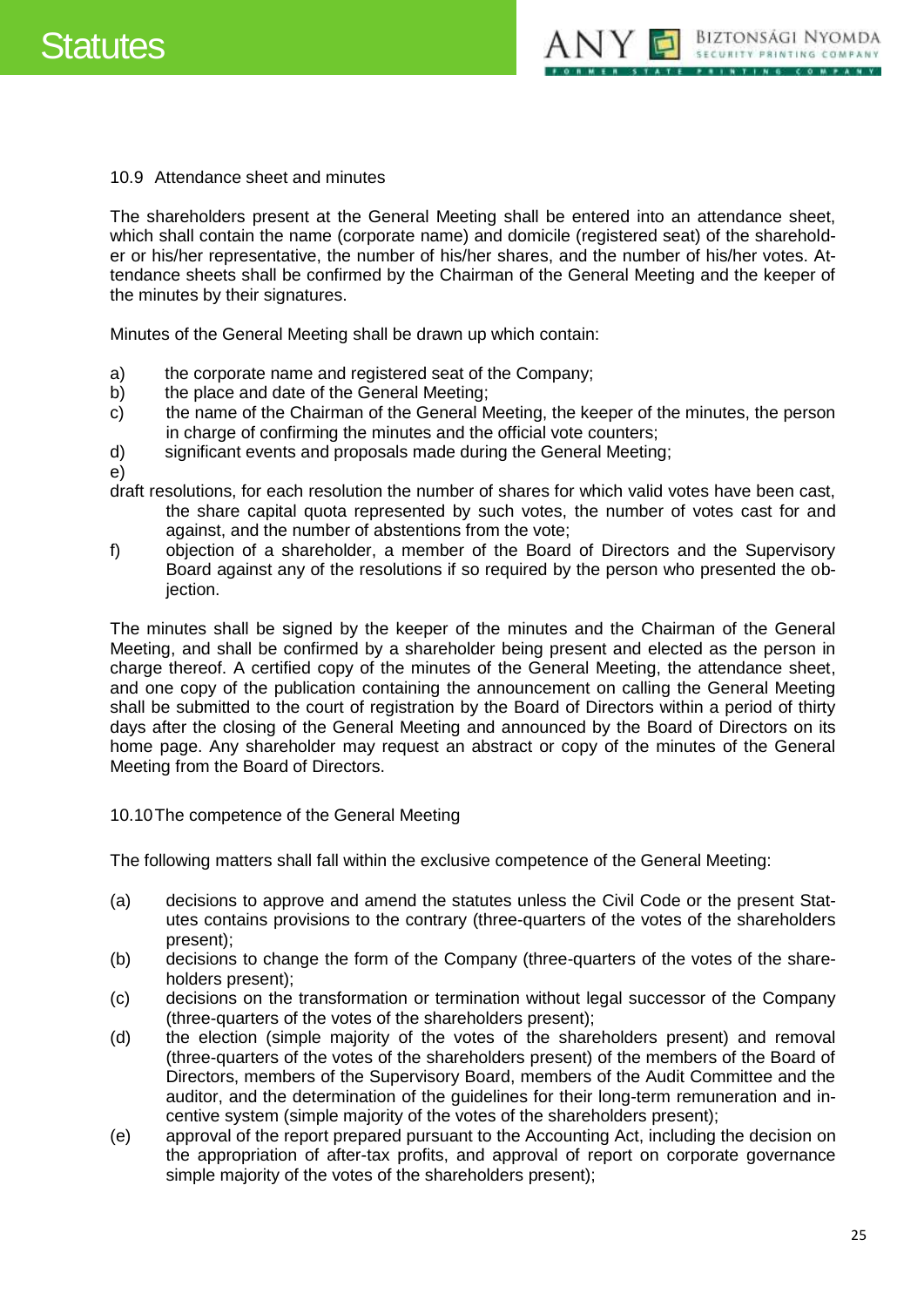

- (f) decisions to pay interim dividends, unless the Civil Code or the Statutes contain provisions to the contrary (simple majority of the votes of the shareholders present);
- (g) decisions to transform the types of shares on the condition that dematerialized shares may exclusively be registered shares (simple majority of the votes of the shareholders present);
- (h) decisions to transform printed share certificates into dematerialized shares (simple majority of the votes of the shareholders present);
- (i) variation of the rights attached to the individual series of shares, and the transformation of categories or classes of shares (three-quarters of the votes of the shareholders present);
- (j) decisions to issue convertible bonds or bonds with subscription rights, unless the Civil Code or these Statutes contain provisions to the contrary (three-quarters of the votes of the shareholders present);
- (k) decisions to increase the share capital, unless the Civil Code contains provisions to the contrary (three-quarters of the votes of the shareholders present);
- (l) decisions to reduce the share capital, unless the Civil Code contains provisions to the contrary (three-quarters of the votes of the shareholders present);
- (m) decisions to abolish the right to take over shares or the preemptive subscription rights, or to authorize the Board of Directors for the restriction or exclusion of preemptive subscription rights (three-quarters of the votes of the shareholders present);
- (n) decision on the acquisition of treasury shares, unless the acquisition of shares takes place in order to prevent significant damages imminently threatening the Company or is otherwise provided by the Civil Code, furthermore, on the acceptance of a public purchase offer received in respect of treasury shares (simple majority of the shareholders present);
- (o) after becoming aware of a public purchase offer, decision on steps available to frustrate the procedure - such as the increase of the share capital, the acquisition of treasury shares (three-quarters of the votes of the shareholders present);
- (p) the prior consent of the General Meeting of the Company is required for any contract on the transfer of property - where the value of the compensation to be provided by the Company would reach one-tenth of the Company's share capital - concluded between the Company and:
	- (i) one of its shareholders holding at least ten per cent .of the voting rights or its close relative; or
	- (ii) a person in which the founder or a shareholder holding at least ten per cent. of the voting rights - directly or indirectly or based on an agreement - is possession of more than fifty per cent. of the voting rights or is entitled to elect and withdraw the majority of the executive officers or the members of the Supervisory Board thereof. No prior consent of the General Meeting is required for concluding ordinary agreements falling within the scope of activities of the Company and in connection with the acquisition of ownership by way of official resolution and auction as well as stock exchange transactions.
- (q) decisions on delisting the Company's shares (three-quarters of the shareholders present);
- (r) decisions on all issues which are assigned to the exclusive competence of the General Meeting by the Civil Code or the Statutes (simple majority of the votes of the shareholders present unless otherwise provided by the Civil Code or the Statutes).

The General Meeting shall decide on issues falling within its exclusive competence with a voting rate set forth in the respective section of the respective issue.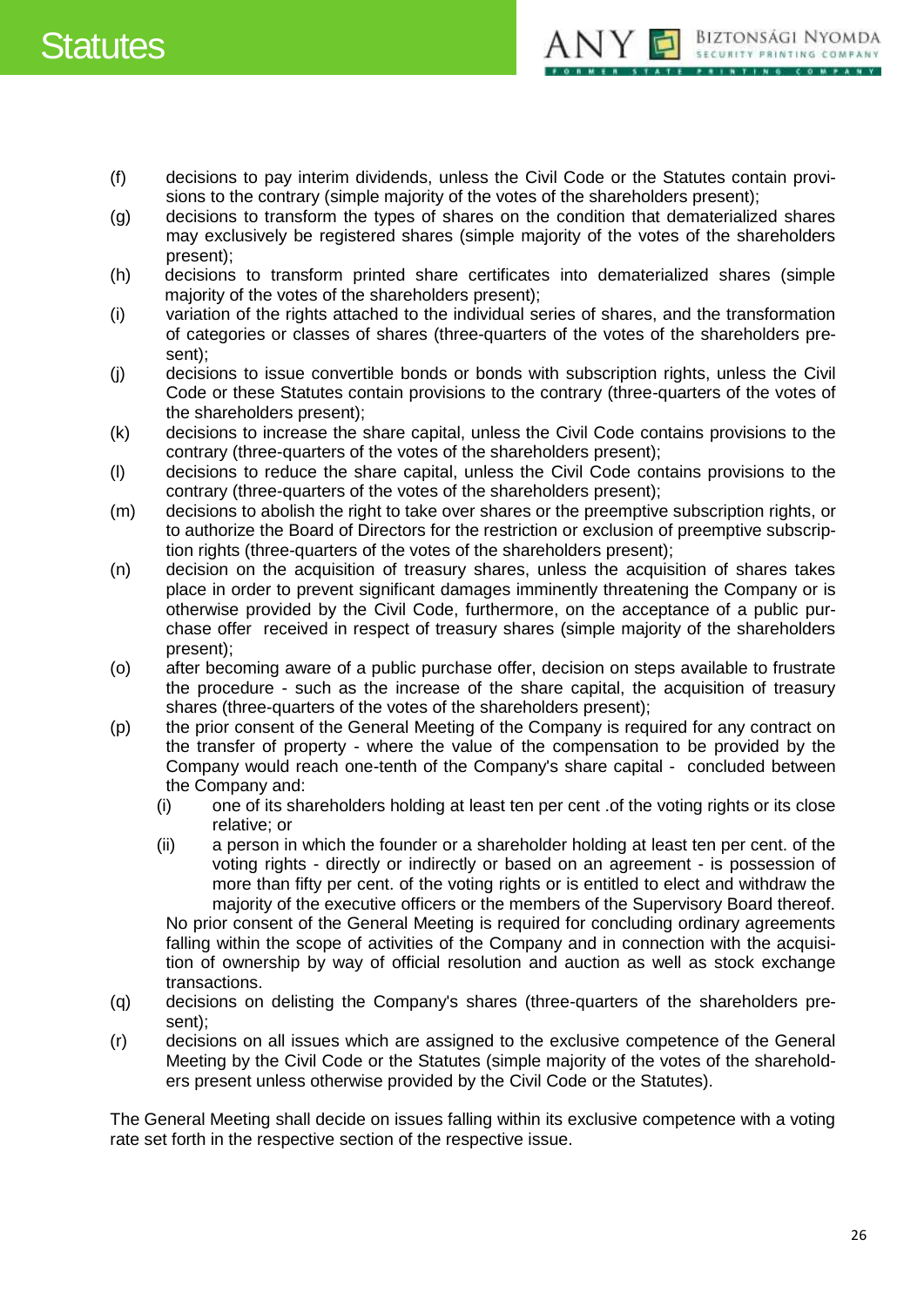

<span id="page-26-0"></span>10.11Passing resolutions regarding the reduction of share capital

The General Meeting may only pass resolutions regarding the reduction of share capital - except in the obligatory case of the reduction of share capital set forth in the Civil Code - if at least a three-quarter majority of the shareholders present and affected by the reduction of share capital consent thereto. In the course thereof, the provisions on the restriction or exclusion of the voting rights attached to such shares shall not be applied, except where voting rights are restricted in connection with treasury shares acquired by the Company. At the General Meeting passing resolutions in the above matter, the shareholders concerned shall vote on the reduction of share capital before the General Meeting passes its respective resolution or simultaneously therewith.

<span id="page-26-1"></span>10.12Passing resolutions on the increase of share capital / Authorization of the Board of Directors to increase the share capital

The resolution of the General Meeting adopted with respect to the increase of the share capital shall only be valid if the shareholders of the various series of shares have granted their consent separately by each series of shares with a simple majority vote of the shareholders present (prior to the passing of the resolution on the increase of the share capital or simultaneously therewith). In the course thereof, the provisions on the restriction or exclusion of the voting rights attached to such shares shall not be applied, except where voting rights are restricted in connection with treasury shares acquired by the Company.

The resolution of the General Meeting adopted with respect to the temporary conveyance of competence for the increase of the share capital shall only be valid if the shareholders of the various series of shares have granted their consent for the conveyance of authorization therefore, separately for each series involved with a simple majority vote of the shareholders present (prior to the passing of the resolution on the authorization or simultaneously therewith). In the course thereof, the provisions on the restriction or exclusion of the voting rights attached to such shares shall not be applied, except where voting rights are restricted in connection with treasury shares acquired by the Company.

#### <span id="page-26-2"></span>10.13Resolution on the delisting from the stock exchange

The General Meeting may only pass resolutions on delisting the shares from the stock exchange if any investor(s) undertake(s) the obligation in advance to make a purchase offer in connection with delisting the shares from the stock exchange and in accordance with the prevailing stock exchange rules for the shares whose owners decide to sell their shares within the validity period of the purchase offer.

#### <span id="page-26-3"></span>10.14Change of the form of the Company

The General Meeting may only pass a resolution on the change of the form of the Company into a private company if at least a three-quarter majority of the shareholders present each holding at most one per cent. of the votes give their consent in advance. At the General Meeting passing a resolution on the above, the shareholders present shall vote on the transformation into a private company prior to the passing of the respective resolution.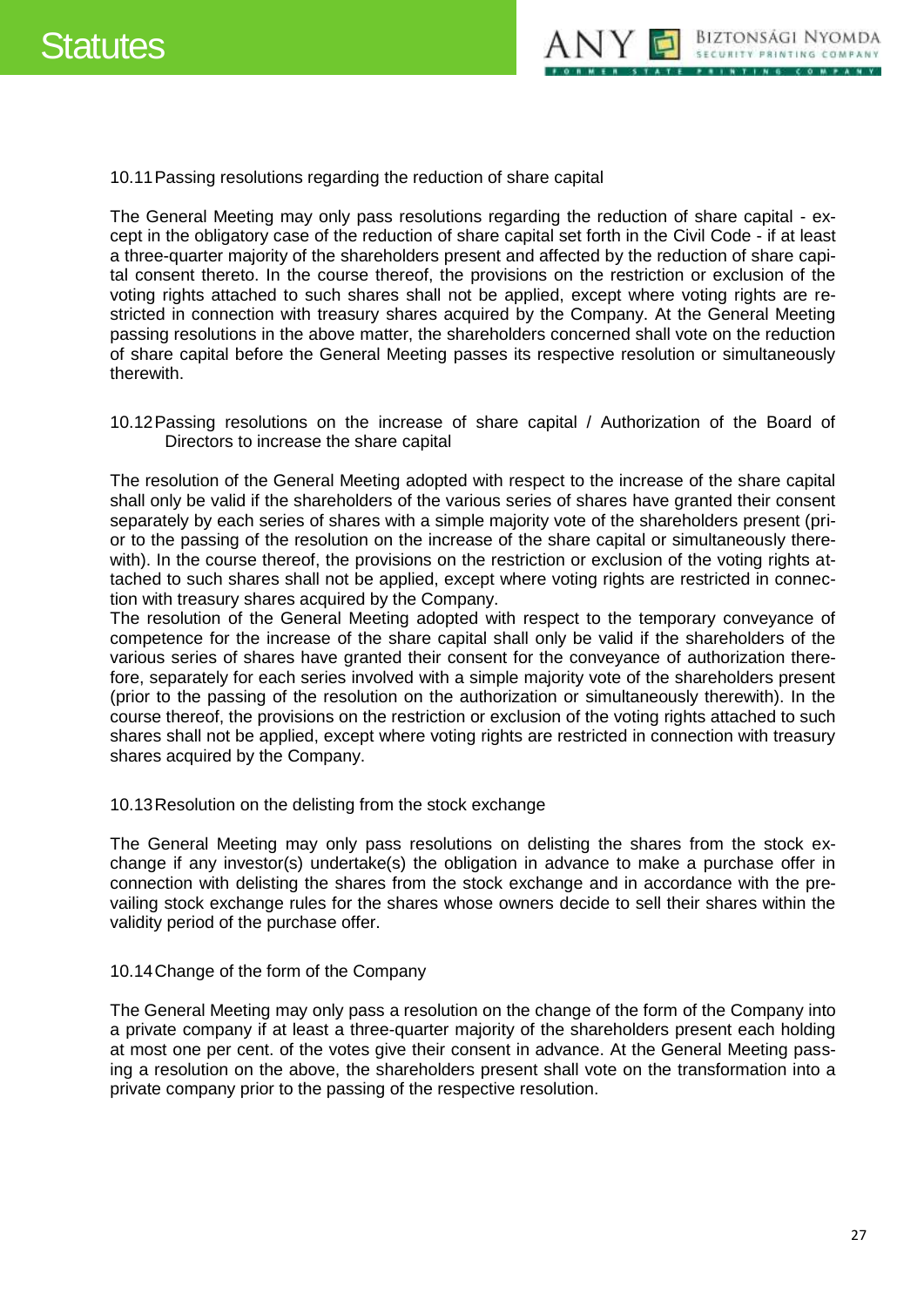

# <span id="page-27-0"></span>**11 EXERCISING VOTING RIGHTS**

#### <span id="page-27-1"></span>11.1 Voting conditions

Shareholders can only attend the General Meeting and exercise their voting rights if they hand over their certificates of ownership of the shares (certificate of deposit or share) or, in the event a representative attends, their mandates to the Company at the time and place set forth in the invitation for the General Meeting. On the basis of the certificate of ownership (certificate of deposit or the share) or, in the event a representative attends, the mandate, the Board of Directors shall issue a voting sheet or an equivalent certificate authorizing its holder to vote (hereinafter the "voting sheet"). At the General Meeting, shareholders' rights can be exercised on the basis of the voting sheet. The voting sheet contains the name of the shareholder and the number of their votes.

In case of registered shares, the Company shall provide a voting sheet only to the shareholder or the shareholder's representative who is registered in the Register of Shareholders as an owner of a share or as the shareholder's representative or in case of jointly owned shares, the joint representative. The name of the shareholder or the shareholder's representative who intends to participate at the General Meeting must be registered in the Register of Shareholders until the second working day before the starting day of the General Meeting. At the General Meeting, only those can exercise their membership rights who are the owner of the shares on the date of the identification of the owners. Closing of the Register of Shareholders does not limit the right of the person registered in the Register of Shareholders to transfer his shares after the closing of the Register of Shareholders. Transfer of shares before the starting day of the General Meeting does not exclude the right of the person registered in the Register of Shareholders to take part at the General Meeting and exercise his rights due to him as a shareholder. Shareholders may exercise their shareholders rights through representatives. Members of the Board of Directors, and the General Manager, the members of the Supervisory Board and the auditor may not be representatives, except when these persons, as proxies, were given definite written voting instructions by the authoritative shareholder for each resolution proposal. One representative may represent several shareholders, but one shareholder may have only one representative, except when the shareholder has shares kept on several securities accounts. In this case the shareholder may authorize individual representative regarding the shares kept on the individual securities accounts, but different votes cannot be given regarding shares belonging to the same shareholder. If different votes were given regarding shares belonging to the same shareholder, each of these votes is invalid. Authorizations for representation may be valid for one General Meeting or a definite period of time, but for a period of twelve months at the most. The validity of authorizations of representation shall extend to the continuation of suspended General Meetings and to General Meetings re-convened due to a lack of quorum. Authorizations shall be submitted to the Company in the form of a notarial document or private document representing conclusive evidence.

#### <span id="page-27-2"></span>11.2 Number of votes

Each registered share entitles to as many votes as its face value is divisible by HUF ninety-eight. Shareholders may not exercise their voting rights until they provide contributions in cash which are due.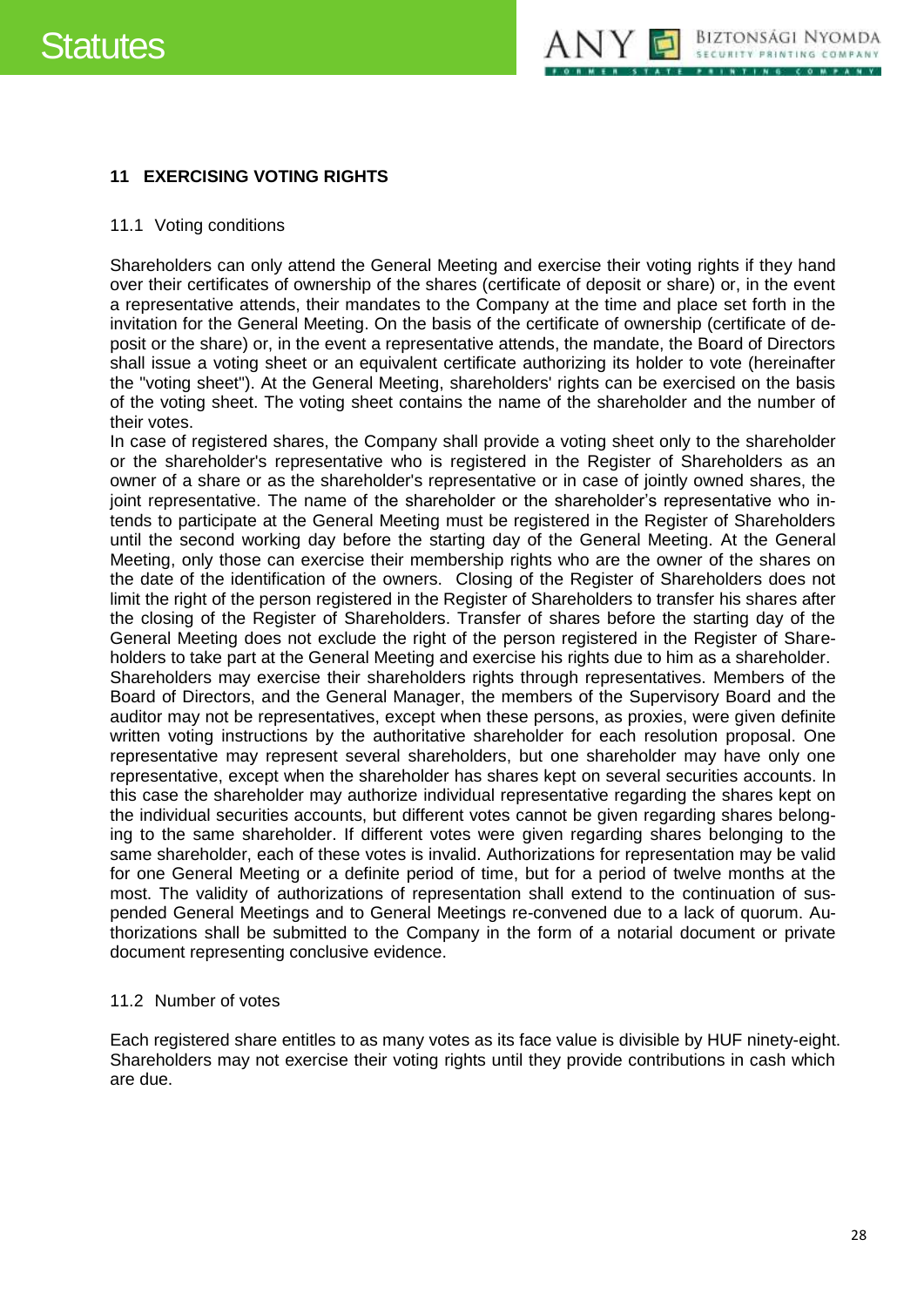

# <span id="page-28-0"></span>11.3 Voting

In the event the voting takes place by way of a voting sheet, the Board of Directors shall provide voting sheet(s) to the shareholders holding voting rights (or their representatives).

On the voting sheet at least:

- the series of shares:
- the name of the shareholder; and
- the number of the votes

shall be indicated.

In order to pass a valid resolution, given votes may be taken into account and only in case the "yes", "no" or "abstention" (but among these only one of them) can clearly be established on the basis of the voting sheet or the holding up of same. The "abstention" is considered as a given vote. With respect to voting for the proposals, only "yes" votes may be taken into account.

At the General Meeting, voting takes place by holding up the voting sheets or submitting same to the counters of votes. The Board of Directors may establish another method of counting the votes (such as counting the votes by computer). In case of utilizing another method of voting, the recording of the above information shall appropriately be assured.

For the purpose of counting the votes, a committee consisting of three counters shall be elected at the beginning of the General Meeting. The Chairman of the General Meeting shall make a proposal regarding the members of the countering committee but the Chairman of the General Meeting may not be elected into the countering committee.

The countering committee shall prepare a written report - signed by each member - on the result of the voting. The report shall be attached to the minutes of the General Meeting.

# <span id="page-28-1"></span>**12 THE BOARD OF DIRECTORS**

#### <span id="page-28-2"></span>12.1 Legal status of the Board of Directors

The management body of the Company is the Board of Directors. The Board of Directors consists of at least three and at most eleven natural persons. The General Meeting occasionally elects the members of the Board of Directors for a definite period but at most for 5 years.

The office of the Chairman or that of the members of the Board of Directors may not be carried out within the framework of an employment relationship. Unless otherwise stipulated by a separate agreement, the withdrawal or appointment of a member of the Board of Directors - in the event he/she is in an employment relationship with the Company for the purpose of performing tasks not belonging to his/her office as member of the Board of Directors - does not concern his/her rights under the employment relationship with the Company.

The members of the Board of Directors shall take part in the General Meeting of the Company with a right of consultation.

<span id="page-28-3"></span>12.2 Tasks and competence of the Board of Directors

(a) Any of issues concerning the management and business operations of the Company, which do not fall within the General Meeting's exclusive competence on the basis of the Statutes or provisions of the Civil Code. The Board of Directors is responsible for any of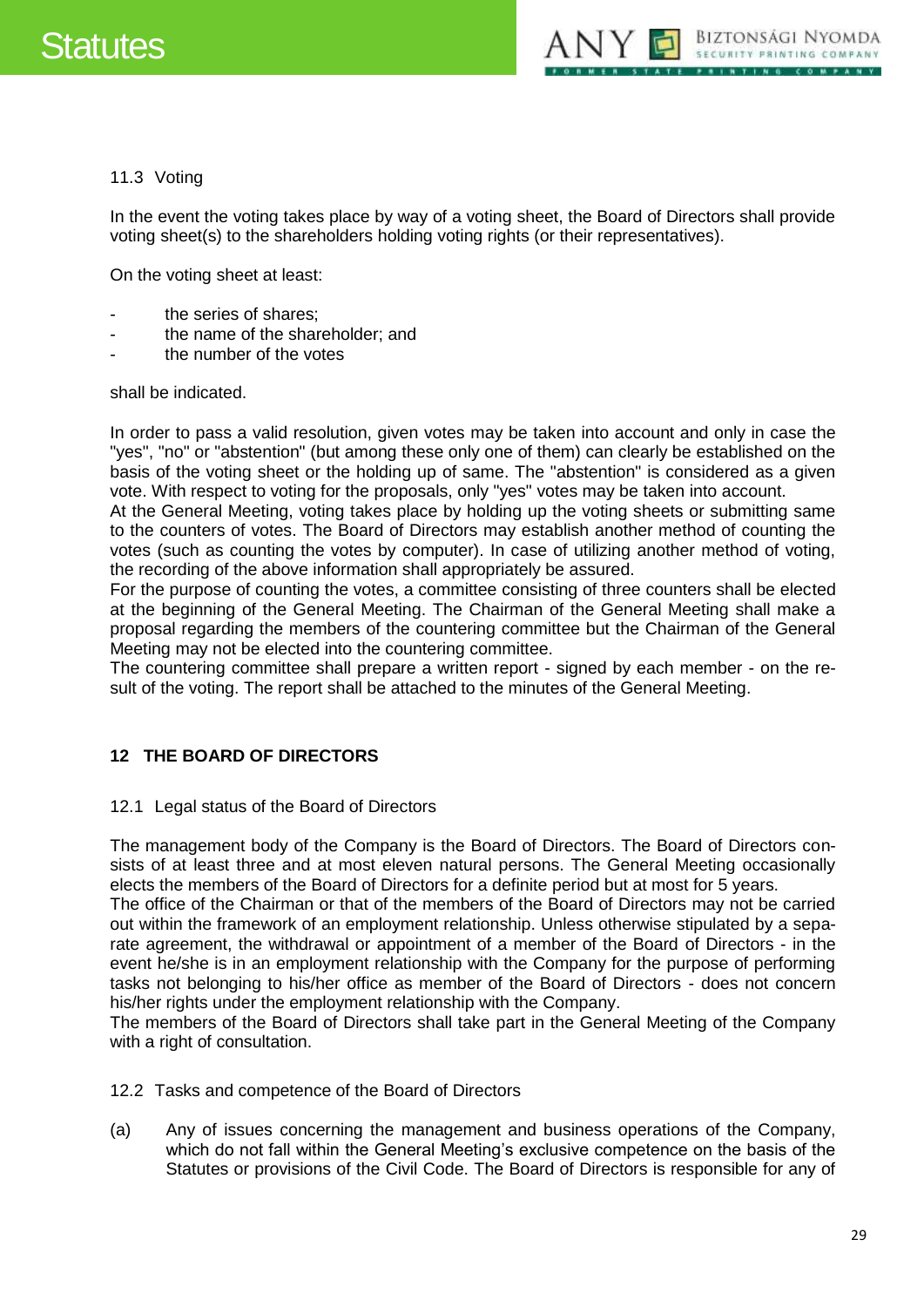

its decisions taken in the frame of the activities of the Company or in the frame of delegated competence and is entitled to place into its competence, decisions on issues, which do not fall within the scope of the exclusive competence of the General Meeting.

- (b) The Board of Directors shall present the report of the Company prepared in accordance with the Accounting Act and the proposal on the appropriation of after-tax profits and the report on corporate governance.
- (c) The Board of Directors shall prepare a report on the management, the financial situation and the business policy of the Company and submit same to the annual ordinary General Meeting at least once every year, and to the Supervisory Board at least once every three months.
- (d) The members of the Board of Directors shall treat business secrets concerning the Company's issues as confidential. Upon the request of the shareholders, the Board of Directors shall provide information on the affairs of the Company, and allow an inspection of its books and documents provided that business interest and business secret of the Company will not be infringed. In the event that the Board of Directors does not comply with such request, upon the request of the shareholder concerned, the Court of Registration will oblige the Company to provide information or to allow inspection.
- (e) The Board of Directors shall ensure that the books of the company, including accounting books and Register of Shareholders, are kept according to the applicable regulations.
- (f) The Board of Directors shall report to the Court of Registration in accordance with the laws and the Statutes and shall take measures on the necessary publications.
- (g) The Board of Directors shall convene the ordinary and the extraordinary General Meeting except the cases set out in the Civil Code.
- (h) The Board of Directors shall prepare and approve the proposals concerning issues in the competence of the General Meeting and present same to the General Meeting.
- (i) The Board of Directors shall decide with respect to the annual and mid-term business plan of the Company, the implementation of which belongs to the scope of competence of the operative management of the Company.
- (j) The Board of Directors shall determine the competence of the General Manager responsible for the operative management. The employer's rights over the General Manager shall be exercised by the members of the Board of Directors who are not employed by the Company acting as a body, they shall decide on the appointment, dismissal and remuneration of the General Manager, whilst the Chairman of the Board of Directors shall exercise the employer's rights himself/herself, in case of his/her incapacity, his/her deputy or a person appointed by the Board of Directors shall exercise such rights.
- (k) The Board of Directors may confer the right to sign on behalf of the Company to the employees of the Company.
- (l) The Board of Directors shall approve the Company's Organizational and Operational Regulations.
- (m) The Board of Directors shall issue and divide consolidated shares.
- (n) On the basis of the General Meeting's authorization, the Board of Directors shall provide for the purchase of treasury shares and shall decide on the sale of treasury shares owned by the Company.
- (o) With the approval of the Supervisory Board granted in advance, the Board of Directors shall approve the interim balance sheet concerning the acquisition of treasury shares, payment of interim dividends and the increase of the share capital by its assets excessing the share capital.
- (p) The Board of Directors shall increase the share capital according to the Section 17.8 of the Statutes.
- (q) The Board of Directors shall decide on the payment of interim dividends with the approval of the Supervisory Board granted in advance.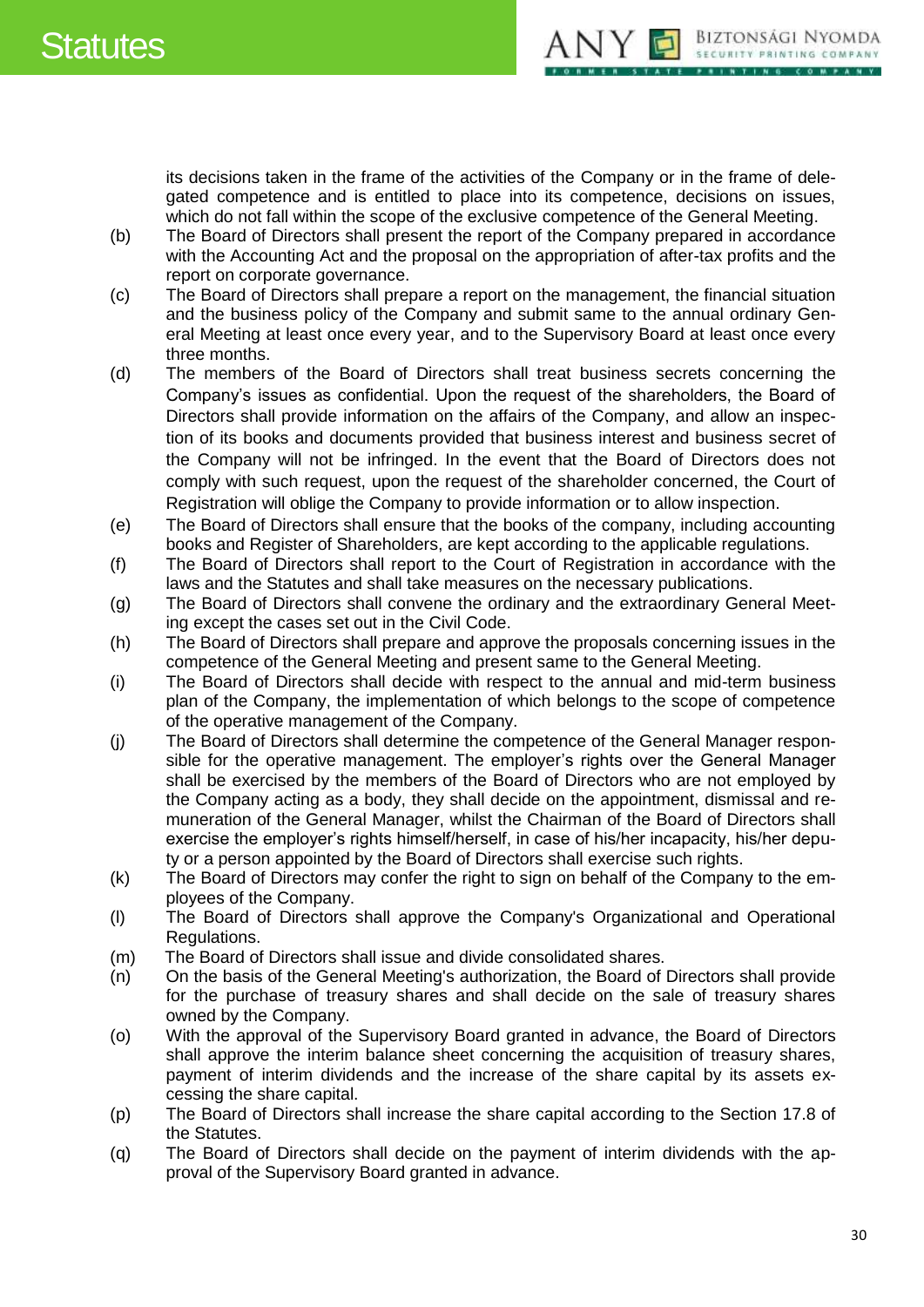

- (r) The Board of Directors may set up committees, the members of which may be solely the members of the Board of Directors, and the Board of Directors can transfer a part of its competence to such committees, and the Board of Directors shall be also entitled to set up committees consisting of both the members of the Board of Directors and persons who are not members of the Board of Directors and provide such committees the appropriate authorization.
- (s) The Board of Directors may undertake financial obligations in the scope of ordinary business operations, the individual value of which exceeds 20% of the share capital (e.g.: guarantee, etc.).
- (t) The Board of Directors may undertake any transaction, financial obligation which are neither included in the annual business plan approved by the Board of Directors nor in the ordinary business operations, value of which exceeds 20% of the share capital of the Company; with respect to the threshold, the amount shall be calculated with the aggregated value of transactions concluded in one year (purchase, rental, leasing, sale, investment, sale of investment of assets, providing services which are outside of ordinary business operations, crediting, taking loans, etc.).
- (u) Concluding transactions between the Company and:
	- (i) one of its shareholders holding at least ten per cent. of the voting rights or his/her close relative; or
	- (ii) a person in which a shareholder holding at least ten per cent. of the voting rights or his/her close relative – directly or indirectly or based on an agreement – holds more than fifty per cent. of the voting rights or he/she is entitled to elect or withdraw the majority of its executive officers or its members of the Supervisory Board;
	- (iii) a person which holds more than fifty per cent. of the voting rights directly or indirectly or based on an agreement – in the shareholder holding at least ten per cent. of the voting rights of the Company or which is entitled to elect or withdraw the majority of the executive officers or members of the Supervisory Board of shareholder holding at least ten per cent. of the voting rights of the Company;
	- (iv) a person in which the person set forth in point (iii) directly or indirectly or based on an agreement – holds more than fifty per cent. of the voting rights or the majority of whose executive officers or members of the Supervisory Board may be elected or withdrawn by the person set forth in point (iii);

with the exception of transactions of ordinary value within the activities of the Company. The Board of Directors shall prepare a comprehensive annual report on transactions concluded with the persons mentioned above which also includes the transactions of ordinary value falling within the activities of the Company and it shall submit same to the Supervisory Board.

(v) The members of the Board of Directors attend the General Meeting of the Company with a right of consultation and to make proposals. The Chairman of the Board of Directors or the appointed member thereof must attend the General Meeting and the meetings of the Supervisory Board to which he/she receives an invitation.

# <span id="page-30-0"></span>12.3 Amendment of Statutes

The Statutes hereby authorizes the Board of Directors of the Company that it shall amend, establish or dissolve the Company's corporate name, registered seat, business premises, branch offices and the Company's scope of activities except for the amendment of the main activity.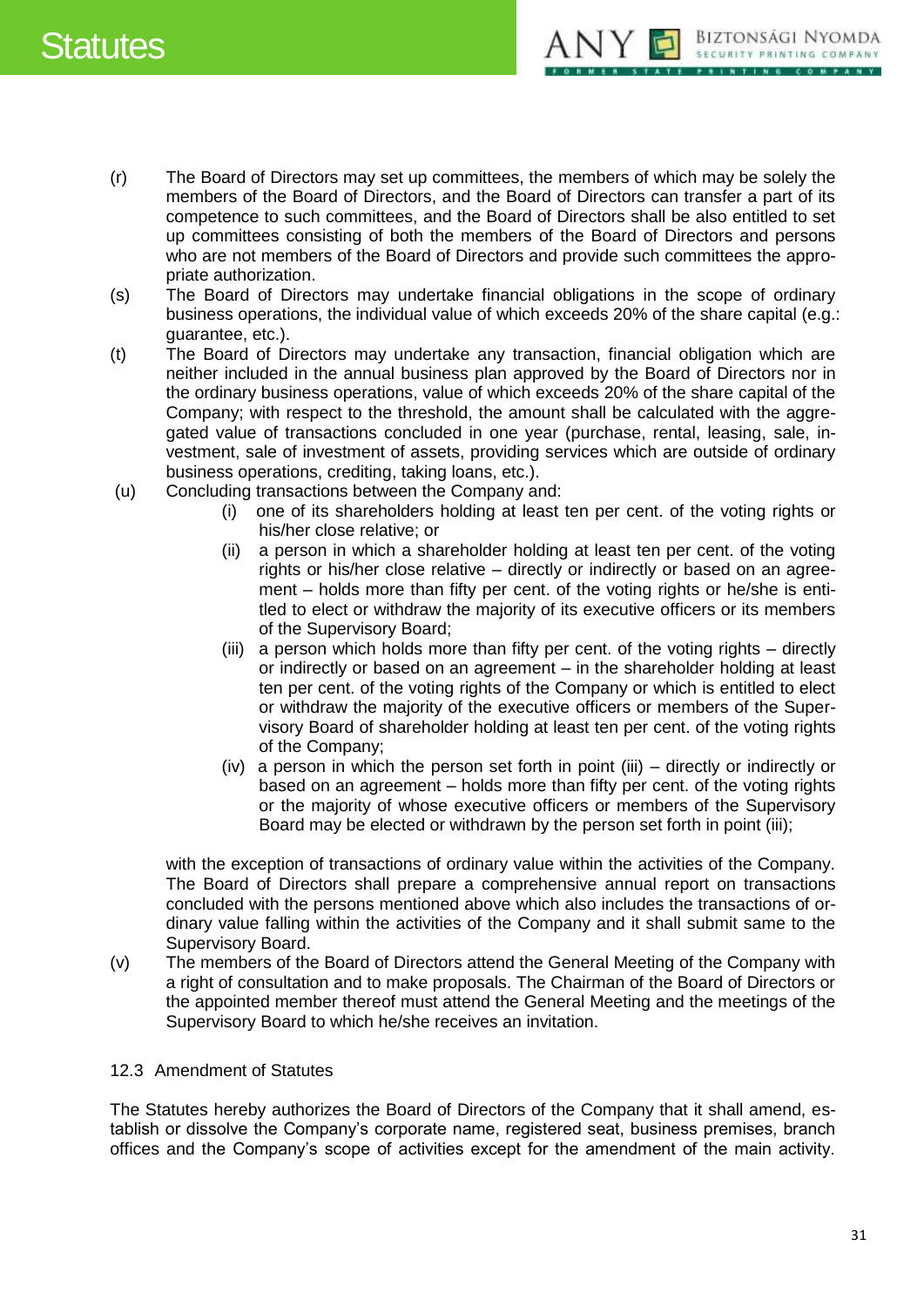

Concerning these decisions, the Board of Directors is entitled to amend the Statutes of the Company.

#### <span id="page-31-0"></span>12.4 Operation of the Board of Directors

The Board of Directors shall exercise its rights and perform its duties as an independent body. The Board of Directors shall elect its Chairman from among its members. The procedural rules approved by the Board of Directors shall provide for the division of tasks and competence among the members of the Board of Directors.

# <span id="page-31-1"></span>**13 THE GENERAL MANAGER**

<span id="page-31-2"></span>13.1 Legal status of the General Manager

The General Manager is the head of the employment organization of the Company, and shall manage and control the work of the Company in the framework of the legal provisions and the Statutes and in accordance with the decisions of the General Meeting and the Board of Directors.

The General Manager is employed by the Company for which the Board of Directors shall exercise employer's rights according to Section 12.2 j) of the Statutes. On the basis of the resolution of the General Meeting, the General Manager may be elected to a member of the Board of Directors and/or may be appointed as a company secretary authorized to sign on behalf of the Company.

<span id="page-31-3"></span>13.2 Competence and tasks of the General Manager

- (a) The General Manager shall decide with respect to all issues which do not fall within the exclusive competence of the General Meeting, the Board of Directors or the Chairman of the Board of Directors.
- (b) The Board of Directors may transfer any of its competence regarding the daily management to the General Manager under the provisions and conditions established by it and the Board of Directors may withdraw or change the totality or a certain part of such competences from time to time, however, such transfer does not affect the liability of the Board of Directors.
- (c) The General Manager shall conclude agreements for the purpose of performing the Company's tasks and represent the Company towards third parties, before courts and other authorities.
- (d) The General Manager shall prepare the agenda of the General Meeting and the Board of Directors and he/she shall submit proposals concerning decisions.
- (e) The General Manager shall execute passed resolutions and decisions, and he/she shall manage the performance of tasks within the scope of activities of the Company.
- (f) The General Manager shall exercise employer's rights over other employees of the Company. The General Manager can delegate the exercise of employer's rights over employees in accordance with the Organizational and Operational Regulations of the Company.
- (g) The General Manager can transfer his/her competence to the executives and employees within the framework of the internal administration of the Company in accordance with the Organizational and Operational Regulations based on a general or an ad-hoc decision, by describing the respective scope of activities, however, the limitation of the com-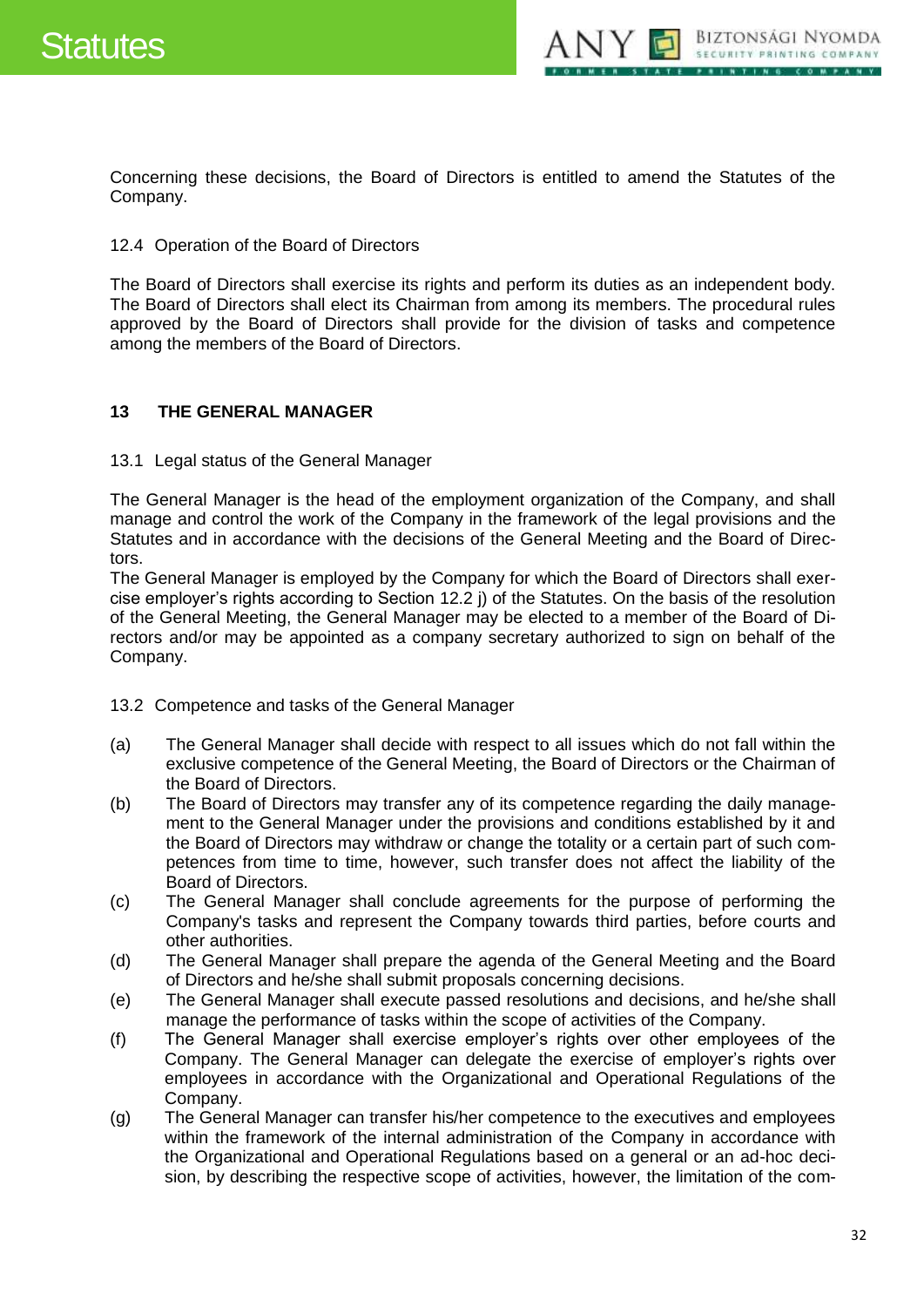



petence attached to his/her membership of the Board of Directors shall be null and void against third parties.

### <span id="page-32-0"></span>**14 THE SUPERVISORY BOARD**

#### <span id="page-32-1"></span>14.1 Legal status of the Supervisory Board

The Supervisory Board shall control the management of the Company for the General Meeting. The Supervisory Board shall consist of at least three, but at most fifteen natural persons. The General Meeting elects the members of the Supervisory Board for a definite period of time, but at most for 5 years. The Supervisory Board members must act in person, representation is not admissible. In his/her capacity as such, a Supervisory Board member may not be instructed by the shareholders or his/her employer.

If the number of Supervisory Board members falls below the number set forth in the Statutes, or there is no person to convene the meeting of the Supervisory Board, the management shall convene the General Meeting for the sake of restoring the proper operation of the Supervisory Board.

#### <span id="page-32-2"></span>14.2 Employees' representatives

Should the annual average of the number of full-time employees employed by the Company exceed two-hundred, one-third of the members of the Supervisory Board shall be comprised of employees' representatives. Following a statement of opinion of the trade unions operating at the Company, the employees' representatives in the Supervisory Board shall be nominated by the works council from among the employees. Persons nominated by the works council shall be elected as members of the Supervisory Board by the General Meeting at its first meeting following such nomination, unless statutory grounds for disqualification exist in respect of the nominees, in such case a new nomination shall be requested. Membership of an employee's representative in the Supervisory Board shall terminate simultaneously with the termination of his/her employment. The employees' representatives may only be dismissed by the General Meeting upon the proposal of the works council, unless the works council fails to meet its obligation to make such proposal despite the exercise of statutory grounds for disqualification. The employees of the Company - with the exception of the employees' representation - may not become members of the Supervisory Board.

Employee representatives shall inform the company's employees concerning the activities of the supervisory board in the Supervisory Board shall - with the exception of business secrets inform the Company's employees by way of the works council. In the Supervisory Board, the employees' representatives shall have the same rights and the same obligations as all other members. If the opinion of the employees' representatives unanimously differs from the majority standpoint of the Supervisory Board, the minority standpoint of the employees shall be stated at the General Meeting. If the company has a supervisory board, the supreme body of the company may adopt a decision concerning the financial report in possession of the written report of the supervisory board.

<span id="page-32-3"></span>14.3 Tasks and competence of the Supervisory Board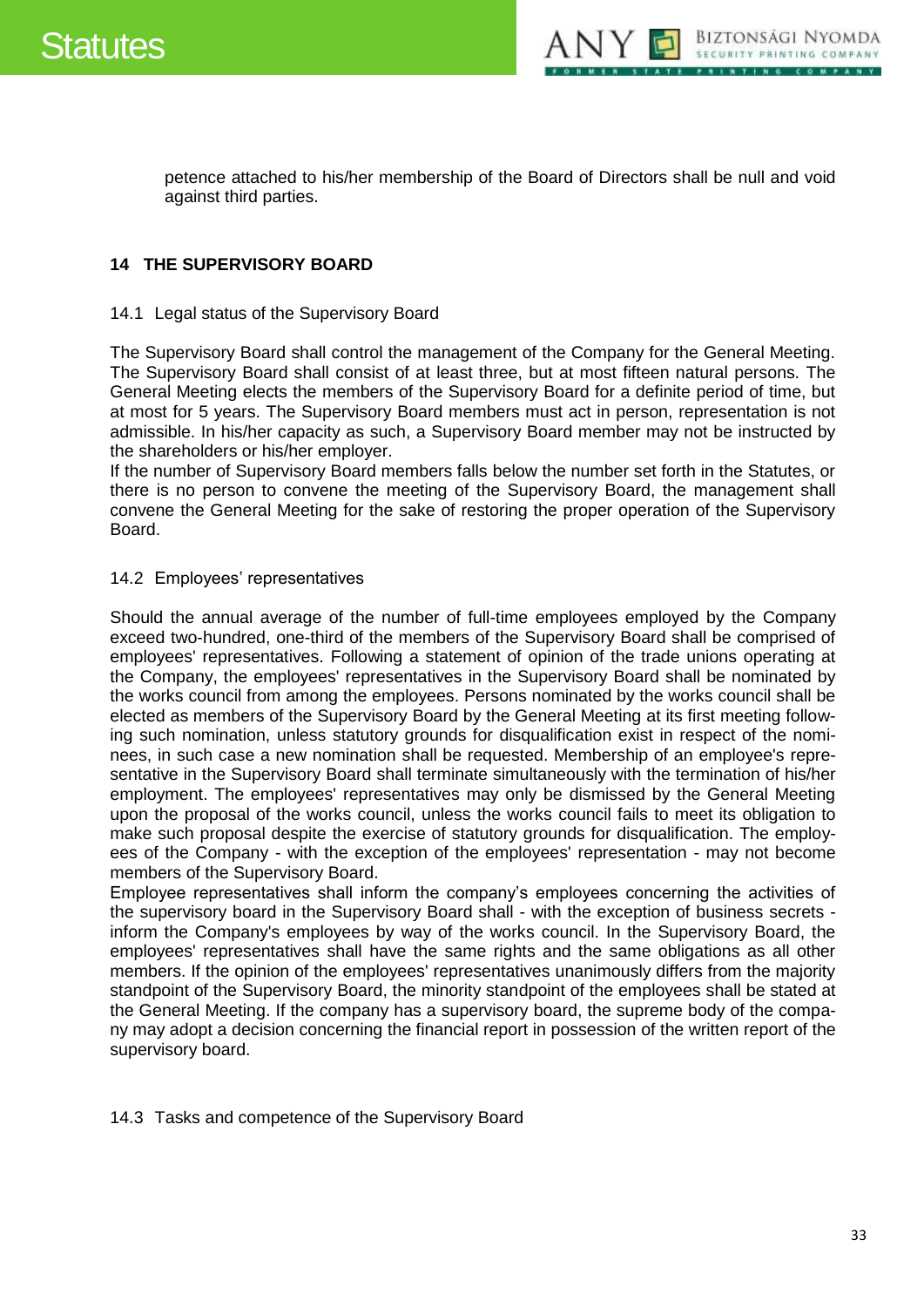

- (a) The Supervisory Board may request information from the executive officers or employees in executive positions of the Company and may inspect the books and documents of the Company.
- (b) The Supervisory Board shall inspect all important business reports appearing in the agenda of the General Meeting and all other submissions concerning the issues falling within the exclusive competence of the General Meeting.
- (c) The General Meeting may pass resolutions on the report prepared in accordance with Accounting Act and on the appropriation of after-tax profits and on the report on corporate governance only after having the written report of the Supervisory Board.
- (d) Members of the Supervisory Board shall treat business secrets concerning the Company's issues as confidential.
- (e) Members of the Supervisory Board shall take part at the General Meeting of the Company with a right of consultation.
- (f) If the Supervisory Board finds the activities of the management in violation of the laws, the Statutes or the resolutions of the General Meeting, or otherwise infringes the interests of the Company or its shareholders, the Supervisory Board shall convene an extraordinary General Meeting and shall make a proposal regarding its agenda.
- (g) The Supervisory Board must previously provide its consent to the interim balance sheet to be approved by the Board of Directors, concerning the acquisition of treasury shares, payment of interim dividends, increase of its share capital by its assets exceeding the share capital.
- <span id="page-33-0"></span>14.4 Operation of the Supervisory Board

The Supervisory Board shall act as an independent body. Supervisory Board members shall bear unlimited, joint and several liability for damages caused to the Company through the violation of their supervisory obligations. The Supervisory Board may entrust any of its members to fulfil certain supervisory tasks, or may divide supervisory duties among its members on a permanent basis. Such division of supervisory duties shall not concern the responsibility of the Supervisory Board member, nor his/her right to extend his/her supervision to other activities falling within the supervisory duties of the Supervisory Board.

Unless otherwise prescribed by law, the Supervisory Board shall elect a Chairman (if necessary, deputy Chairman or deputy chairmen) from among its members. The Supervisory Board shall have a quorum if two-thirds of its members, but at least three members, are present. The Supervisory Board shall pass resolutions with a simple majority. Meetings of the Supervisory Board shall be convened and chaired by the Chairman. Any member of the Supervisory Board may request the Chairman in writing to convene such meeting, indicating the reason and the purpose thereof. The Chairman shall, within a period of eight days after receipt of such request, call a meeting of the Supervisory Board at a date within a period of thirty days. If the Chairman fails to comply with such request, the member shall have the right to convene the meeting himself/herself.

In other respects, the Supervisory Board shall establish its rules of procedure itself, which shall be approved by the General Meeting.

# <span id="page-33-1"></span>**15 AUDIT COMMITTTEE**

<span id="page-33-2"></span>15.1 Legal status of the Audit Committee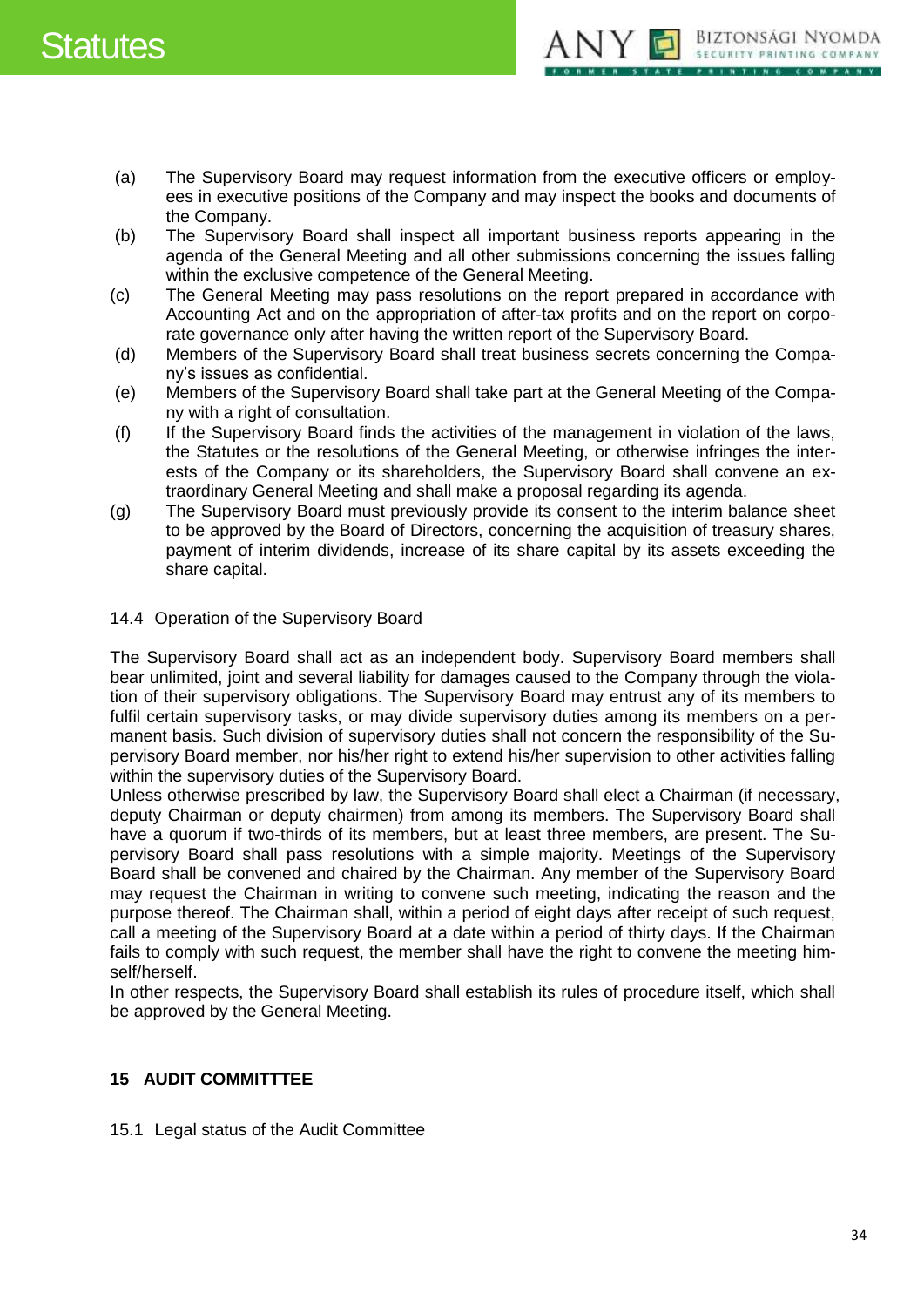



An Audit Committee is operating at the Company, its members are elected by the General Meeting from the independent members of the Board of Directors (Supervisory Board).

<span id="page-34-0"></span>15.2 Tasks and competence of the Audit Committee

- a) approval of the report prepared pursuant to the Accounting Act
- b) proposal on the person and renumeration of the auditor
- c) preparation of the contract with the auditor, signing of the contract on behalf of the Company which is authorized by the Statutes
- d) monitoring of enforcement of professional requirements and conflict-of-interest regulations towards the auditor, cooperation with the auditor, and – if necessary – proposal to the Board of Directors or the Supervisory Board on certain provisions
- e) evaluation of the operation of the financial reporting system and proposal on certain provisions, and
- f) assistance of the tasks of the Board of Directors and the Supervisory Board in controlling the financial reporting system properly.

# <span id="page-34-1"></span>**16 THE STATUTORY AUDITOR**

<span id="page-34-2"></span>16.1 Legal status of the statutory auditor

A statutory regular auditor who operates at the Company shall be elected on the basis of the Board of Directors' proposal and from among the internationally recognized statutory auditor firms which have offices in Hungary, by the General Meeting for a determined period of time for a maximum period of five years. The person responsible for auditing may not carry out tasks for the Company based on other assignments, and the statutory auditor as a business association may only carry out other tasks if the subject of the assignment does not affect the statutory auditor's tasks.

- <span id="page-34-3"></span>16.2 Tasks and competence of the statutory auditor
- (a) The Company shall have the statutory auditor examine the authenticity and legal compliance of the report prepared in accordance with the Accounting Act. Without a statement of opinion by the statutory auditor, the General Meeting may not decide on the report prepared in accordance with the Accounting Act.
- (b) The statutory auditor shall examine all substantial business reports proposed to the General Meeting from the aspect of whether such reports contain true data and comply with all legal regulations.
- (c) The statutory auditor may inspect the books of the Company, may request information from the members of the Board of Directors and the Supervisory Board and the employees of the Company and may examine the bank account, the petty cash, the stocks of securities and goods and the agreements of the Company.
- (d) The statutory auditor shall treat all business secrets related to the operation of the Company as confidential.
- (e) The statutory auditor shall participate at the General Meeting but his/her absence does not prevent the holding of the meeting.
- (f) If it is required, the statutory auditor may be invited to attend the meeting of the Board of Directors with a right of consultation, or the statutory auditor himself may initiate his/her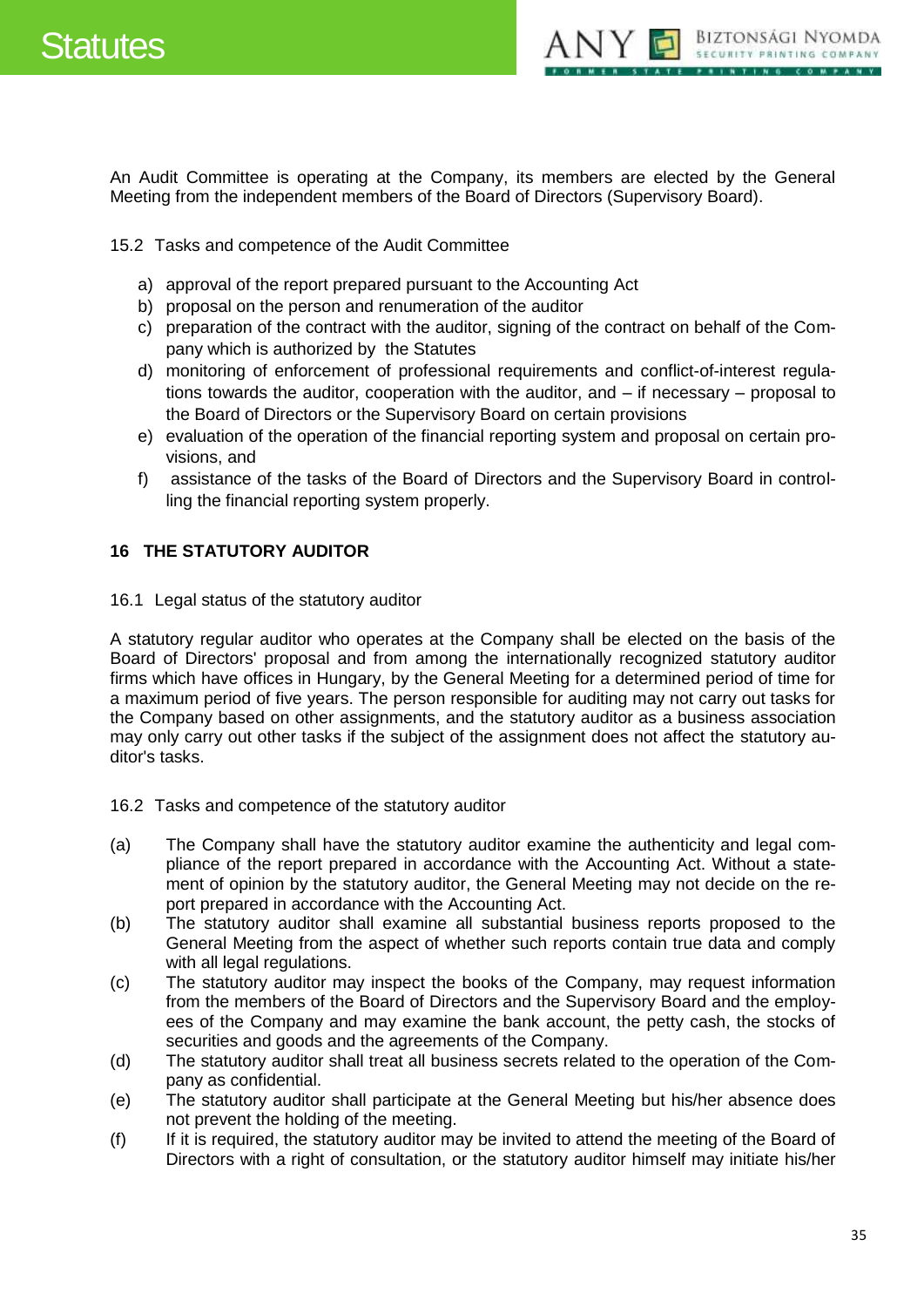

attendance at the meetings. In this latter case, the request of the statutory auditor may be refused only in exceptionally justified cases.

- (g) The statutory auditor may attend the meeting of the Supervisory Board with a right of consultation, Upon the invitation of the Supervisory Board, the statutory auditor is required to attend the meeting of the Supervisory Board. The Supervisory Board shall put on the agenda the issues proposed for consideration by the statutory auditor.
- (h) If the statutory auditor ascertains or otherwise learns that a considerable decrease in assets of the Company is probable, or perceives any other issue which entails the liability of the members of the Board of Directors or the Supervisory Board as set forth in the Civil Code, he/she shall request that the General Meeting be convened. If the General Meeting is not convened, or if it fails to render the resolutions required by laws, the statutory auditor shall inform the Court of Registration exercising legal supervision.

# <span id="page-35-0"></span>**17 BUSINESS YEAR, BOOKS AND FINANCIAL ACCOUNTING**

#### <span id="page-35-1"></span>17.1 Business Year

The business year corresponds with the calendar year. The first business year commences on the day when the Company is established, and ends on December 31.

### <span id="page-35-2"></span>17.2 Annual report

A report prepared in accordance with the Accounting Act has to be prepared on the Company's assets at the end of each business year, the approval of which lies in the exclusive competence of the General Meeting. The members of the Board of Directors shall bear joint and several liability for the preparation of the report prepared in accordance with the Accounting Act submitted to the General Meeting in accordance with the applicable laws.

#### <span id="page-35-3"></span>17.3 Report on corporate governance

The Company must approve a report on the annual general meeting on corporate governance practices in the previous business year and with what variations it used the Corporate Governance Recommendations of the Budapest Stock Exchange. After the approval of the Supervisory Board, the Board of Directors presents the report on corporate governance to the general meeting. The General Meeting shall decide on the acceptance of the report. The resolution of the General Meeting and the accepted report shall be published on the website of the Company.

# <span id="page-35-4"></span>17.4 Record keeping

The Company shall keep its books in the Hungarian language. The books and other records of the Company shall be kept at the registered seat of the Company, and the members of the Board of Directors and the Supervisory Board as well as the auditor may inspect such at any time.

#### <span id="page-35-5"></span>17.5 Principles of the allocation of after-tax profit

The Company's after-tax profit shall be allocated according to the following principles: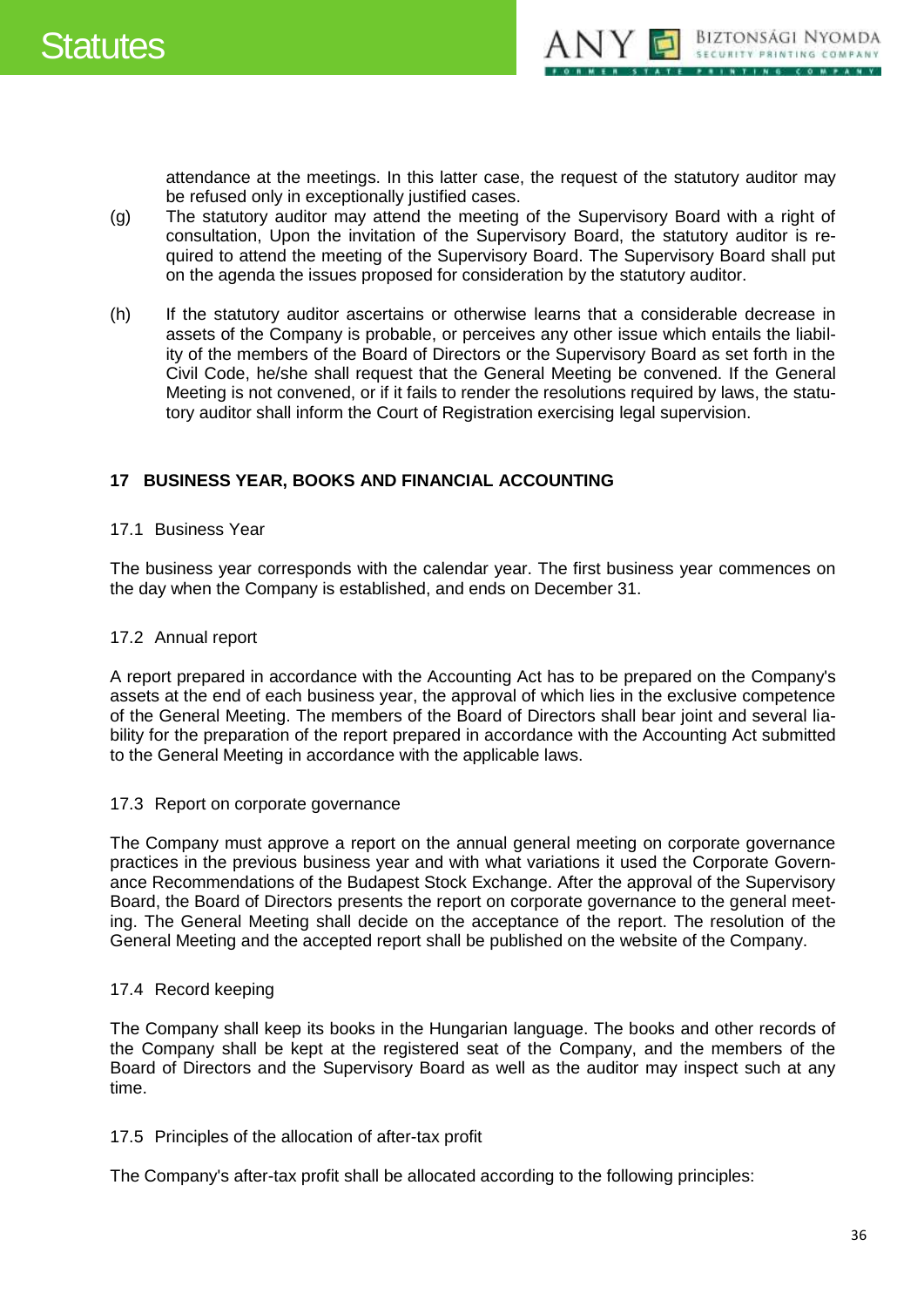# Statutes



- (a) The General Meeting shall determine the proportion of the profit reserves and the dividends from the taxed profit, and the proportion of the amount withdrawn to the dividends and that of the dividends to be distributed.
- (b) The shareholders shall be entitled to the portion of the taxed profit distributed on the basis of the General Meeting's resolution in proportion to their shares. The dividends to be distributed on treasury shares shall be calculated by taking into account the shareholders entitlement to dividends in proportion to their shares; (the dividend payable on treasury shares shall be distributed among the shareholders entitled to dividends).
- (c) The holders of employee shares granting preferential rights to dividends shall be entitled to dividends in accordance with Sections 8.1 (b) and 8.1 (c) of the Statutes.
- (d) At least 10 (ten) working days shall pass between the appearance of the announcement - containing the amount of the dividend payable on one share as corrected by the dividend portion payable on treasury shares which is based on the resolutions of the General Meeting and the Board of Directors on the amount and the initial day of the dividends to be distributed - and the initial day of dividend payment. Between the publication of the announcement and the initial day of the dividend payment, the Company shall operate by avoiding modifying the number of treasury shares.

Concerning dividend payment, the date of identifying the owners according to the KELER regulations shall take place on the 5. working day after the general meeting at the earliest.

<span id="page-36-0"></span>17.6 Acceptance of the interim balance sheet

In connection with the acquisition of treasury shares, payment of interim dividends and the increase of the share capital financed from assets exceeding the share capital, the Board of Directors shall also be entitled to accept the interim balance sheet with the prior approval of the Supervisory Board.

# <span id="page-36-1"></span>17.7 Payment of interim dividends

The payment of interim dividends can be decided between the approval of two consecutive annual reports prepared in accordance with the Accounting Act if the Statutes so provide and if (a) it can be determined on the basis of the interim balance sheet prepared in accordance with the Accounting Act that the Company has sufficient funds to cover such interim dividends, the amount distributed does not exceed the amount of profits earned after the closing of the books of the financial year to which the last financial report pertains, and/or the amount supplemented with the available profit reserves and the payment of such interim dividends may not result in the Company's equity capital - adjusted in accordance with the Accounting Act - to drop below its share capital, and (b) the shareholders agree to repay the interim dividend in the event of any subsequent reason arising in the annual report prepared in accordance with the Accounting Act – with taking Section 3:261 (1) of the Civil Code into consideration - on account of which no dividend can be paid.

The Statutes authorizes the Board of Directors that it should make resolutions on interim dividend payment instead of the general meeting, after prior approval of the Supervisory Board.

# <span id="page-36-2"></span>**18 INCREASE OF THE SHARE CAPITAL, BOND ISSUE**

<span id="page-36-3"></span>18.1 Types of increase of the share capital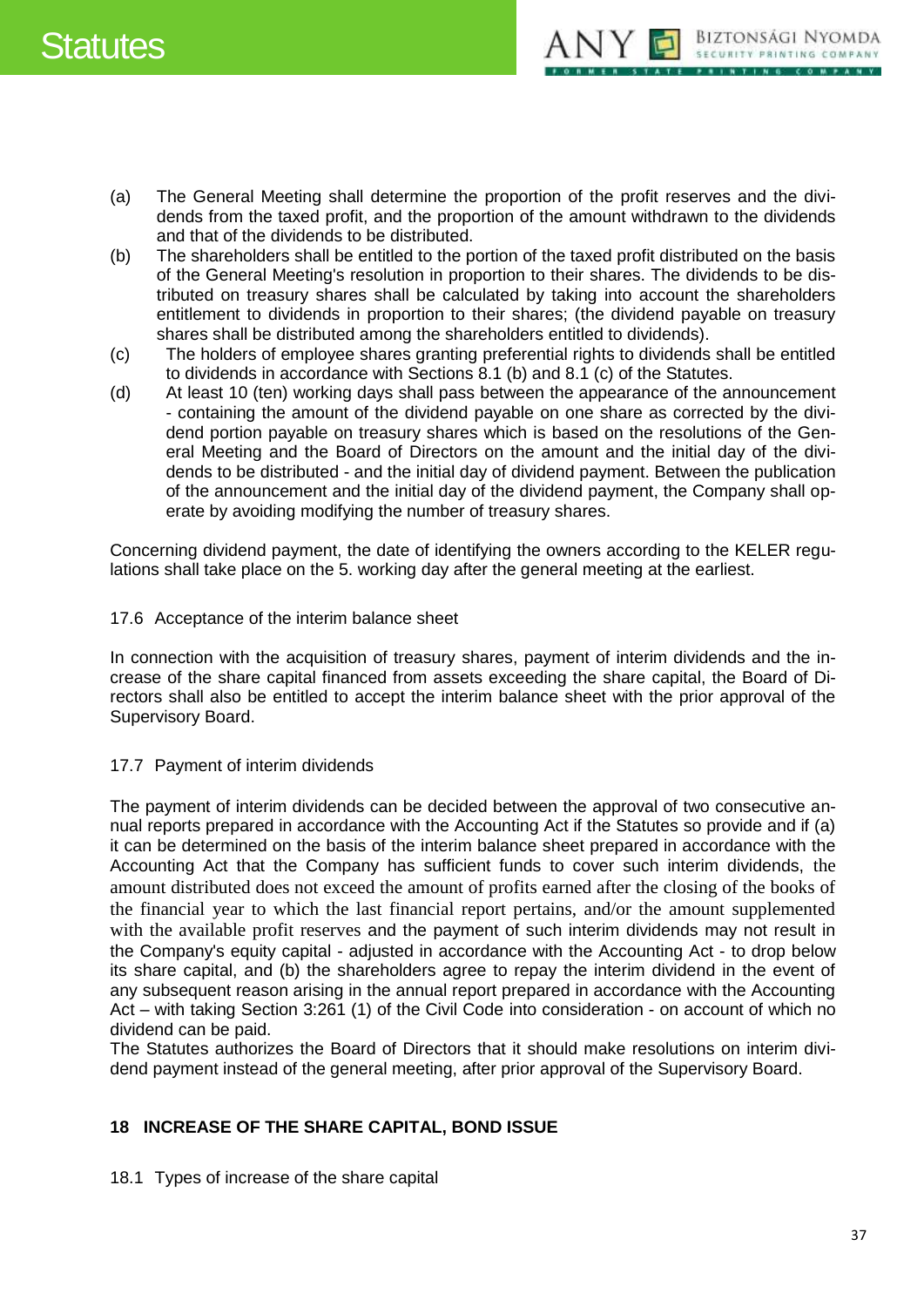



The share capital may be raised as follows:

- (a) by the issue of new shares;
- (b) to the debit of assets exceeding the share capital;
- (c) by the issue of employee shares; and
- (d) by the issue of convertible bonds, as conditional increase of the share capital.
- <span id="page-37-0"></span>18.2 Separate consent of each series of shares

The first paragraph of Section 10.12 of the Statutes contains the detailed procedural rules of passing a resolution of the General Meeting on the increase of the share capital.

#### <span id="page-37-1"></span>18.3 Priority for subscription / priority for receiving shares

Where the share capital is increased by way of a contribution in cash, the shareholders of the Company shall have priority for receipt of shares under the conditions specified in the Statutes in the following order: the shareholders, first of all shareholders with shares which are in the same category as the placed shares and in the same order: the holders of convertible bonds and the holders of bonds with subscription rights. If the share capital is increased by a private offering of shares, priority for subscription shall be construed as priority for receiving shares.

The Board of Directors of the Company shall initiate, within 2 (two) working days following the decision on the increase of share capital in return for contribution in cash, the publishing of an announcement in the Company Gazette, in which it informs the shareholders of the option to exercise the preferential right to subscribe shares, of the nominal value of the shares which may be subscribed, of the issue price, and of the first and the last day of the time period, which shall be at least fifteen days, open for the exercise of such right. The first day may not be prior to the day which follows the publication of the announcement in the Company Gazette. The Company shall also provide information on the conditions of exercising the preferential subscription right via e-mail if requested by the shareholder via e-mail. If the shareholders wish to exercise the preferential right with respect to shares in excess of shares which can be subscribed, the shareholders are entitled to subscription in proportion to the nominal value of their shares, upon condition that in case of a fraction number - irrespective of the value of the fraction - the portion number of shares that can be subscribed will be adjusted downward.

<span id="page-37-2"></span>18.4 Rules concerning the exclusion of the preferential subscription right by the General Meeting

The General Meeting - based on a written motion presented by the Board of Directors - may decide to exclude the exercise of preferential subscription rights with a qualified majority. In this case, the motion submitted by the Board of Directors shall specify the reasons for excluding preferential subscription rights and the proposed issue price of the shares involved. The rules governing the discussion concerning such motions correspond to the general rules governing the discussion relating to the motions presented at the General Meeting. The General Meeting shall vote on the acceptance of the motion together with the proposal to exclude the preferential subscription right. The Board of Directors shall provide a copy of the General Meeting resolution to the Court of Registration and simultaneously, publish an announcement with content corresponding to the General Meeting's resolution, in the Company Gazette as required.

<span id="page-37-3"></span>18.5 Private placement of shares for contribution in cash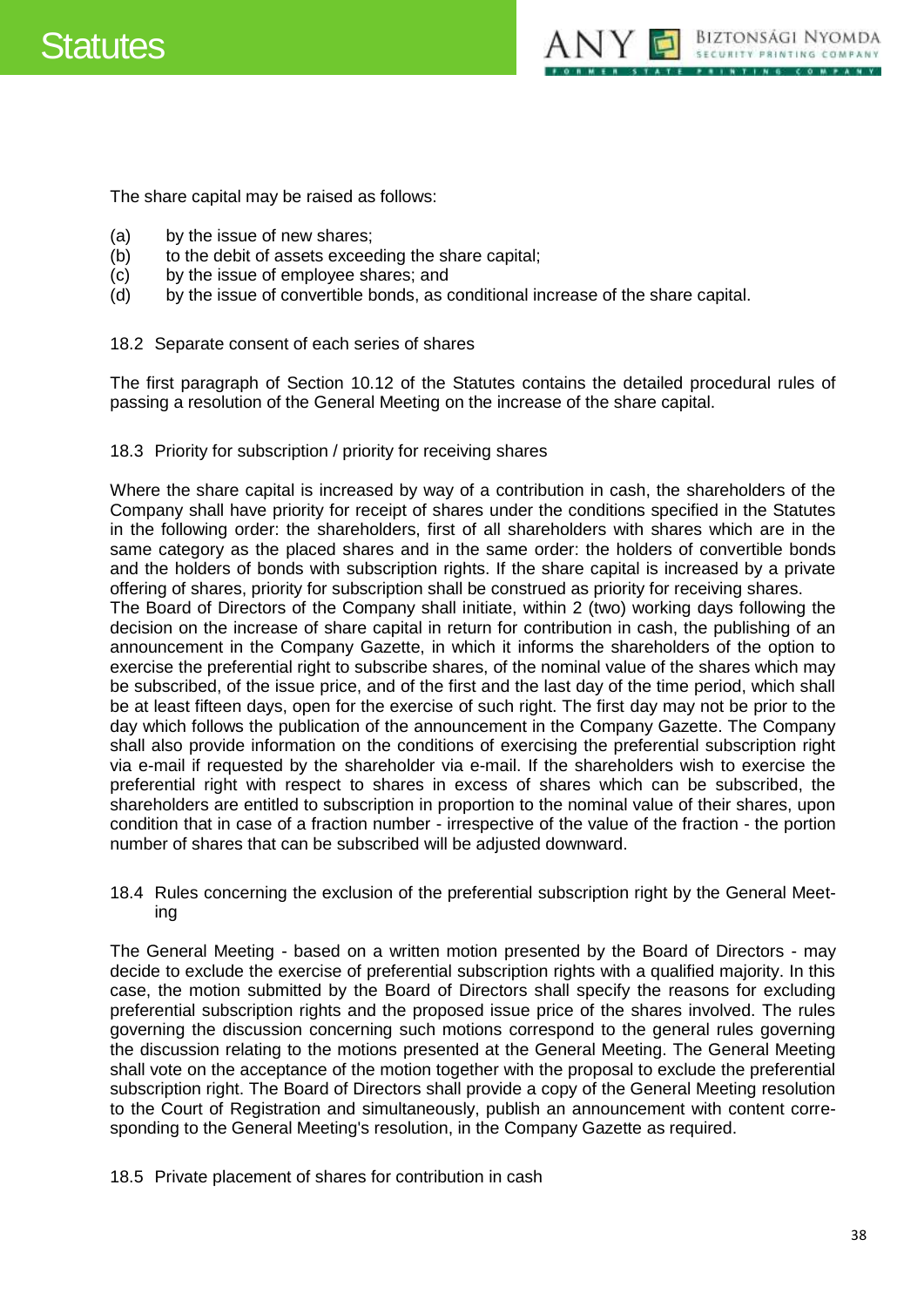If share capital is increased through a private placement of new shares for consideration in cash, those persons who, with due consideration of their declaration of intent to purchase, are authorized by the General Meeting to undertake obligations related to the receipt of the shares may at the discretion of the Board of Directors - be specified in the resolution of the General Meeting on the increase of the share capital if the persons eligible have not exercised their preferential right regarding the shares in question or the General Meeting has excluded the priority rights. If the persons who undertake to receive the shares are indicated in the resolution, the category or class of shares, the number, the series as well as the nominal value and issue price of the shares agreed to be received by such persons must also be specified in such resolution.

<span id="page-38-0"></span>18.6 Increase of the share capital to the debit of assets exceeding the share capital

The Company may increase its capital to the debit of its assets exceeding the share capital, or by converting a part of such assets to share capital, if, according to the balance sheet of the annual report prepared regarding the previous financial year in accordance with the Accounting Act or to the interim balance sheet of the year, there are sufficient funds available for the capital increase and if the Company's share capital does not exceed its equity capital adjusted in accordance with the Accounting Act following the increase of share capital.

<span id="page-38-1"></span>18.7 Authorization of the Board of Directors to increase the share capital

The Company may authorize the Board of Directors by way of a resolution of the General Meeting to increase the share capital. In the course of such authorization, the maximum amount to which the Board of Directors may increase the Company's share capital (authorized share capital) as well as a maximum period of five years during which such capital increase may take place has to be determined in the resolution of the General Meeting. The authorization applies to all types and ways of increasing the share capital, unless otherwise provided by the Statutes. The authorization, which may be renewed, is valid for a maximum period of five years. The Board of Directors shall amend the Statutes if the share capital is increased by the Board of Directors and if such increase is implemented successfully.

# <span id="page-38-2"></span>**19 REDUCTION OF THE SHARE CAPITAL**

<span id="page-38-3"></span>19.1 General rules relating to the reduction of share capital

The General Meeting may decide to reduce the share capital, and in the cases set forth in the Civil Code, the reduction of the share capital is mandatory. The General Meeting may also decide on the conditional reduction of share capital. If the reduction of the share capital is required under this Act, the Company's General Meeting shall decide on the reduction of the share capital within sixty days after the occurrence of the circumstances giving rise to the obligation.

<span id="page-38-4"></span>19.2 Separate consent of series of each shares affected by the reduction of share capital

Section 10.11 of the Statutes contains the detailed procedural rules of rendering a resolution of the General Meeting with respect to the reduction of share capital.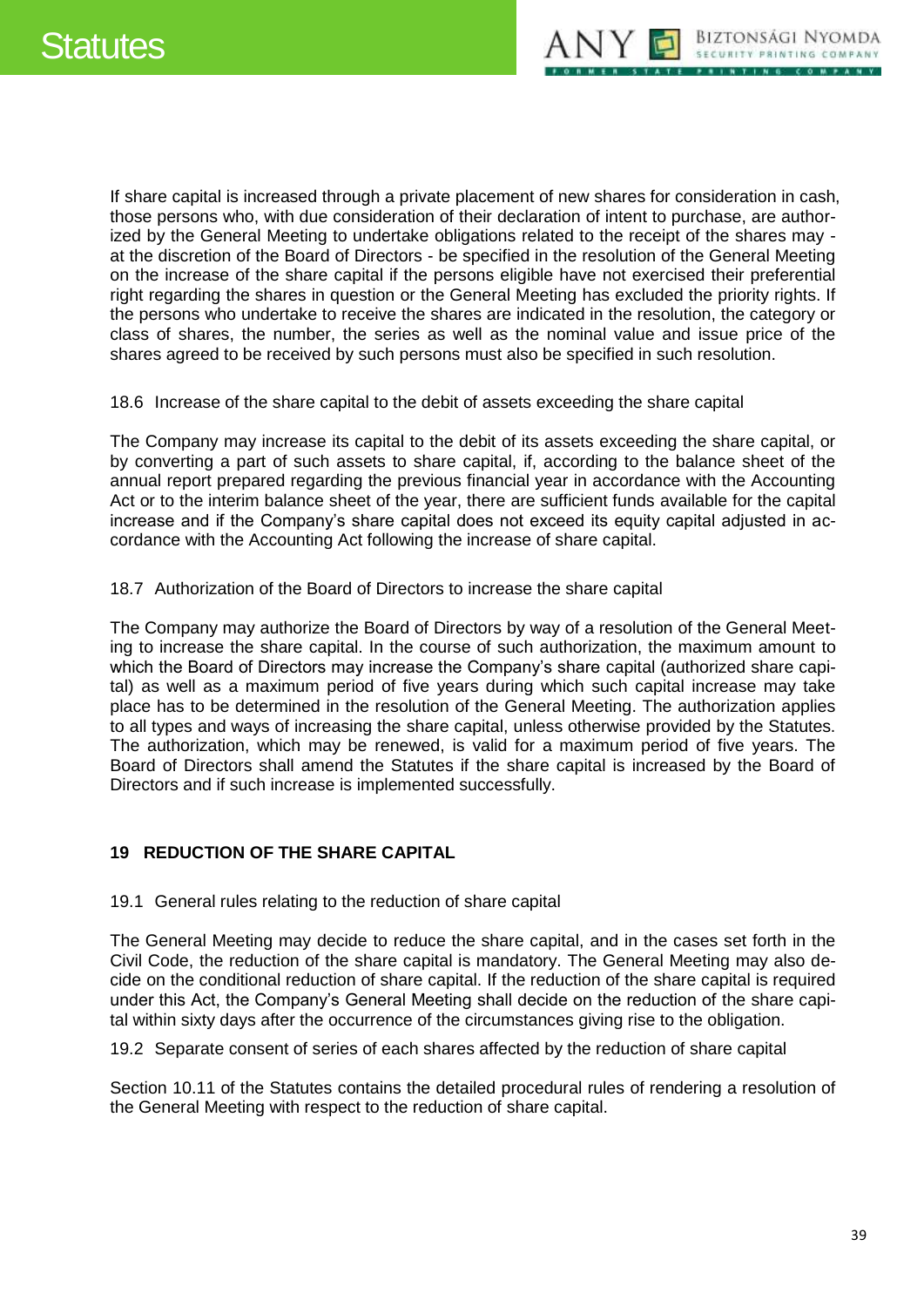# Statutes



### <span id="page-39-0"></span>**20 TERMINATION OF THE COMPANY**

#### <span id="page-39-1"></span>20.1 Cases in which the Company may be terminated

The Company shall be terminated if:

- (a) it resolves its termination without a legal successor;
- (b) it resolves its termination with legal succession (transformation);
- (c) the Court of Registration declares its termination;
- (d) the Court dissolves the Company in the course of liquidation proceedings;
- (e) the Court of Registration orders its cancellation ex officio.

#### <span id="page-39-2"></span>20.2 Distribution of assets

If the Company is terminated without legal a successor, the assets of the Company remaining after the claims against the Company have been satisfied, shall be distributed among the shareholders on the basis of their payments and contributions in kind actually provided, in proportion to the nominal value of their shares.

#### <span id="page-39-3"></span>**21 MISCELLANEOUS**

#### <span id="page-39-4"></span>21.1 Address and notice

The address for receiving notice for every registered shareholder or shareholder's representative shall be the address listed in the Register of Shareholders. The Company bears no responsibility if a shareholder or a shareholder's representative does not give a notice relating to a change of address to the Company in a timely manner. In the context of these Statutes, any announcements or notices shall be made in writing and in Hungarian, and in English for those foreign shareholders or shareholder's representatives listed in the Register of Shareholders. Notice shall be conclusively presumed by the parties to have been made if such notice is delivered personally, sent by courier, registered mail, facsimile, or telegram, and simultaneously, a notice is sent via registered mail with a copy of the registration receipt enclosed. In every case, the sender shall bear the cost of delivery. Notice shall be presumed delivered on the fifth day after its sending.

#### <span id="page-39-5"></span>21.2 Applicable law

Issues not addressed in these Statutes are governed by Hungarian law, particularly by the provisions of the Civil Code, the Act CXX on the Capital Market (Capital Market Act).

#### <span id="page-39-6"></span>21.3 Announcements

Announcements of the Company shall be published on the homepage of the Company at **[www.any.hu](http://www.any.hu/)** and, if required by law, announcements shall be published in the Cégközlöny (the official gazette of the Hungarian Courts of Registration). In addition thereto, as long as the shares of the Company are listed on the Budapest Stock Exchange (BSE), those announce-